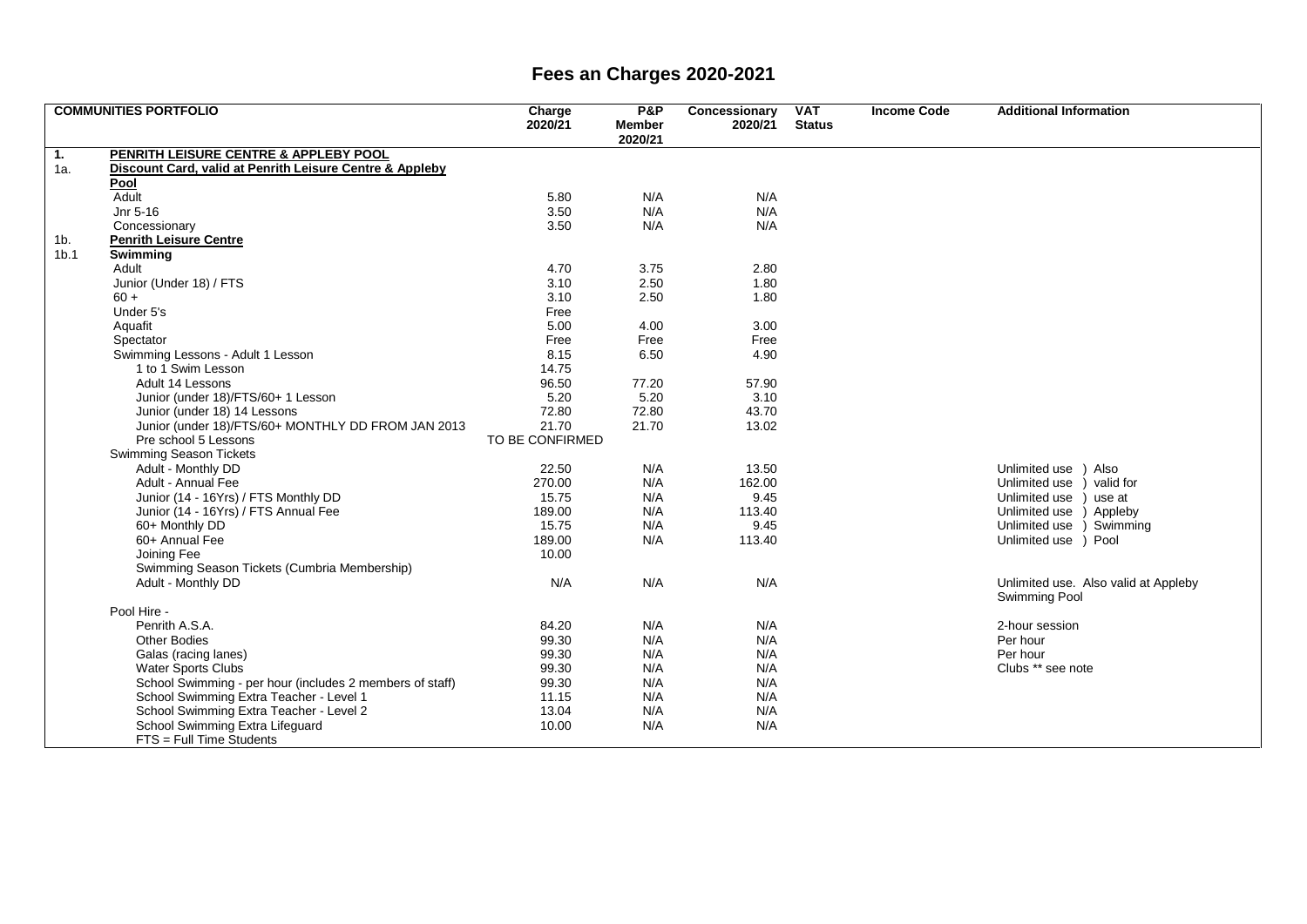|                    | <b>COMMUNITIES PORTFOLIO (continued)</b>                                                                                                                                          |                           | P&P              | Concessionary | <b>VAT</b>    | <b>Income Code</b> | <b>Additional Information</b> |
|--------------------|-----------------------------------------------------------------------------------------------------------------------------------------------------------------------------------|---------------------------|------------------|---------------|---------------|--------------------|-------------------------------|
|                    |                                                                                                                                                                                   | Charge<br>2020/21         | <b>Member</b>    | 2020/21       | <b>Status</b> |                    |                               |
|                    |                                                                                                                                                                                   |                           | 2020/21          |               |               |                    |                               |
| $\overline{1}$ b.2 | Fitness, Swim and Classes Membership (Standard):                                                                                                                                  |                           |                  |               |               |                    |                               |
|                    | Adult (16yrs+) Monthly DD                                                                                                                                                         | 37.95                     | N/A              | 24.95         |               |                    |                               |
|                    | Adult (16yrs+) Annual Fee                                                                                                                                                         | 395.00                    | N/A              | 110.80        |               |                    |                               |
|                    | <b>Adult Promotion</b>                                                                                                                                                            |                           |                  |               |               |                    |                               |
|                    | Junior (16 - 18Yrs) / FTS - Monthly DD                                                                                                                                            | 21.15                     | N/A              | N/A           |               |                    |                               |
|                    | Junior (16 - 18Yrs) / FTS - Annual                                                                                                                                                | 216.50                    | N/A              | N/A           |               |                    |                               |
|                    | Junior (14 - 16Yrs) / FTS - Monthly DD                                                                                                                                            | 19.50                     | N/A              | 10.60         |               |                    |                               |
|                    | Junior (14 - 16Yrs) / FTS - Annual Fee                                                                                                                                            | 195.00                    | N/A              | 106.00        |               |                    |                               |
|                    | Club (60+yrs) Monthly DD                                                                                                                                                          | 29.95                     | N/A              | N/A           |               |                    |                               |
|                    | Club (60+yrs) Annual Fee                                                                                                                                                          | 286.50                    | N/A              | 145.70        |               |                    |                               |
|                    |                                                                                                                                                                                   |                           |                  |               |               |                    |                               |
|                    | Joining Fee                                                                                                                                                                       | 16.00                     |                  |               |               |                    |                               |
|                    | Fitness, Swim and Classes Membership (Corporate 10%                                                                                                                               |                           |                  |               |               |                    |                               |
|                    | Discount):                                                                                                                                                                        |                           |                  |               |               |                    |                               |
|                    | Adult - Monthly DD                                                                                                                                                                | 35.10                     | N/A              | N/A           |               |                    |                               |
|                    | Adult - Annual Fee                                                                                                                                                                | 351.00                    | N/A              | N/A           |               |                    |                               |
|                    | Junior (14 - 16Yrs) / FTS - Monthly DD                                                                                                                                            | N/A                       | N/A              | N/A           |               |                    |                               |
|                    | Junior (14 - 16Yrs) / FTS - Annual Fee                                                                                                                                            | N/A                       | N/A              | N/A           |               |                    |                               |
|                    | Joining Fee                                                                                                                                                                       | 16.00                     |                  |               |               |                    |                               |
|                    | Healthwise Membership                                                                                                                                                             |                           |                  |               |               |                    |                               |
|                    | Year 1                                                                                                                                                                            | TO BE                     |                  |               |               |                    |                               |
|                    |                                                                                                                                                                                   | CONFIRMED                 |                  |               |               |                    |                               |
|                    | Year <sub>2</sub>                                                                                                                                                                 | TO BE<br>CONFIRMED        |                  |               |               |                    |                               |
|                    | Year <sub>3</sub>                                                                                                                                                                 | 29.95                     |                  |               |               |                    |                               |
|                    | Fitness, Swim and Classes Membership (Cumbria):                                                                                                                                   |                           |                  |               |               |                    |                               |
|                    | Adult - Monthly DD                                                                                                                                                                | 39.95                     | N/A              |               |               |                    |                               |
|                    | Adult - Annual Fee                                                                                                                                                                | 399.50                    | N/A              |               |               |                    |                               |
|                    |                                                                                                                                                                                   |                           |                  |               |               |                    |                               |
|                    | Pay as You Train - Fitness:                                                                                                                                                       | 7.10                      | 7.10             | 5.00          |               |                    |                               |
|                    | Adult                                                                                                                                                                             |                           |                  |               |               |                    |                               |
|                    | Junior (14 - 17Yrs) / FTS                                                                                                                                                         | 4.50                      | 4.50             | 3.15          |               |                    |                               |
|                    | $60+$                                                                                                                                                                             | 5.75                      | 5.75             | 4.00          |               |                    |                               |
|                    | GP Referral - 15 Week Programme                                                                                                                                                   | 2.50                      |                  |               |               |                    |                               |
|                    | Induction Charge:                                                                                                                                                                 |                           |                  |               |               |                    |                               |
|                    | Adult                                                                                                                                                                             | TO BE                     |                  |               |               |                    |                               |
|                    |                                                                                                                                                                                   | <b>CONFIRMED</b><br>TO BE | TO BE            |               |               |                    |                               |
|                    | Junior (14 - 17Yrs) / FTS                                                                                                                                                         | CONFIRMED                 | <b>CONFIRMED</b> |               |               |                    |                               |
|                    | $60+$                                                                                                                                                                             | TO BE                     | TO BE            |               |               |                    |                               |
|                    |                                                                                                                                                                                   | <b>CONFIRMED</b>          | <b>CONFIRMED</b> |               |               |                    |                               |
|                    | <b>Fitness Classes:</b>                                                                                                                                                           |                           |                  |               |               |                    |                               |
|                    | Adult                                                                                                                                                                             | 6.00                      | 4.80             | 3.60          |               |                    |                               |
|                    |                                                                                                                                                                                   |                           |                  |               |               |                    |                               |
|                    |                                                                                                                                                                                   |                           |                  |               |               |                    |                               |
|                    |                                                                                                                                                                                   |                           |                  |               |               |                    |                               |
|                    | **Bonafide Water Sports Clubs affiliated to appropriate governing body and making a minimum booking of 10 consecutive weeks to have first hour discounted by 50% in any one week. |                           |                  |               |               |                    |                               |
|                    | Junior (14 - 17Yrs) / FTS<br>$60+$<br>Non Attendance Fee                                                                                                                          | 5.10<br>5.40<br>3.00      | 4.10<br>4.30     | 3.10<br>3.25  |               |                    |                               |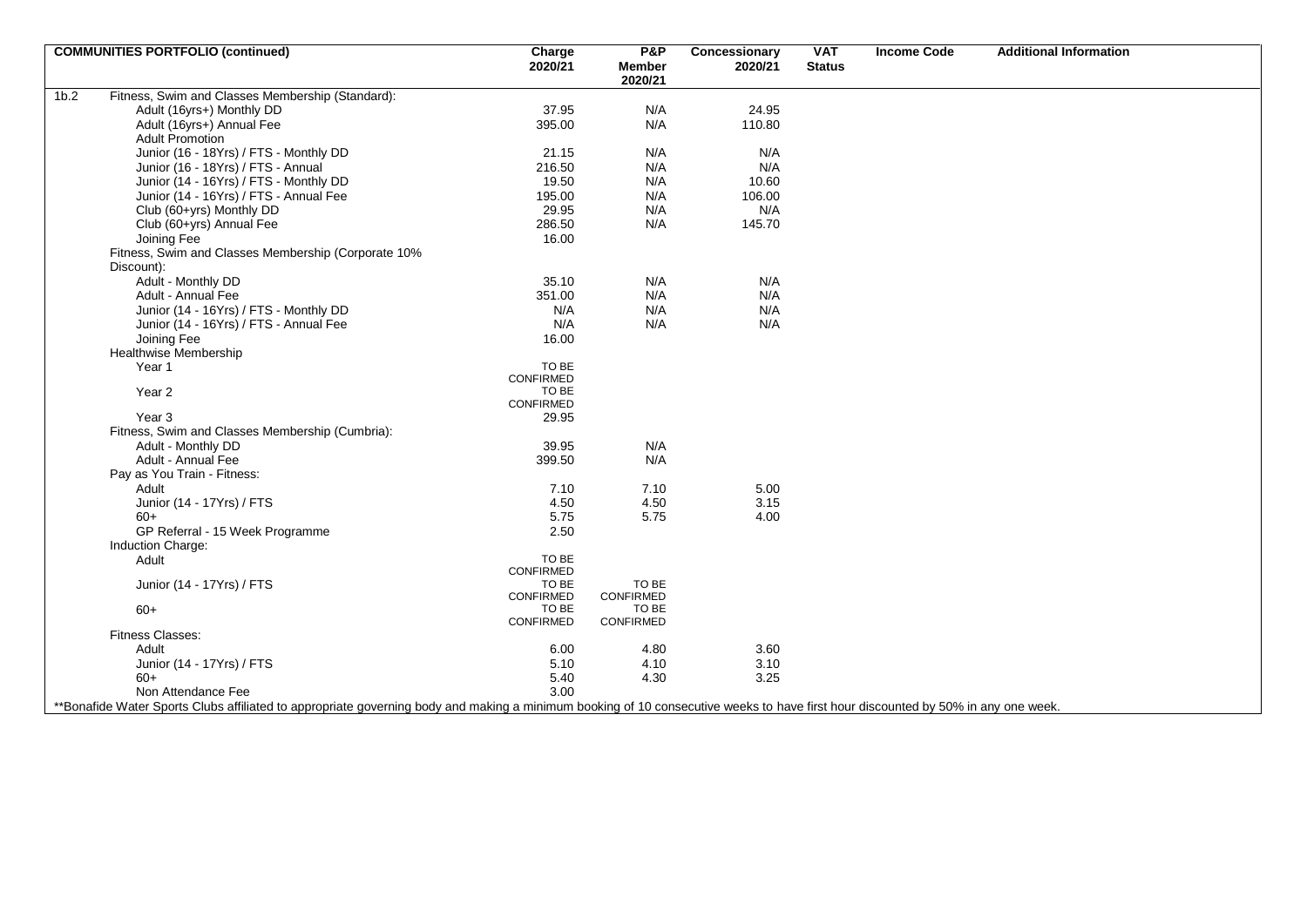|                  | <b>COMMUNITIES PORTFOLIO (continued)</b>                        |                   | <b>P&amp;P</b> | Concessionary | <b>VAT</b>    | <b>Income Code</b> | <b>Additional Information</b> |
|------------------|-----------------------------------------------------------------|-------------------|----------------|---------------|---------------|--------------------|-------------------------------|
|                  |                                                                 | Charge<br>2020/21 | <b>Member</b>  | 2020/21       | <b>Status</b> |                    |                               |
|                  |                                                                 |                   | 2020/21        |               |               |                    |                               |
| 1 <sub>b.3</sub> | <b>Club Room</b>                                                |                   |                |               |               |                    |                               |
|                  | Staff training and approved use                                 | 0.00              | N/A            | N/A           |               |                    |                               |
|                  | Bonafide sports club meetings                                   | 9.25              | N/A            | N/A           |               |                    | Per meeting (up to 3 hours)   |
|                  | Non-commercial hire                                             | 9.20              | N/A            | N/A           |               |                    | Per hour                      |
|                  | Commercial hire                                                 | 18.50             | N/A            | N/A           |               |                    | Per hour                      |
| 1 <sub>b.4</sub> | Activity Room 1 (Eden Room) Size 10.00 X 11.50m                 |                   |                |               |               |                    |                               |
|                  | Use by affiliated Club / hour                                   | 25.40             | N/A            | N/A           |               |                    |                               |
|                  | Use by commercial organisation / hour                           | 33.80             | N/A            | N/A           |               |                    |                               |
|                  | Voluntary organisation / hour                                   | 25.40             | N/A            | N/A           |               |                    |                               |
| 1b.5             | Activity Room 2 (Eamont Room) New Spinning Room                 |                   |                |               |               |                    |                               |
|                  | Use by affiliated Club / hour                                   | 9.20              | N/A            | N/A           |               |                    |                               |
|                  | Use by commercial organisation / hour                           | 18.50             | N/A            | N/A           |               |                    |                               |
|                  | Voluntary organisation / hour                                   | 9.20              | N/A            | N/A           |               |                    |                               |
| 1 <sub>b.6</sub> | Committee Room, adjacent to ATP                                 |                   |                |               |               |                    |                               |
|                  | Use by affiliated Club / hour                                   | TO BE CONFIRMED   |                |               |               |                    |                               |
|                  | Use by commercial organisation / hour                           | 14.50             | N/A            | N/A           |               |                    |                               |
|                  | Voluntary organisation / hour                                   | TO BE CONFIRMED   |                |               |               |                    |                               |
|                  | <b>Frenchfield Pavilion Facilities</b>                          |                   |                |               |               |                    |                               |
| 1 <sub>b.7</sub> |                                                                 |                   |                |               |               |                    |                               |
|                  | <b>Ground Floor Pavilion Room</b>                               |                   | N/A            |               |               |                    | Per hour                      |
|                  | Use by affiliated Club / hour                                   | 8.25              |                | N/A           |               |                    |                               |
|                  | Use by commercial organisation / hour                           | 13.20             | N/A            | N/A           |               |                    | Per hour                      |
|                  | Voluntary organisation / hour                                   | 11.50             | N/A            | N/A           |               |                    | Per hour                      |
|                  | <b>First Floor Meeting Area</b>                                 |                   |                |               |               |                    |                               |
|                  | Use by affiliated Club / hour                                   | 8.25              | N/A            | N/A           |               |                    | Per hour                      |
|                  | Use by commercial organisation / hour                           | 13.20             | N/A            | N/A           |               |                    | Per hour                      |
|                  | Voluntary organisation / hour                                   | 11.50             | N/A            | N/A           |               |                    | Per hour                      |
|                  | Kitchen for food preparation                                    |                   |                |               |               |                    |                               |
|                  | Use by any organisation                                         | 4.15              | N/A            | N/A           |               |                    | Per hour/or by negotiation    |
| 1b.8             | <b>Sports Hall &amp; Related Activities</b>                     |                   |                |               |               |                    |                               |
|                  | Full Hall (6 Badminton Courts) Peak Time                        | 60.30             | N/A            | N/A           |               |                    | Per hour                      |
|                  | 1/2 Hall (3 Badminton Courts) Peak Time                         | 32.85             | N/A            | N/A           |               |                    | Per hour                      |
|                  | Casual Badminton / Short Tennis (50 minute session)             |                   |                |               |               |                    |                               |
|                  | Adult - Peak Time                                               | 12.50             | 10.00          | 8.75          |               |                    | Per Court                     |
|                  | Junior (under 18) / FTS - Peak Time                             | 7.30              | 5.85           | 5.10          |               |                    | Per Court                     |
|                  | 60+ Club                                                        |                   |                |               |               |                    |                               |
|                  | Badminton - Court                                               | 10.00             | N/A            | N/A           |               |                    |                               |
|                  | Table Tennis - Table                                            | 10.00             | N/A            | N/A           |               |                    |                               |
|                  | Hire of Sports Hall for Events - Full Day                       |                   |                |               |               |                    |                               |
|                  | Hire of Sports Hall for Events - Half Day                       |                   |                |               |               |                    |                               |
| Note             | The hire of the Sports Hall for events is at the discretion of  |                   |                |               |               |                    |                               |
|                  | the contractor and Eden District Council. The above charges are |                   |                |               |               |                    |                               |
|                  | for guidance only, Actual charge will depend on the type of     |                   |                |               |               |                    |                               |
|                  | event and the likely income to be generated from the activity.  |                   |                |               |               |                    |                               |
|                  | In certain instances a profit share may be implemented.         |                   |                |               |               |                    |                               |
|                  |                                                                 |                   |                |               |               |                    |                               |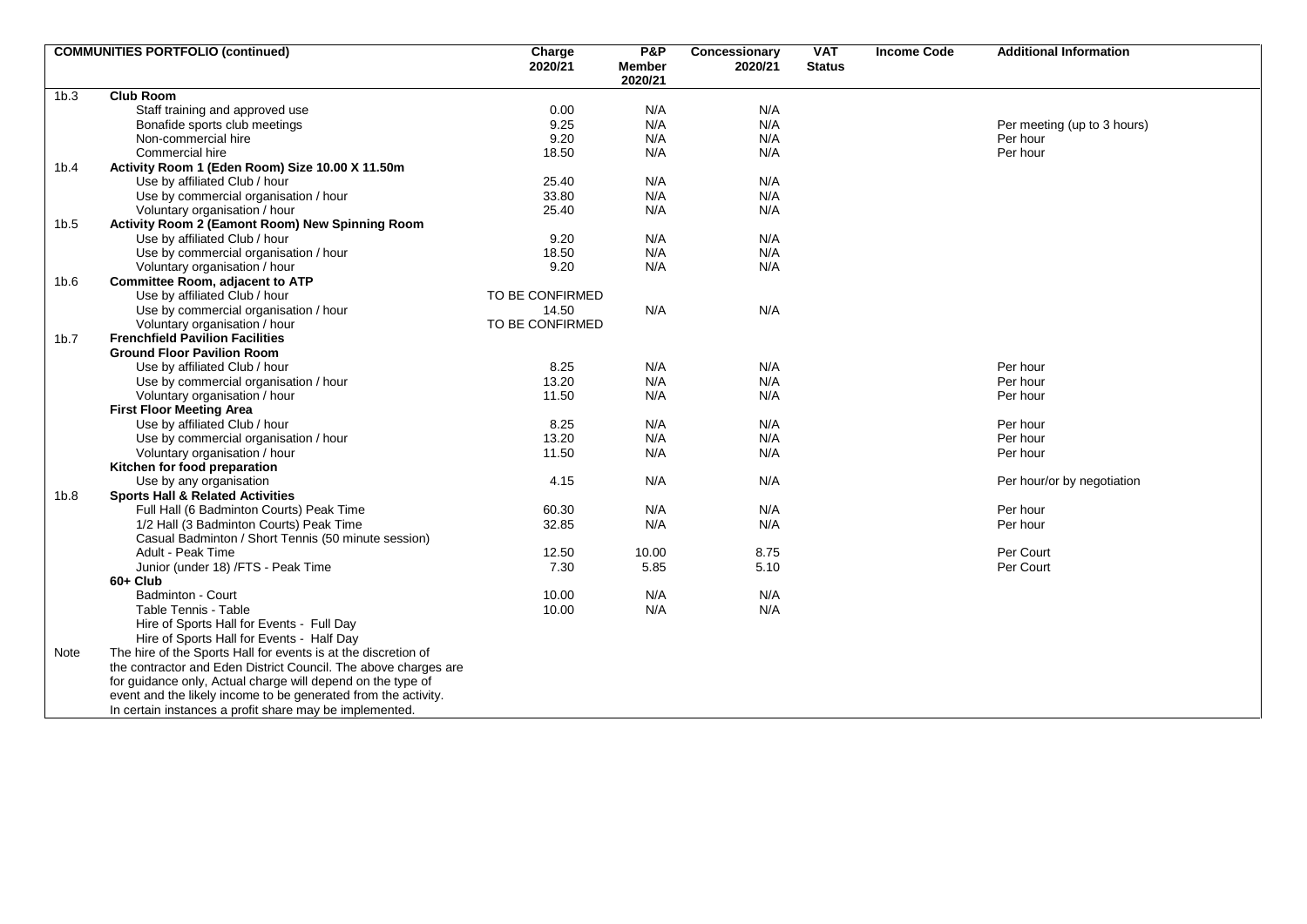|                  | <b>COMMUNITIES PORTFOLIO (continued)</b>                     | Charge<br>2020/21 | <b>P&amp;P</b><br>Member | Concessionary<br>2020/21 | <b>VAT</b><br><b>Status</b> | <b>Income Code</b> | <b>Additional Information</b> |
|------------------|--------------------------------------------------------------|-------------------|--------------------------|--------------------------|-----------------------------|--------------------|-------------------------------|
|                  |                                                              |                   | 2020/21                  |                          |                             |                    |                               |
|                  | Spinning Class & Others - As Fitness Class Pricing           |                   |                          |                          |                             |                    |                               |
|                  | Single Adult                                                 |                   |                          |                          |                             |                    |                               |
|                  | Single Junior                                                |                   |                          |                          |                             |                    |                               |
|                  | Single 60+                                                   |                   |                          |                          |                             |                    |                               |
|                  | Non Attendance Fee                                           |                   |                          |                          |                             |                    |                               |
|                  | Trampolining 1 Lesson (50 week & leisure card)               | 4.50              | 4.50                     | 3.15                     |                             |                    |                               |
|                  | Trampolining 14 week block                                   | 63.00             | 63.00                    | 44.10                    |                             |                    |                               |
|                  | Gymnastics Lesson 1 Lesson (50 week & leisure card)          | 5.40              | 5.20                     | 3.80                     |                             |                    |                               |
|                  | Gymnastics 14 week block                                     | 75.60             | 72.80                    | 52.92                    |                             |                    |                               |
|                  | Gymnastics 2017 - DD Monthly Option                          | 22.50             | 21.67                    | 15.75                    |                             |                    |                               |
| 1 <sub>b.9</sub> | <b>Parties</b>                                               |                   |                          |                          |                             |                    |                               |
|                  | Sports Hall/Astroturf Party                                  | 72.80             | N/A                      | N/A                      |                             |                    |                               |
|                  | Additional Instructor                                        | 13.00             | N/A                      | N/A                      |                             |                    |                               |
|                  | Pool Party                                                   | 115.00            | N/A                      | N/A                      |                             |                    |                               |
|                  | <b>Climbing Wall Party</b>                                   | 72.80             | N/A                      | N/A                      |                             |                    |                               |
|                  | Additional Instructor                                        | 26.00             | N/A                      | N/A                      |                             |                    |                               |
|                  | Jungle Jacks Party (£10 per child min booking 10 children    | 104.00            | N/A                      | N/A                      |                             |                    |                               |
|                  | includes food and bag)                                       |                   |                          |                          |                             |                    |                               |
|                  | <b>Trampolining Party</b>                                    | 92.55             | N/A                      | N/A                      |                             |                    |                               |
|                  | <b>Gymnastics Party</b>                                      | 92.55             | N/A                      | N/A                      |                             |                    |                               |
|                  | Party Food - Per Child                                       | 5.75              | N/A                      | N/A                      |                             |                    |                               |
|                  | Party Bag Only - Per Child                                   | 2.85              | N/A                      | N/A                      |                             |                    |                               |
| Note             | Sports Hall peak time rates apply:                           |                   |                          |                          |                             |                    |                               |
|                  | Weekdays / Weekends - AS PUBLISHED                           |                   |                          |                          |                             |                    |                               |
| 1b.11            | <b>Artificial Turf Pitch</b>                                 |                   |                          |                          |                             |                    |                               |
|                  | Hire of full pitch (per hour) Adult - Peak Time              | 58.25             | N/A                      | N/A                      |                             |                    | Per hour                      |
|                  | Hire of full pitch (per hour) Junior (under 18) / FTS - Peak | 40.80             | N/A                      | N/A                      |                             |                    | Per hour                      |
|                  | Time                                                         |                   |                          |                          |                             |                    |                               |
|                  | Hire of 1/3 pitch (per hour ) Adult - Peak Time              | 20.40             | N/A                      | N/A                      |                             |                    | Per hour                      |
|                  | Hire of 1/3 pitch (per hour) Junior (under 18) / FTS - Peak  | 14.30             | N/A                      | N/A                      |                             |                    | Per hour                      |
|                  | Time                                                         |                   |                          |                          |                             |                    |                               |
| 1b.12            | <b>Climbing Wall</b>                                         |                   |                          |                          |                             |                    |                               |
|                  | <b>Adult Climb</b>                                           | 6.75              | 5.40                     | 4.00                     |                             |                    |                               |
|                  | <b>Adult OAP</b>                                             | 6.75              | 5.40                     | 4.00                     |                             |                    |                               |
|                  | Junior (under 18) / FTS Climb                                | 4.90              | 3.90                     | 3.40                     |                             |                    |                               |
|                  | 6 Month Climb Cards                                          |                   |                          |                          |                             |                    |                               |
|                  | Adult 6 Month Climb                                          | 215.00            | 172.80                   | 150.50                   |                             |                    |                               |
|                  | Junior (under 18) / FTS 6 Month Climb                        | 132.30            | 105.30                   | 92.00                    |                             |                    |                               |
|                  | Climbing lessons                                             |                   |                          |                          |                             |                    |                               |
|                  | Adult - 14 lesson block                                      | 94.50             | 75.60                    | 66.15                    |                             |                    |                               |
|                  | Junior (under 16) /FTS - 14 lesson block                     | 68.60             | 54.60                    | 48.00                    |                             |                    |                               |
| 1b.13            | <b>Indoor Bowls Hall</b>                                     |                   |                          |                          |                             |                    |                               |
|                  | Annual Membership Fee - Adult                                | 60.00             | 48.00                    | N/A                      |                             |                    |                               |
|                  | Annual Membership Fee - Junior (under 18) /FTS               | 18.00             | 14.40                    | N/A                      |                             |                    |                               |
|                  | Annual Membership Fee - 60+                                  | 60.00             | 48.00                    | N/A                      |                             |                    |                               |
|                  | DD -Available Purchase April only and Members only           | 27.08             |                          |                          |                             |                    |                               |
|                  | <b>Bowls Session:</b>                                        |                   |                          |                          |                             |                    |                               |
|                  | Member - Adult                                               | 3.25              | 2.60                     | N/A                      |                             |                    |                               |
|                  | Member - Junior (under 16) / FTS                             | 2.00              | 1.60                     | N/A                      |                             |                    |                               |
|                  | Member - 60+                                                 | 3.25              | 2.60                     | N/A                      |                             |                    |                               |
|                  | Non Member - Adult                                           | 5.40              | 4.30                     | N/A                      |                             |                    |                               |
|                  | Non Member - Junior (under 16) /FTS                          | 3.25              | 2.60                     | N/A                      |                             |                    |                               |
|                  | Non Member - 60+                                             | 5.40              | 4.30                     | N/A                      |                             |                    |                               |
|                  |                                                              |                   |                          |                          |                             |                    |                               |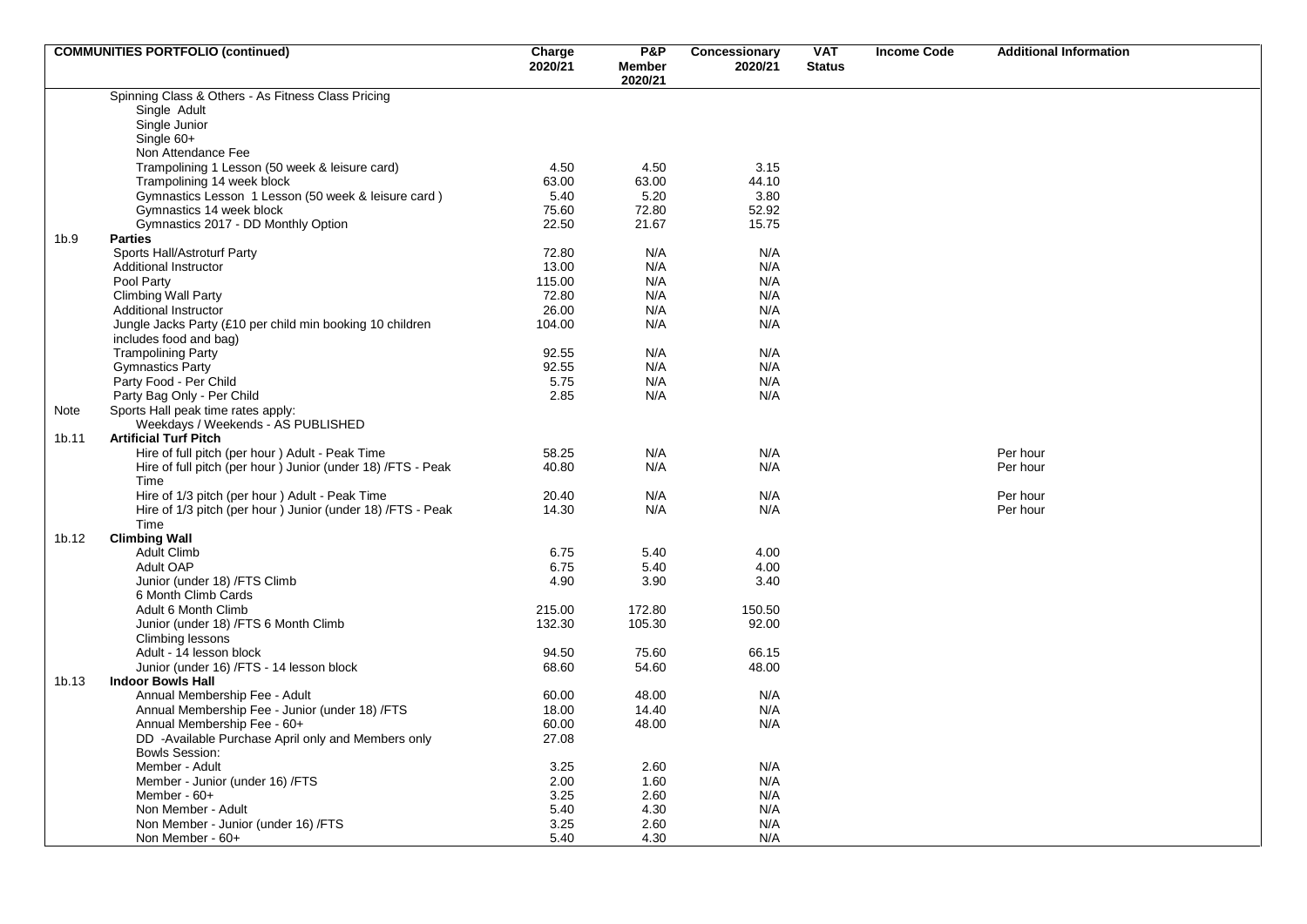|      | <b>COMMUNITIES PORTFOLIO (continued)</b>                 | Charge           | <b>P&amp;P</b> | Concessionary | <b>VAT</b>    | <b>Income Code</b> | <b>Additional Information</b>                |
|------|----------------------------------------------------------|------------------|----------------|---------------|---------------|--------------------|----------------------------------------------|
|      |                                                          | 2020/21          | <b>Member</b>  | 2020/21       | <b>Status</b> |                    |                                              |
|      |                                                          |                  | 2020/21        |               |               |                    |                                              |
| 1c.  | <b>Appleby Swimming Pool</b>                             |                  |                |               |               |                    |                                              |
| 1c.1 | <b>Swimming</b>                                          |                  |                |               |               |                    |                                              |
|      | Adult                                                    | 4.70             | 3.75           | 2.80          |               |                    |                                              |
|      | Junior (Under 18) / FTS                                  | 3.10             | 2.50           | 1.80          |               |                    |                                              |
|      | $60 +$                                                   | 3.10             | 2.50           | 1.80          |               |                    |                                              |
|      | Under 5's                                                | Free             |                |               |               |                    |                                              |
|      | Aquafit                                                  | 5.00             | 4.00           | 3.00          |               |                    |                                              |
|      | Spectator                                                | Free             |                |               |               |                    |                                              |
|      | Swimming Lessons - Adult 1 Lesson                        | 8.15             | 6.50           | 4.90          |               |                    |                                              |
|      | 1 to 1 Swim Lesson                                       | 14.75            | N/A            | N/A           |               |                    |                                              |
|      | Adult 14 Lessons                                         | 96.50            | 77.20          | 57.90         |               |                    |                                              |
|      | Junior (under 18)/FTS/60+ 1 Lesson                       | 5.20             | 5.20           | 3.10          |               |                    |                                              |
|      | Junior (under 18) 14 Lessons                             | 72.80            | 72.80          | 43.70         |               |                    |                                              |
|      | Junior (under 18)/FTS/60+ MONTHLY DD FROM JAN 2013       | 21.70            | 21.70          | 13.02         |               |                    |                                              |
|      | Pre school 5 Lessons                                     | <b>TBC</b>       |                |               |               |                    |                                              |
|      | <b>Swimming Season Tickets</b>                           |                  |                |               |               |                    |                                              |
|      | Adult - Monthly DD                                       | 22.50            | N/A            | 13.50         |               |                    | Unlimited use<br>Also                        |
|      | Adult - Annual Fee                                       | 270.00           | N/A            | 162.00        |               |                    | valid for<br>Unlimited use                   |
|      | Junior (14 - 16Yrs) / FTS - Monthly DD                   | 15.75            | N/A            | 9.45          |               |                    | Unlimited use<br>use at                      |
|      | Junior (14 - 16Yrs) / FTS - Annual Fee                   | 189.00           | N/A            | 113.40        |               |                    | Unlimited use<br>Penrith                     |
|      | 60+ Monthly DD                                           | 15.75            | N/A            | 9.45          |               |                    | Unlimited use<br>Leisure                     |
|      | 60+ Annual Fee                                           | 189.00           | N/A            | 113.40        |               |                    | Unlimited use )<br>Centre                    |
|      | Joining Fee                                              | 10.00            |                |               |               |                    |                                              |
|      | Swimming Season Tickets (Cumbria Membership)             |                  |                |               |               |                    |                                              |
|      | Adult - Monthly DD                                       |                  |                |               |               |                    | Unlimited use. Also valid at Penrith Leisure |
|      |                                                          |                  |                |               |               |                    | Centre                                       |
|      | Pool Hire -                                              |                  |                |               |               |                    |                                              |
|      | Penrith A.S.A.                                           | TO BE            |                |               |               |                    | 2-hour session                               |
|      |                                                          | <b>CONFIRMED</b> |                |               |               |                    |                                              |
|      | <b>Other Bodies</b>                                      | TO BE            |                |               |               |                    | Per hour                                     |
|      |                                                          | <b>CONFIRMED</b> |                |               |               |                    |                                              |
|      | Galas (racing lanes)                                     | TO BE            |                |               |               |                    | Per hour                                     |
|      |                                                          | <b>CONFIRMED</b> |                |               |               |                    |                                              |
|      | Water Sports Clubs                                       | TO BE            |                |               |               |                    | Clubs ** see note                            |
|      |                                                          | <b>CONFIRMED</b> |                |               |               |                    |                                              |
|      | School Swimming - per hour (includes 2 members of staff) | TO BE            |                |               |               |                    |                                              |
|      |                                                          | <b>CONFIRMED</b> |                |               |               |                    |                                              |
|      | School Swimming Extra Teacher - Level 1                  | 10.70            | N/A            | N/A           |               |                    |                                              |
|      | School Swimming Extra Teacher - Level 2                  | 12.35            | N/A            | N/A           |               |                    |                                              |
|      | School Swimming Extra Lifeguard                          | 9.50             | N/A            | N/A           |               |                    |                                              |
|      | Pool Party (Pool Only)                                   | 95.00            | N/A            | N/A           |               |                    |                                              |
|      | FTS = Full Time Students                                 |                  |                |               |               |                    |                                              |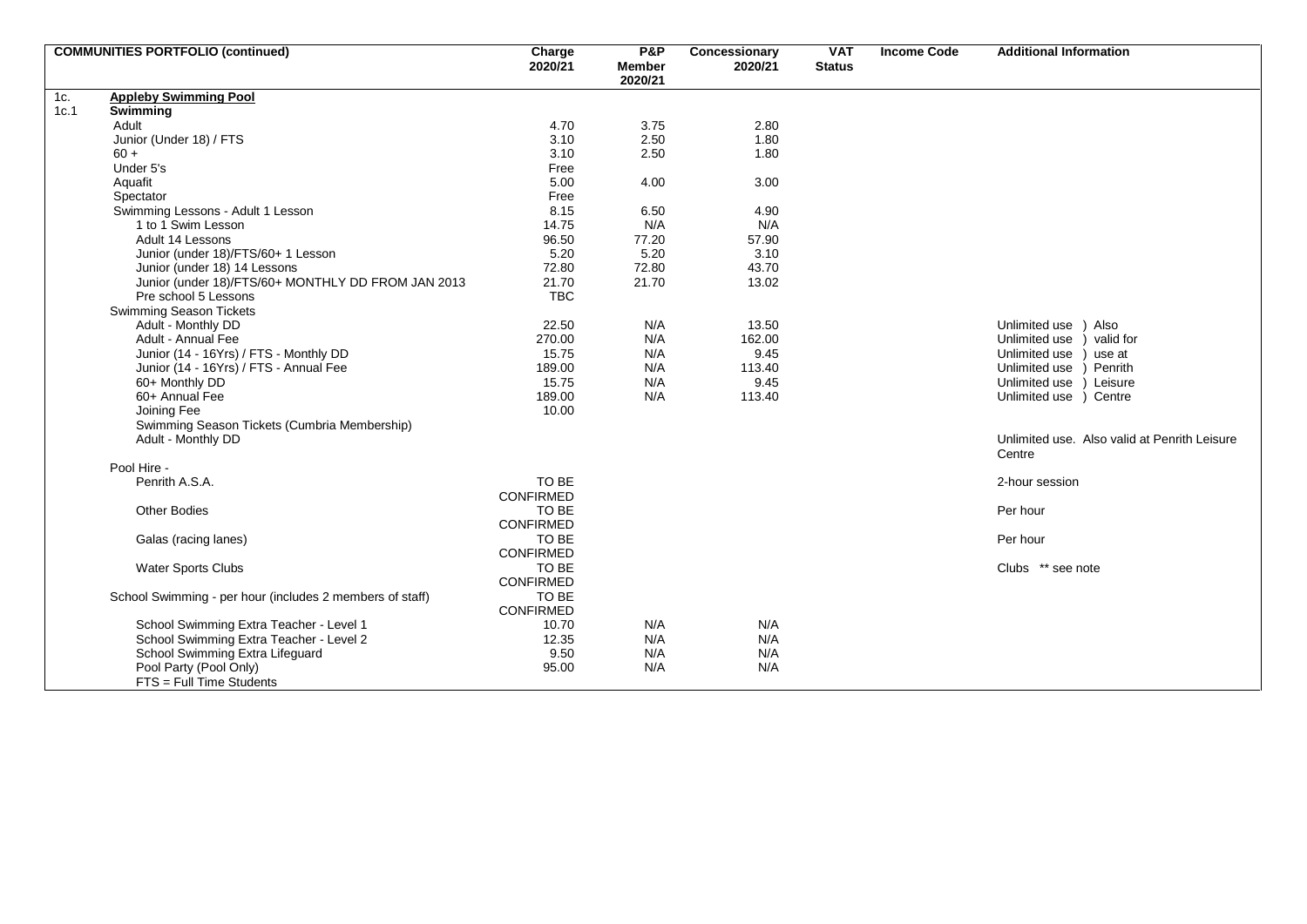| <b>COMMUNITIES PORTFOLIO (continued)</b>                                                                                                                                            | Charge           | P&P                      | Concessionary | <b>VAT</b>    | <b>Income Code</b> | <b>Additional Information</b> |
|-------------------------------------------------------------------------------------------------------------------------------------------------------------------------------------|------------------|--------------------------|---------------|---------------|--------------------|-------------------------------|
|                                                                                                                                                                                     | 2020/21          | <b>Member</b><br>2020/21 | 2020/21       | <b>Status</b> |                    |                               |
| Fitness, Swim and Classes Membership (Standard):                                                                                                                                    |                  |                          |               |               |                    |                               |
| Adult (16yrs+) Monthly DD                                                                                                                                                           | 37.00            | N/A                      | 24.95         |               |                    |                               |
| Adult (16yrs+) Annual Fee                                                                                                                                                           | 395.00           | N/A                      | 110.80        |               |                    |                               |
| <b>Adult Promotion</b>                                                                                                                                                              |                  |                          |               |               |                    |                               |
| Junior (16 - 18Yrs) / FTS - Monthly DD                                                                                                                                              | 21.15            | N/A                      | N/A           |               |                    |                               |
| Junior (16 - 18Yrs) / FTS - Annual                                                                                                                                                  | 216.50           | N/A                      | N/A           |               |                    |                               |
| Junior (14 - 16Yrs) / FTS - Monthly DD                                                                                                                                              | 19.50            | N/A                      | 10.60         |               |                    |                               |
| Junior (14 - 16Yrs) / FTS - Annual Fee                                                                                                                                              | 195.00           | N/A                      | 106.00        |               |                    |                               |
| Club (60+yrs) Monthly DD                                                                                                                                                            | 29.95            | N/A                      | N/A           |               |                    |                               |
| Club (60+yrs) Annual Fee                                                                                                                                                            | 386.50           | N/A                      | 145.70        |               |                    |                               |
| Joining Fee                                                                                                                                                                         |                  | 16.00                    |               |               |                    |                               |
| Fitness, Swim and Classes Membership (Corporate 10%<br>Discount):                                                                                                                   |                  |                          |               |               |                    |                               |
| Adult - Monthly DD                                                                                                                                                                  | 35.10            | N/A                      | N/A           |               |                    |                               |
| Adult - Annual Fee                                                                                                                                                                  | 351.00           | N/A                      | N/A           |               |                    |                               |
| Joining Fee                                                                                                                                                                         | 16.00            |                          |               |               |                    |                               |
| <b>Healthwise Membership</b>                                                                                                                                                        |                  |                          |               |               |                    |                               |
| Year 1                                                                                                                                                                              | TO BE            |                          |               |               |                    |                               |
|                                                                                                                                                                                     | CONFIRMED        |                          |               |               |                    |                               |
| Year <sub>2</sub>                                                                                                                                                                   | TO BE            |                          |               |               |                    |                               |
|                                                                                                                                                                                     | CONFIRMED        |                          |               |               |                    |                               |
| Year <sub>3</sub>                                                                                                                                                                   | TO BE            |                          |               |               |                    |                               |
|                                                                                                                                                                                     | CONFIRMED        |                          |               |               |                    |                               |
| Fitness, Swim and Classes Membership (Cumbria):                                                                                                                                     |                  |                          |               |               |                    |                               |
| Adult - Monthly DD                                                                                                                                                                  | 39.95            | N/A                      | N/A           |               |                    |                               |
| Adult - Annual Fee                                                                                                                                                                  | 399.50           | N/A                      | N/A           |               |                    |                               |
| Pay as You Train - Fitness:                                                                                                                                                         |                  |                          |               |               |                    |                               |
| Adult                                                                                                                                                                               | 7.10             | 7.10                     | 5.00          |               |                    |                               |
| Junior (14 - 17Yrs) / FTS                                                                                                                                                           | 4.50             | 4.50                     | 3.15          |               |                    |                               |
| $60+$                                                                                                                                                                               | 5.75             | 5.75                     | 4.00          |               |                    |                               |
| GP Referral - 15 Week Programme                                                                                                                                                     |                  |                          |               |               |                    |                               |
| Induction Charge:                                                                                                                                                                   |                  |                          |               |               |                    |                               |
| Adult                                                                                                                                                                               | TO BE            |                          |               |               |                    |                               |
|                                                                                                                                                                                     | <b>CONFIRMED</b> |                          |               |               |                    |                               |
| Junior (14 - 17Yrs) / FTS                                                                                                                                                           | TO BE            |                          | 0.00          |               |                    |                               |
|                                                                                                                                                                                     | CONFIRMED        |                          |               |               |                    |                               |
| $60+$                                                                                                                                                                               | TO BE            |                          | 0.00          |               |                    |                               |
|                                                                                                                                                                                     | CONFIRMED        |                          |               |               |                    |                               |
| Fitness Classes:                                                                                                                                                                    |                  |                          |               |               |                    |                               |
| Adult                                                                                                                                                                               | 6.00             | 4.80                     | 3.00          |               |                    |                               |
| Junior (14 - 17Yrs) / FTS                                                                                                                                                           | 5.10             | 4.10                     | 3.00          |               |                    |                               |
| $60+$                                                                                                                                                                               | 5.40             | 4.40                     | 3.00          |               |                    |                               |
| Non Attendance Fee                                                                                                                                                                  | 3.00             |                          |               |               |                    |                               |
| **Bonafide Water Sports Clubs affiliated to appropriate governing body and making a minimum booking of 10 consecutive weeks to have first hour discounted<br>by 50% in any one week |                  |                          |               |               |                    |                               |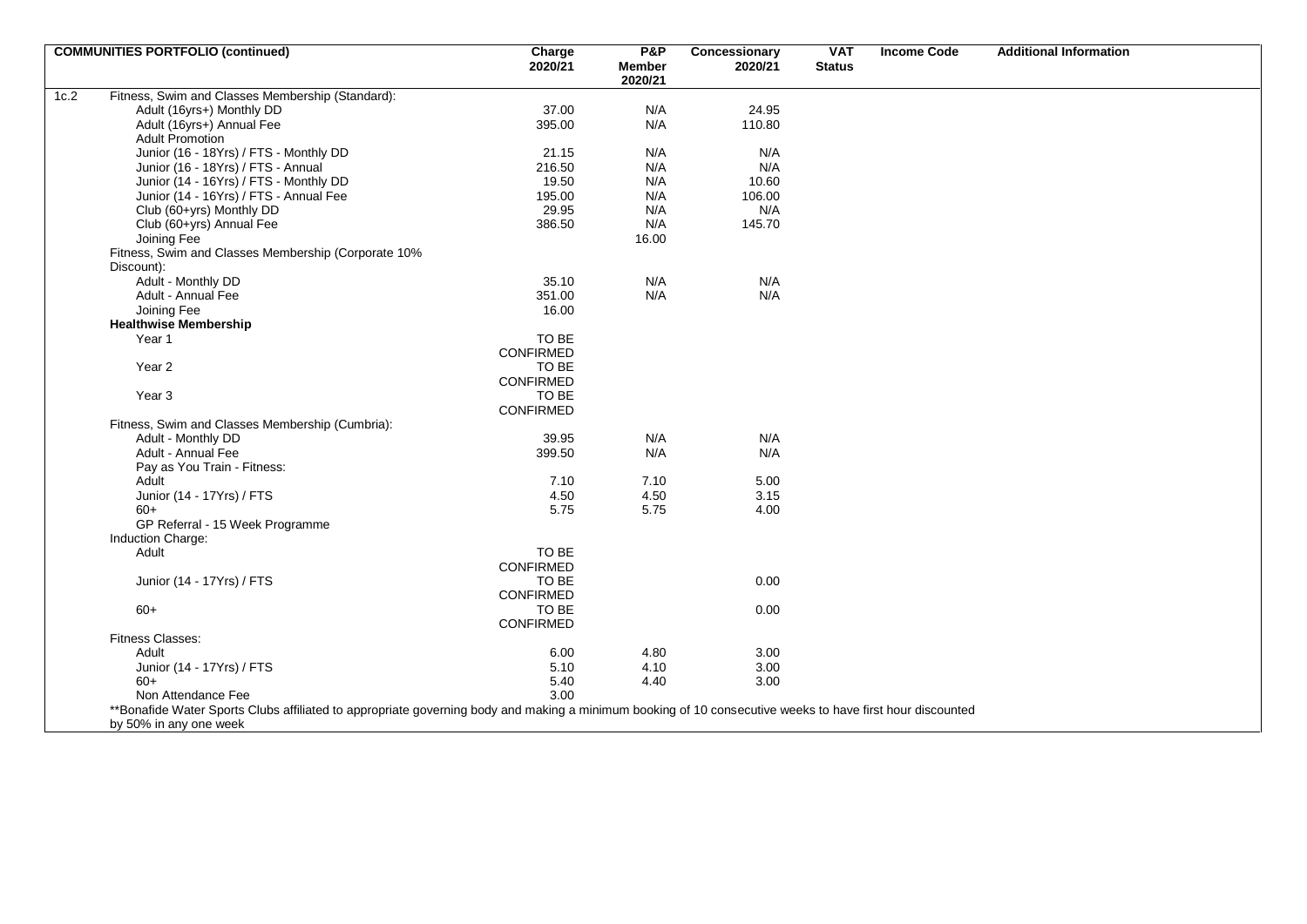|                           | <b>COMMUNITIES PORTFOLIO (continued)</b>                                                                                                                         | Charge  | <b>VAT</b>    | <b>Income Code</b> | <b>Additional Information</b>                  |
|---------------------------|------------------------------------------------------------------------------------------------------------------------------------------------------------------|---------|---------------|--------------------|------------------------------------------------|
|                           |                                                                                                                                                                  | 2020/21 | <b>Status</b> |                    |                                                |
| $\overline{\mathbf{2}}$ . | <b>USE OF PLAYING FIELDS</b>                                                                                                                                     |         |               |                    |                                                |
| 2a.                       | <b>Seasonal Use</b>                                                                                                                                              |         |               |                    | Expressed as a charge per game                 |
|                           | <b>Adults Pitch</b>                                                                                                                                              | 16.85   |               |                    |                                                |
|                           | Junior Pitch                                                                                                                                                     | 10.10   |               |                    |                                                |
|                           | 9 v 9 Pitch                                                                                                                                                      | 8.50    |               |                    |                                                |
|                           | Mini Soccer Pitch                                                                                                                                                | 6.65    |               |                    |                                                |
|                           | Cricket Including Changing (annual use say 10 games)                                                                                                             | 495.00  |               |                    |                                                |
| 2b.                       | <b>Occasional Use</b>                                                                                                                                            |         |               |                    |                                                |
|                           | <b>Adults Pitch</b>                                                                                                                                              | 50.00   |               |                    | Per occasion                                   |
|                           | Junior Pitch                                                                                                                                                     | 30.00   |               |                    | Per occasion                                   |
|                           | 9 v 9 Pitch                                                                                                                                                      | 25.00   |               |                    | Per occasion                                   |
|                           | Mini Soccer Pitch                                                                                                                                                | 19.70   |               |                    |                                                |
|                           | Hire of field for training (Football and Cricket)                                                                                                                |         |               |                    |                                                |
|                           | Adults (community groups)                                                                                                                                        | 8.60    |               |                    | Per occasion                                   |
|                           | Adults (non-community groups)                                                                                                                                    | 20.25   |               |                    | Per occasion                                   |
|                           | Junior (community groups)                                                                                                                                        |         |               |                    | Per occasion                                   |
|                           | Junior (non-community groups)                                                                                                                                    | 13.45   |               |                    | Per occasion                                   |
|                           | Hire of changing rooms (Adult and Junior)                                                                                                                        |         |               |                    |                                                |
|                           | <b>Community Group Senior Club</b>                                                                                                                               | 13.30   |               |                    | Per match                                      |
|                           | Community Group U16 & U18s                                                                                                                                       | 7.65    |               |                    | Per match                                      |
|                           | Community Group U15s                                                                                                                                             | 6.80    |               |                    | Per match                                      |
|                           | Non Community Senior                                                                                                                                             | 20.00   |               |                    | Per match                                      |
|                           | Non Community Junior                                                                                                                                             | 9.95    |               |                    | Per match                                      |
|                           | Cricked Including Changing                                                                                                                                       |         |               |                    |                                                |
|                           | Occasional Hire Senior                                                                                                                                           | 62.50   |               |                    | Per match                                      |
|                           | Occasional Hire Junior                                                                                                                                           | 46.50   |               |                    | Per match                                      |
|                           | King George V Field Appleby                                                                                                                                      | 260.00  |               |                    | Per day (half field) Typical charge, actual to |
|                           |                                                                                                                                                                  |         |               |                    | be determined on type of event                 |
|                           | <b>Frenchfield Sports Field</b>                                                                                                                                  | 495.00  |               |                    | Per day (half field) Typical charge, actual to |
|                           |                                                                                                                                                                  |         |               |                    | be determined on type of event                 |
|                           | It is proposed that the level of charge for hire of the pavilion room / kitchen will be at the discretion of the Assistant Director Technical Services depending |         |               |                    |                                                |
|                           | on the facilities required and the type of organisation.                                                                                                         |         |               |                    |                                                |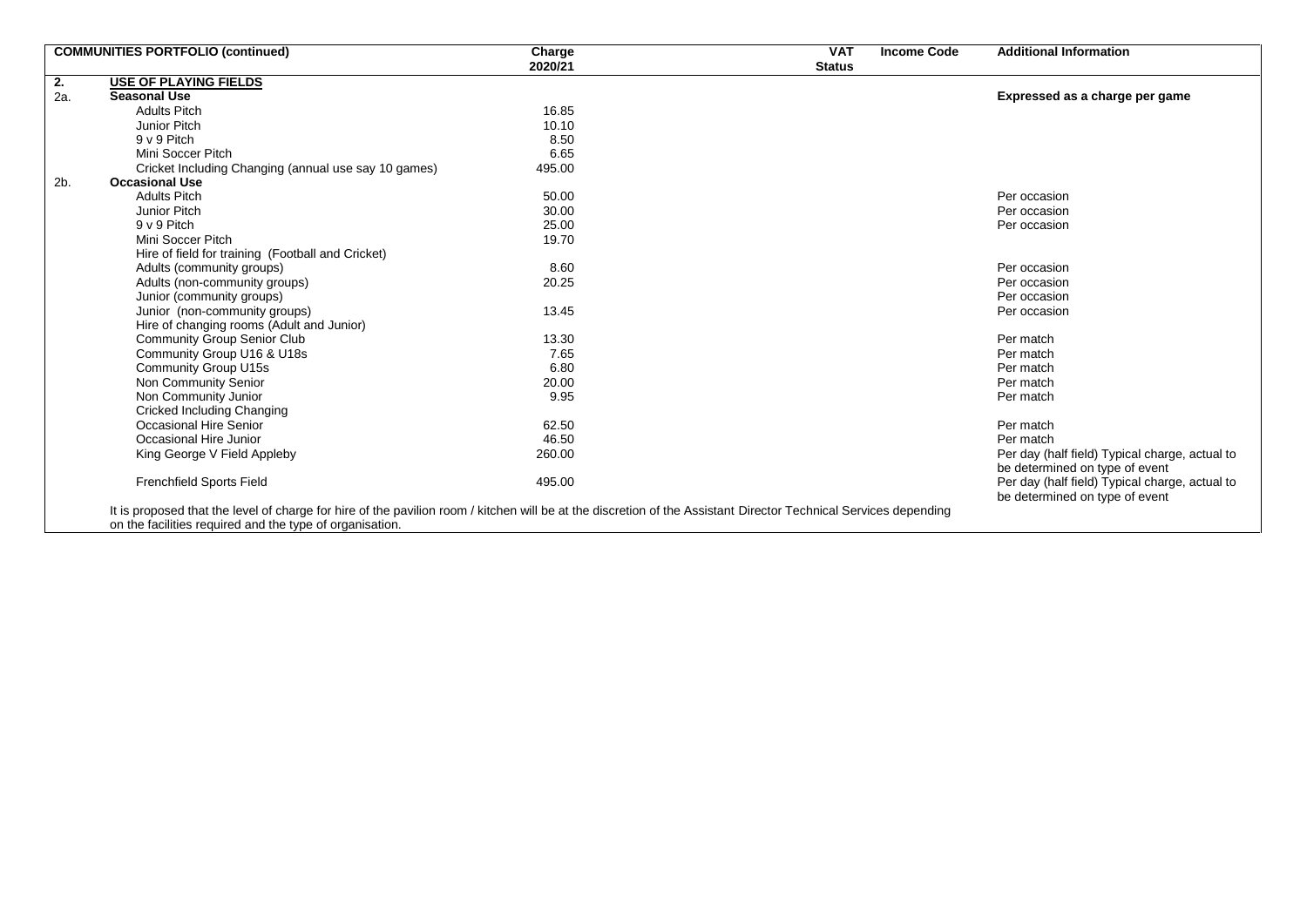|     | <b>COMMUNITIES PORTFOLIO (continued)</b>                                             | Charge      | <b>VAT</b>    | <b>Income Code</b> | <b>Additional Information</b>                                                                    |
|-----|--------------------------------------------------------------------------------------|-------------|---------------|--------------------|--------------------------------------------------------------------------------------------------|
|     |                                                                                      | 2020/21     | <b>Status</b> |                    |                                                                                                  |
| 3.  | <b>PARKS AND OPEN SPACES</b>                                                         |             |               |                    | VAT Status "Incl" = Standard Rate VAT<br>Included (1)<br>VAT Status "O/S" = Outside the Scope of |
|     |                                                                                      |             |               |                    | <b>VAT (2)</b>                                                                                   |
|     | <b>Games Admission Charges - Castle Park, Penrith</b>                                |             |               |                    |                                                                                                  |
|     | <b>Tennis</b>                                                                        |             |               |                    |                                                                                                  |
|     | Adult                                                                                | 2.70        | Incl          | 02125-8053         | Per hour                                                                                         |
|     | Junior                                                                               | 1.60        | Incl          | 02125-8054         | Per hour                                                                                         |
|     | Putting                                                                              |             |               |                    |                                                                                                  |
|     | Adult                                                                                | 1.50        | Incl          | 02125-8048         | Per round                                                                                        |
|     | Junior                                                                               | 1.30        | Incl          | 02125-8049         | Per round                                                                                        |
|     | Obstacle golf                                                                        |             |               |                    |                                                                                                  |
|     | Adult                                                                                | 2.00        | Incl          | 02125-8058         | Per round                                                                                        |
|     | Junior                                                                               | 1.60        | Incl          | 02125-8059         | Per round                                                                                        |
|     | <b>Bowls</b>                                                                         | 2.50        | N/A           | 02125-8050         | Per hour/person                                                                                  |
| 3b. | <b>Provision of Public Seating</b>                                                   |             |               |                    |                                                                                                  |
|     | Subject to availability (existing seat location or vacant seat<br>location):         |             |               |                    |                                                                                                  |
|     | Donation for a new seat (at an existing location) with an                            | £450-£650   | O/S           | 02637-7201         |                                                                                                  |
|     | additional cost for                                                                  |             |               |                    |                                                                                                  |
|     | a plaque or inscription                                                              |             |               |                    |                                                                                                  |
|     | Donation for a new seat (new vacant location) including a 10<br><b>Year Commuted</b> | £1660-£1810 | O/S           | 02637-7201         |                                                                                                  |
|     | Sum, with an additional cost for a plaque or inscription                             |             |               |                    |                                                                                                  |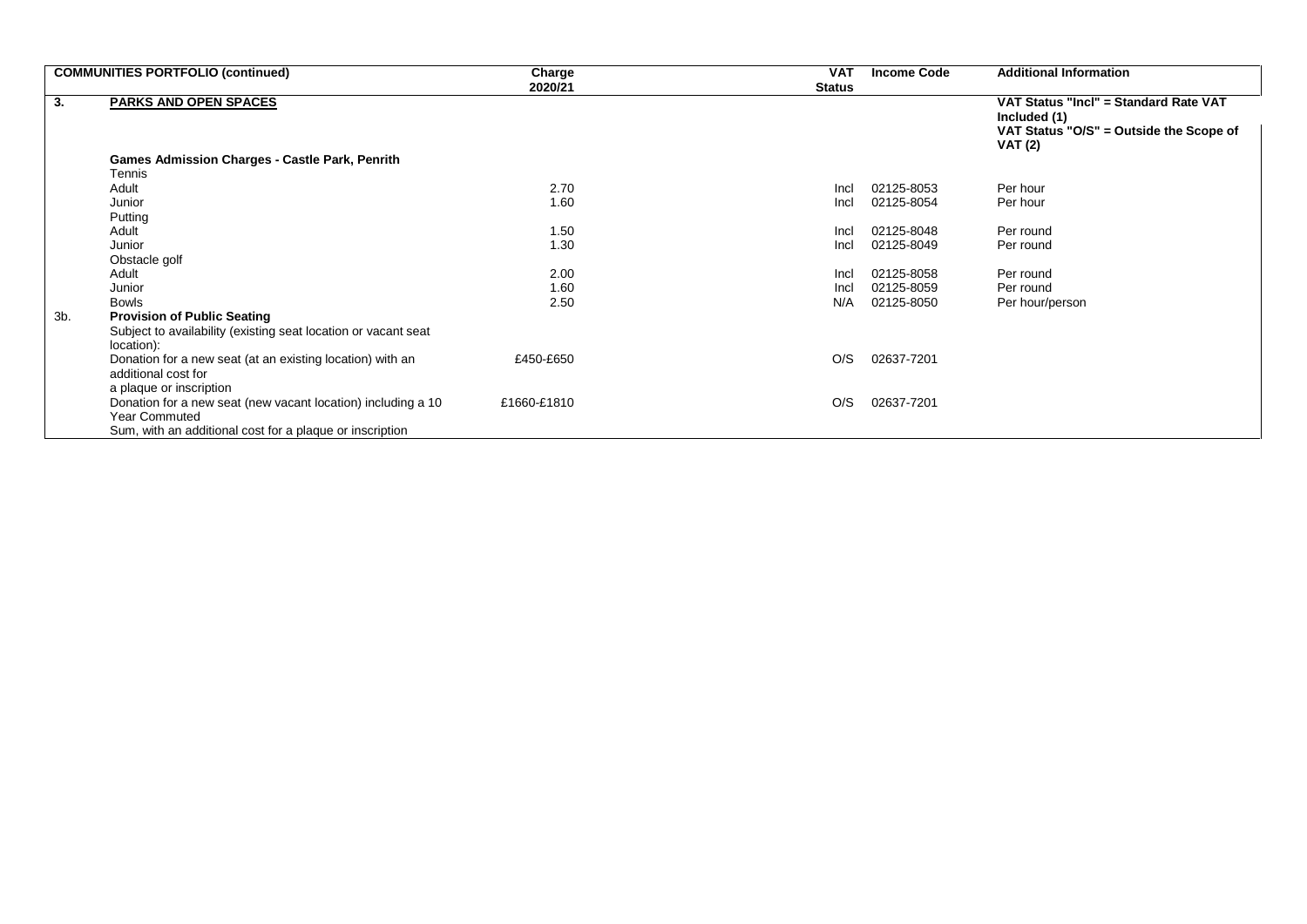|                       | <b>COMMERCIAL SERVICES PORTFOLIO</b>                                                                       | Charge                           | <b>VAT</b>                 | <b>Income Code</b>                     | <b>Additional Information</b>                                                                                                        |
|-----------------------|------------------------------------------------------------------------------------------------------------|----------------------------------|----------------------------|----------------------------------------|--------------------------------------------------------------------------------------------------------------------------------------|
|                       |                                                                                                            | 2020/21                          | <b>Status</b>              |                                        |                                                                                                                                      |
| $\mathbf{1}$ .<br>1a. | <b>MARKETS</b>                                                                                             |                                  |                            |                                        | VAT Status "Zero" = Zero Rated (0)<br>VAT Status "Incl" = Standard Rate VAT<br>Included (1)<br>VAT Status "Excl" = Standard Rate VAT |
|                       | Great Dockray, Penrith                                                                                     |                                  |                            |                                        | Will Be Added (1)<br>VAT Status "Exempt" = Exempt From VAT<br>(3)                                                                    |
| 1 <sub>b</sub>        | Pitch - per foot - April to October<br>Pitch - per foot - November to March                                | 1.25<br>1.25                     | Exempt<br>Exempt           | 02162-8010<br>02162-8010               |                                                                                                                                      |
| 1c.                   | Bandstand, Penrith (covered area)<br>Pitch - per foot                                                      | N/A                              |                            |                                        | Now Penrith Town Council                                                                                                             |
| 1d.                   | Appleby<br>Pitch - per foot - April to October<br>Pitch - per foot - November to March                     | 1.35<br>1.15                     | Exempt<br>Exempt           | 02164-8010<br>02164-8010               |                                                                                                                                      |
|                       | <b>Farmers Market</b><br><b>Full Stall</b><br><b>Half Stall</b><br>Gazebo                                  | 31.00<br>15.50<br>18.50          | Exempt<br>Exempt<br>Exempt | 02163-8010<br>02163-8010<br>02163-8010 |                                                                                                                                      |
| 2.                    | <b>TOURISM</b><br>Sale of publications<br>'Book a bed' Scheme<br>Advertising in visitor guides and website | various<br>10% charge<br>Various | Zero<br>Incl<br>Excl       | *****-7500<br>*****-8000<br>02056-8000 | Charge is on full stay                                                                                                               |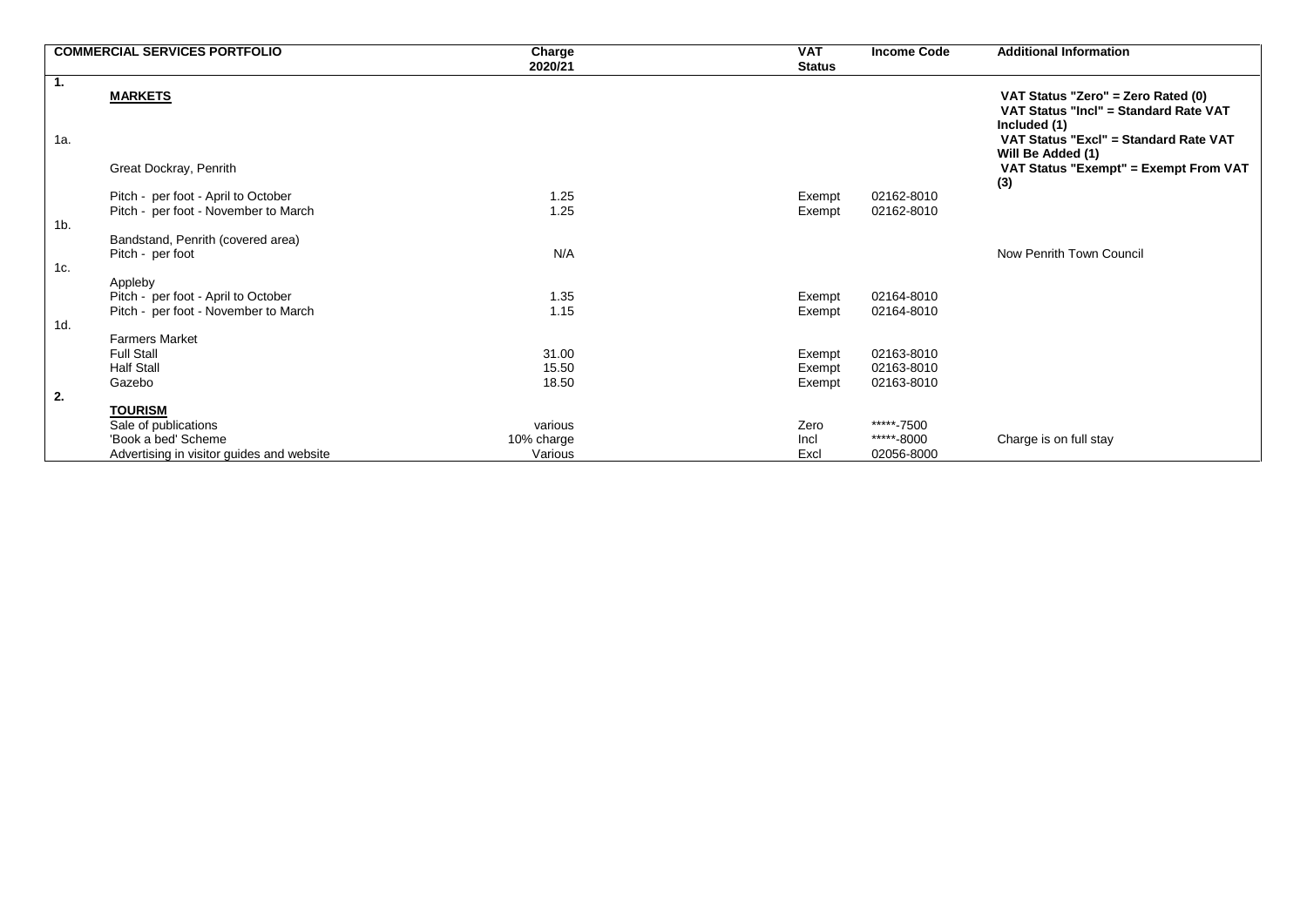|    | <b>EDEN DEVELOPMENT PORTFOLIO</b>                                                                                                                                                                                                     | Charge  | <b>VAT</b>    | <b>Income Code</b> | <b>Additional Information</b>                                                                                                                            |
|----|---------------------------------------------------------------------------------------------------------------------------------------------------------------------------------------------------------------------------------------|---------|---------------|--------------------|----------------------------------------------------------------------------------------------------------------------------------------------------------|
|    |                                                                                                                                                                                                                                       | 2020/21 | <b>Status</b> |                    |                                                                                                                                                          |
| 1. | <b>LOCAL DEVELOPMENT FRAMEWORK DOCUMENTS:</b>                                                                                                                                                                                         |         |               |                    | VAT Status "Zero" = Zero Rated (0)<br>VAT Status "Incl" = Standard Rate VAT<br>Included (1)<br>VAT Status "O/S" = Outside the Scope of<br><b>VAT (2)</b> |
|    | Local Plan (1996)                                                                                                                                                                                                                     | 55.50   | Zero          | 03004-7500         | Includes postage & packing                                                                                                                               |
|    | Local Plan 2014 - 2032 (2018)                                                                                                                                                                                                         | 55.50   | Zero          | 03004-7501         | Includes postage & packing                                                                                                                               |
|    | Local Plan 2014 - 2032 (2018) Proposals Map only                                                                                                                                                                                      | 20.40   | Zero          | 03004-7502         | Includes postage & packing                                                                                                                               |
|    | Neighbourhood Plan                                                                                                                                                                                                                    | 39.00   | Zero          | 03004-7503         | Includes postage & packing                                                                                                                               |
|    | Local Development Scheme                                                                                                                                                                                                              | 29.50   | Zero          | 03004-7500         |                                                                                                                                                          |
|    | Statement of Community Involvement<br>Development Plan Documents:                                                                                                                                                                     |         |               |                    |                                                                                                                                                          |
|    | Core Strategy                                                                                                                                                                                                                         | 29.50   | Zero          | 03004-7500         | Minimum charge which may be increased for<br>large documents                                                                                             |
|    | SHLAA/ SHELAA                                                                                                                                                                                                                         | 110.00  | Zero          | 03004-7500         |                                                                                                                                                          |
|    | <b>Annual Monitoring Report</b>                                                                                                                                                                                                       | 23.00   | Zero          | 03004-7500         |                                                                                                                                                          |
|    | Supplementary Planning Documents - first copy only                                                                                                                                                                                    | 39.00   | Zero          | 03004-7500         |                                                                                                                                                          |
|    | Supplementary Planning Documents - Additional Copies                                                                                                                                                                                  | 39.00   | Zero          | 03004-7500         |                                                                                                                                                          |
| 2. | <b>PLANNING APPLICATION FEES:</b>                                                                                                                                                                                                     |         |               |                    |                                                                                                                                                          |
|    | <b>Planning Application Fees</b>                                                                                                                                                                                                      | $***$   | O/S           | 03010-8000         | <b>Prescribed by Statute</b>                                                                                                                             |
|    | <b>Planning Information Enquiry</b>                                                                                                                                                                                                   | 45.00   | Incl          | 03010-8040         | Minimum Fee. Charge will be greater<br>for large or complex enquiries                                                                                    |
| 3. | Pre-Planning Application Advice Fees                                                                                                                                                                                                  | $***$   | Incl          | 03010-8094         |                                                                                                                                                          |
|    | <b>MISCELLANEOUS</b>                                                                                                                                                                                                                  |         |               |                    |                                                                                                                                                          |
|    | Sale of weekly list of applications                                                                                                                                                                                                   | 100.00  | Incl          | 03010-7500         | Annual charge                                                                                                                                            |
|    | Sale of monthly list of decisions                                                                                                                                                                                                     | 100.00  | Incl          | 03010-7500         | Annual charge                                                                                                                                            |
|    | **Refer to Planning Department for scales of fees and charges for Planning Application fees and Building Regulations charges.<br>Alternatively you can view the Planning and building section fees on the EDC website WWW.EDEN.GOV.UK |         |               |                    |                                                                                                                                                          |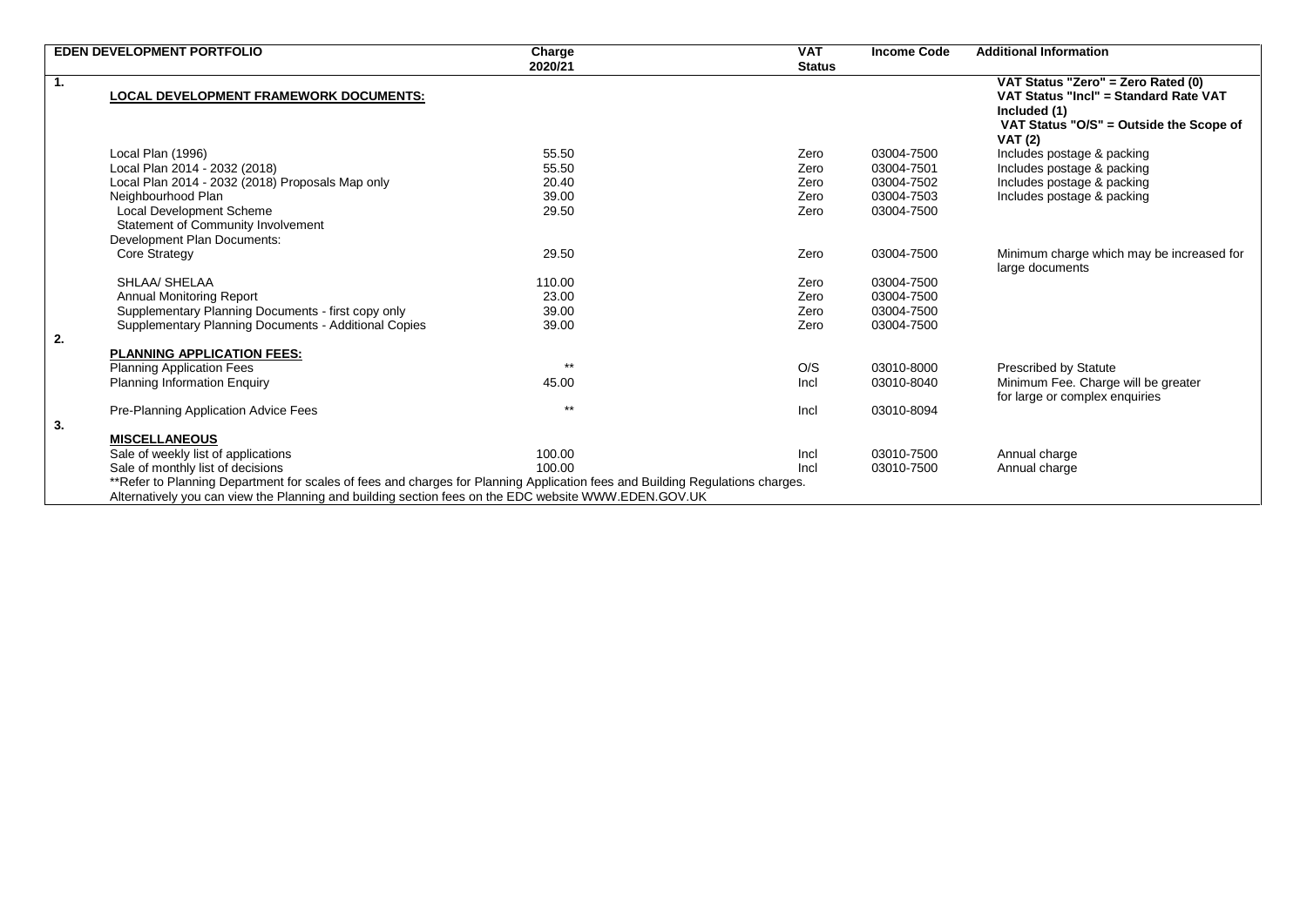|    | <b>HOUSING AND HEALTH PORFOLIO</b>                                                                                                                                 | Charge<br>2020/21   | <b>VAT</b><br><b>Status</b> | <b>Income Code</b> | <b>Additional Information</b>                                                                                                                                                                                                                                                                                 |  |  |  |
|----|--------------------------------------------------------------------------------------------------------------------------------------------------------------------|---------------------|-----------------------------|--------------------|---------------------------------------------------------------------------------------------------------------------------------------------------------------------------------------------------------------------------------------------------------------------------------------------------------------|--|--|--|
| 1. |                                                                                                                                                                    |                     |                             |                    |                                                                                                                                                                                                                                                                                                               |  |  |  |
|    | <b>ENVIRONMENTAL PERMIT FEES</b>                                                                                                                                   |                     |                             |                    | VAT Status "Excl" = Standard Rate VAT<br>Will Be Added (1)<br>VAT Status "O/S" = Outside the Scope of<br><b>VAT (2)</b>                                                                                                                                                                                       |  |  |  |
|    | Environmental Permit Application and Subsistence Fees                                                                                                              |                     | O/S                         | 03027-8000         | Prescribed by the Local Authority Permits for<br>Part B installations and mobile plant and<br>solvent emission activities (fees and charges)<br>(England) Scheme 2017 and Local Authority<br>Permits for Part A (2) installations and small<br>waste incineration (fees and charges)<br>(England) Scheme 2017 |  |  |  |
|    | Copy of an entry in Register                                                                                                                                       | 6.00                | Excl                        | 03027-8000         |                                                                                                                                                                                                                                                                                                               |  |  |  |
|    | Copy of entire Register                                                                                                                                            | 600.00              | Excl                        | 03027-8000         |                                                                                                                                                                                                                                                                                                               |  |  |  |
|    | Visual Inspection of Register                                                                                                                                      | No Charge           |                             |                    |                                                                                                                                                                                                                                                                                                               |  |  |  |
|    | **Refer to Environmental Permit page on EDC website for details of fees and charges, https://www.eden.gov.uk/your-environment/pollution/environmental-<br>permits/ |                     |                             |                    |                                                                                                                                                                                                                                                                                                               |  |  |  |
| 2. | <b>CONTROL OF DOGS (CLAIMING OF STRAYS)</b>                                                                                                                        |                     |                             |                    | VAT Status "Incl" = Standard Rate VAT                                                                                                                                                                                                                                                                         |  |  |  |
|    |                                                                                                                                                                    |                     |                             |                    | Included (1)<br>VAT Status "9" = Non reportable Income<br>(9)                                                                                                                                                                                                                                                 |  |  |  |
|    |                                                                                                                                                                    |                     |                             |                    | VAT Status "O/S" = Outside the Scope of<br><b>VAT (2)</b>                                                                                                                                                                                                                                                     |  |  |  |
|    | Dog Owner:                                                                                                                                                         |                     |                             |                    |                                                                                                                                                                                                                                                                                                               |  |  |  |
|    | Prescribed fee                                                                                                                                                     | 25.00               | "9"                         | 03045-8042         | Prescribed by statute                                                                                                                                                                                                                                                                                         |  |  |  |
|    | Plus costs incurred for kennelling & vets fees                                                                                                                     | <b>Actual Costs</b> | "9"                         | 03045-8040         |                                                                                                                                                                                                                                                                                                               |  |  |  |
|    | Transportation costs which occur out of hours                                                                                                                      | Charge Set by       | "9"                         | 03045-8040         |                                                                                                                                                                                                                                                                                                               |  |  |  |
|    |                                                                                                                                                                    | Contractor          |                             |                    |                                                                                                                                                                                                                                                                                                               |  |  |  |
|    | Additional fee for second or subsequent stray dog<br>Other person - by negotiation<br>Micro Chipping of Dogs:                                                      | 85.00               | "9"                         | 03045-8040         |                                                                                                                                                                                                                                                                                                               |  |  |  |
|    | Chipping of dogs                                                                                                                                                   | 25.00               | Incl                        | 03045-8084         | Available occasionally at dog shows                                                                                                                                                                                                                                                                           |  |  |  |
|    | Fine for failing to pick up after a dog has fouled                                                                                                                 | 75.00               | "9"                         | 03045-8042         | Set within Prescribed Limits                                                                                                                                                                                                                                                                                  |  |  |  |
|    | Fine for failing to have dog on lead in a Dog Control Area                                                                                                         | 75.00               | "9"                         | 03045-8042         | Set within Prescribed Limits                                                                                                                                                                                                                                                                                  |  |  |  |
|    | Fine for allowing dog to enter a dog exclusion area as defined by                                                                                                  | 75.00               | "9"                         | 03045-8042         | Set within Prescribed Limits                                                                                                                                                                                                                                                                                  |  |  |  |
|    | the Dog Control Order (Eden) 2013                                                                                                                                  |                     |                             |                    |                                                                                                                                                                                                                                                                                                               |  |  |  |
| 3. |                                                                                                                                                                    |                     |                             |                    |                                                                                                                                                                                                                                                                                                               |  |  |  |
|    | <b>ENVIRONMENTAL ENQUIRIES</b>                                                                                                                                     |                     |                             |                    |                                                                                                                                                                                                                                                                                                               |  |  |  |
|    | <b>Historical Land Use Enquiry</b>                                                                                                                                 | 50.00               | O/S                         | 03051-8000         | Per Half Hour                                                                                                                                                                                                                                                                                                 |  |  |  |
|    | Food / Other Business Enquiry (including Export Certificates)                                                                                                      | 46.00               | O/S                         | 03032-8000         | Per Half Hour                                                                                                                                                                                                                                                                                                 |  |  |  |
|    | Factual Statements Following an Accident                                                                                                                           | 46.00               | O/S                         | 03031-8000         | Per Half Hour                                                                                                                                                                                                                                                                                                 |  |  |  |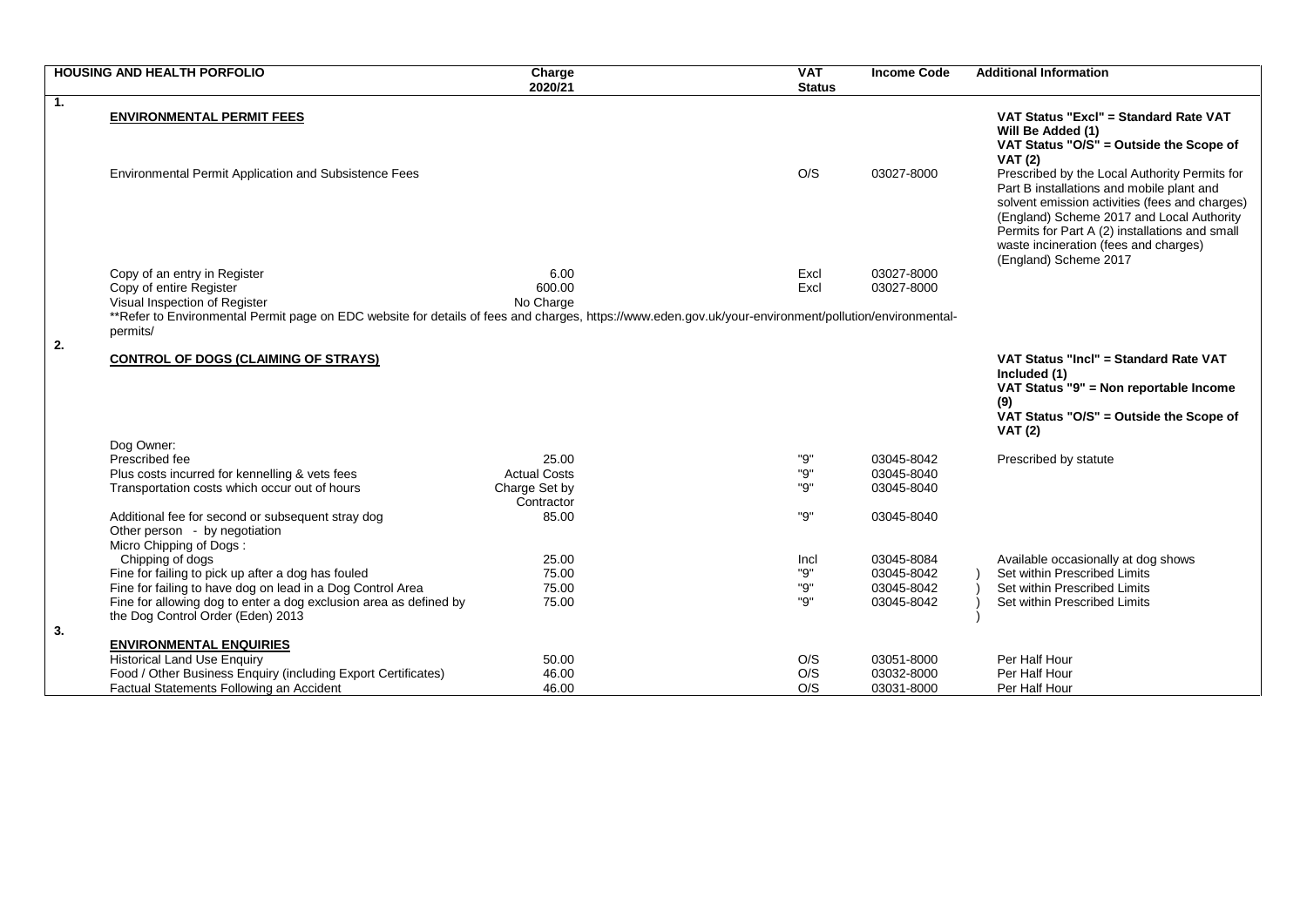|     | <b>HOUSING AND HEALTH PORFOLIO (continued)</b>                                                                                                                                                                                                    | Charge<br>2020/21 | <b>VAT</b><br><b>Status</b> | <b>Income Code</b>       | <b>Additional Information</b>                                                                                                                                                                                            |
|-----|---------------------------------------------------------------------------------------------------------------------------------------------------------------------------------------------------------------------------------------------------|-------------------|-----------------------------|--------------------------|--------------------------------------------------------------------------------------------------------------------------------------------------------------------------------------------------------------------------|
| За. | SERVING OF NOTICES WHEN A CHARGE CAN BE MADE<br>FOR OFFICER TIME                                                                                                                                                                                  | 100.00            | O/S                         | 03037-8000               | Charge Per Property                                                                                                                                                                                                      |
| 4.  | <b>HOUSING</b>                                                                                                                                                                                                                                    |                   |                             |                          | VAT Status "Excl" = Standard Rate VAT<br>Will Be Added (1)<br>VAT Status "O/S" = Outside the Scope of<br><b>VAT (2)</b><br>VAT Status "Exempt" = Exempt From VAT<br>(3)<br>VAT Status "9" = Non reportable Income<br>(9) |
|     | <b>Accommodation Certificate</b><br>Application to migrate to the UK and reside within Eden District                                                                                                                                              | 113.00            | Excl                        | 02307-8109               |                                                                                                                                                                                                                          |
|     | <b>Enforcing The Smoke and Carbon Monoxide Alarm</b><br>(England) Regulations 2015<br>Penalty charge for first offence                                                                                                                            | 1,500.00          | "9"                         | 02307-8031               |                                                                                                                                                                                                                          |
| 4c. | Increase in penalty charge for each additional offence                                                                                                                                                                                            |                   | "9"                         | 02307-8031               |                                                                                                                                                                                                                          |
|     | <b>Homelessness</b><br>Notional rent charged to people booked into EHA properties                                                                                                                                                                 | 0.00              | O/S                         | 02296-8040               | This equates to a weekly rent of<br>£149.31 which is approximately equal<br>to Eden's standard rent for benefit                                                                                                          |
| 4d. | <b>Interest Free Empty Property Loans</b>                                                                                                                                                                                                         |                   |                             |                          | purposes                                                                                                                                                                                                                 |
|     | Administration of Loan Agreement for properties with registered<br>title                                                                                                                                                                          | 200.00            | Exempt                      | 02292-8000               |                                                                                                                                                                                                                          |
|     | Administration of Loan Agreement for properties with<br>unregistered title                                                                                                                                                                        | 250.00            | Exempt                      | 02292-8000               |                                                                                                                                                                                                                          |
|     | Supplementary charge for each additional unit when a property is<br>being                                                                                                                                                                         | 75.00             | Exempt                      | 02292-8000               |                                                                                                                                                                                                                          |
|     | subdivided to create multiple units. (The above charges apply for<br>the first unit)                                                                                                                                                              |                   |                             |                          |                                                                                                                                                                                                                          |
|     | Land Registry fee to register Charge                                                                                                                                                                                                              | Variable          | Exempt                      | 02292-8000               | This is dependant on size of transaction.<br>There is a fee calculator on HM Land<br>Treasury                                                                                                                            |
| 4e. | Registration of charge for a Limited Company with Companies<br>House                                                                                                                                                                              | 15.00             | Exempt                      | 02292-8000               | Online Fee                                                                                                                                                                                                               |
|     | <b>Licensing of Homes in Multiple Occupation</b><br>Compulsory licensing of HMO's for properties which:<br>Have five or more people in more than one household and<br>have shared amenities such as bathrooms, toilets, and cooking<br>facilities | 388.00            | O/S                         | 02307-8078               | Scheme commenced on 6 April 2006.<br>Licence is renewable every 5 Years<br>*See Note 1                                                                                                                                   |
|     | Supplementary charge for each additional letting where there are<br>more than 5 households at time of original licensing                                                                                                                          | 26.00             | O/S                         | 02307-8078               |                                                                                                                                                                                                                          |
|     | Re Licensing Fee<br>Supplementary charge for each additional letting where there are<br>more than 5 households at time of re licensing                                                                                                            | 242.00<br>13.00   | O/S<br>O/S                  | 02307-8078<br>02307-8078 | *See Note 1                                                                                                                                                                                                              |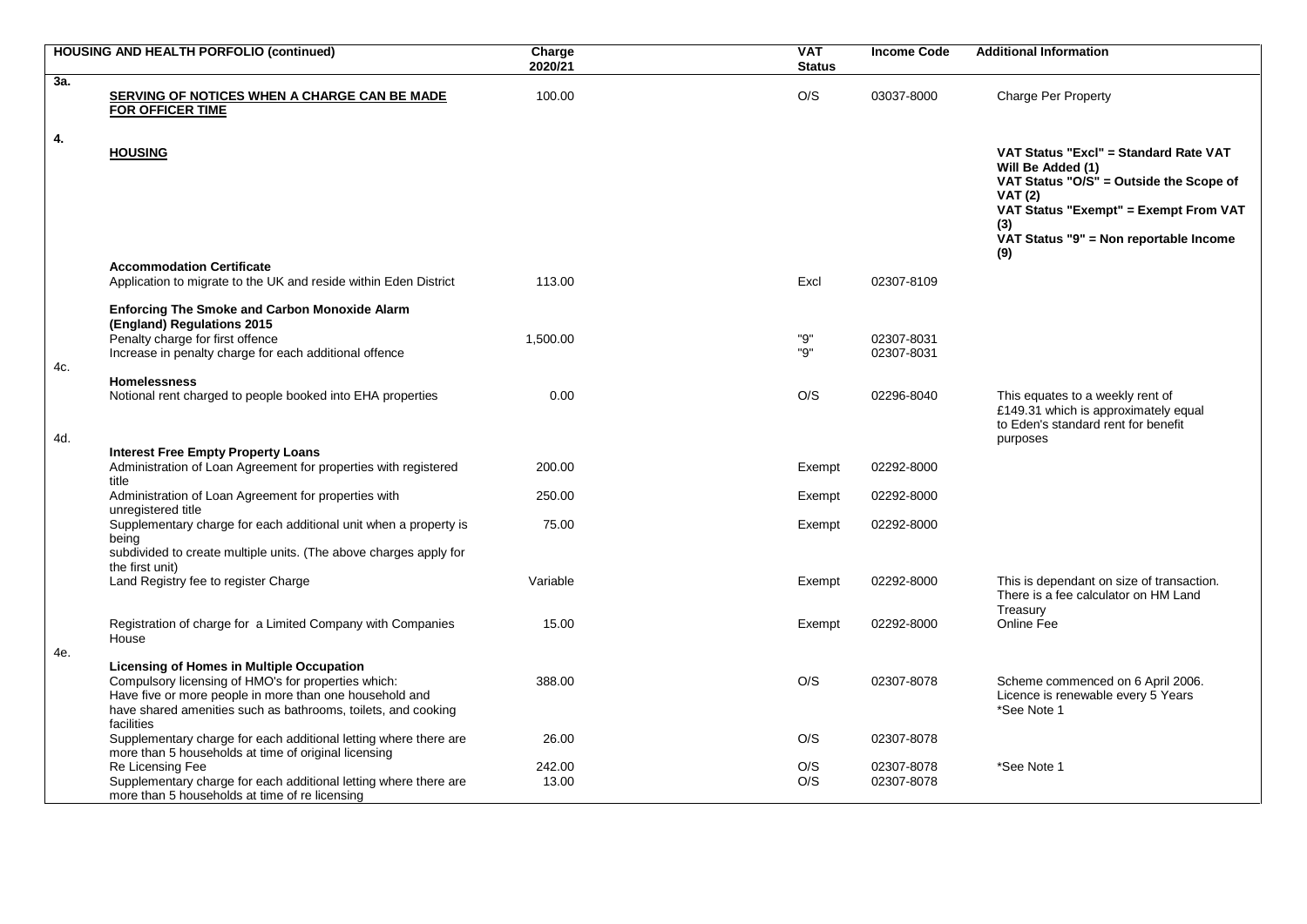|     | <b>HOUSING AND HEALTH PORFOLIO (continued)</b>                                                                                                      | Charge  | <b>VAT</b>    | <b>Income Code</b> | <b>Additional Information</b>                |
|-----|-----------------------------------------------------------------------------------------------------------------------------------------------------|---------|---------------|--------------------|----------------------------------------------|
|     |                                                                                                                                                     | 2020/21 | <b>Status</b> |                    |                                              |
| 4f. |                                                                                                                                                     |         |               |                    |                                              |
|     | <b>Service of Housing Act Notices</b>                                                                                                               | 322.00  | O/S           | 02307-8089         |                                              |
| 4g. |                                                                                                                                                     |         |               |                    |                                              |
|     | <b>Storage of Furniture</b>                                                                                                                         |         |               |                    |                                              |
|     | Per week + 10% administration                                                                                                                       | 16.00   | O/S           | 02297-8040         | **See Note 2                                 |
|     | *Note 1: Existing Accredited Landlords will receive a 10% discount on new and re-issued licences.                                                   |         |               |                    |                                              |
|     | **Note 2: The charge will apply for a maximum period of 12 weeks. These charges will not apply to those temporarily accommodated in fully furnished |         |               |                    |                                              |
|     | Safe-house properties.                                                                                                                              |         |               |                    |                                              |
| 5.  |                                                                                                                                                     |         |               |                    |                                              |
|     | <b>LICENCE FEES</b>                                                                                                                                 |         |               |                    | VAT Status "O/S" = Outside the Scope of      |
|     |                                                                                                                                                     |         |               |                    | <b>VAT (2)</b>                               |
| 5a. |                                                                                                                                                     |         |               |                    |                                              |
|     | <b>Miscellaneous Licence Fees</b>                                                                                                                   |         |               |                    |                                              |
|     | Riding Establishment / Hiring Out Horses:                                                                                                           |         |               |                    |                                              |
|     |                                                                                                                                                     |         |               |                    |                                              |
|     | New Application Fee - 1 Year Licence                                                                                                                | 49.00   | O/S           | 03042-8001         | Plus * veterinary fees ** Inspection & Risk  |
|     |                                                                                                                                                     |         |               |                    | Assessment Fee                               |
|     | New Application Fee - 2 or 3 Year Licence                                                                                                           | 49.00   | O/S           | 03042-8001         | Plus * veterinary fees ** Inspection & Risk  |
|     |                                                                                                                                                     |         |               |                    | Assessment Fee x 2                           |
|     | Renewal Fee - 1 Year Licence                                                                                                                        | 42.50   | O/S           | 03042-8001         | Plus * veterinary fees ** Inspection & Risk  |
|     |                                                                                                                                                     |         |               |                    | Assessment Fee                               |
|     | Renewal Fee - 2 or 3 Year Licence                                                                                                                   | 42.50   | O/S           | 03042-8001         | Plus * veterinary fees ** Inspection & Risk  |
|     |                                                                                                                                                     |         |               |                    | Assessment Fee x 2                           |
|     | Animal Boarding Kennels:                                                                                                                            |         |               |                    |                                              |
|     | New Application Fee - 1 Year Licence                                                                                                                | 49.00   | O/S           | 03042-8001         | Plus ** Inspection & Risk Assessment Fee     |
|     | New Application Fee - 2 or 3 Year Licence                                                                                                           | 49.00   | O/S           | 03042-8001         | Plus ** Inspection & Risk Assessment Fee x 2 |
|     | Renewal Fee - 1 Year Licence                                                                                                                        | 42.50   | O/S           | 03042-8001         | Plus ** Inspection & Risk Assessment Fee     |
|     | Renewal Fee - 2 or 3 Year Licence                                                                                                                   | 42.50   | O/S           | 03042-8001         | Plus ** Inspection & Risk Assessment Fee x 2 |
|     | <b>Animal Boarding Catteries:</b>                                                                                                                   |         |               |                    |                                              |
|     |                                                                                                                                                     |         |               | 03042-8001         |                                              |
|     | New Application Fee - 1 Year Licence                                                                                                                | 49.00   | O/S           |                    | Plus ** Inspection & Risk Assessment Fee     |
|     | New Application Fee - 2 or 3 Year Licence                                                                                                           | 49.00   | O/S           | 03042-8001         | Plus ** Inspection & Risk Assessment Fee x 2 |
|     | Renewal Fee - 1 Year Licence                                                                                                                        | 42.50   | O/S           | 03042-8001         | Plus ** Inspection & Risk Assessment Fee     |
|     | Renewal Fee - 2 or 3 Year Licence                                                                                                                   | 42.50   | O/S           | 03042-8001         | Plus ** Inspection & Risk Assessment Fee x 2 |
|     | Animal Boarding Dog Day Care:                                                                                                                       |         |               |                    |                                              |
|     | New Application Fee - 1 Year Licence                                                                                                                | 49.00   | O/S           | 03042-8001         | Plus ** Inspection & Risk Assessment Fee     |
|     | New Application Fee - 2 or 3 Year Licence                                                                                                           | 49.00   | O/S           | 03042-8001         | Plus ** Inspection & Risk Assessment Fee x 2 |
|     | Renewal Fee - 1 Year Licence                                                                                                                        | 42.50   | O/S           | 03042-8001         | Plus ** Inspection & Risk Assessment Fee     |
|     | Renewal Fee - 2 or 3 Year Licence                                                                                                                   | 42.50   | O/S           | 03042-8001         | Plus ** Inspection & Risk Assessment Fee x 2 |
|     | Home Boarding:                                                                                                                                      |         |               |                    |                                              |
|     | New Application Fee - 1 Year Licence                                                                                                                | 49.00   | O/S           | 03042-8001         | Plus ** Inspection & Risk Assessment Fee     |
|     | New Application Fee - 2 or 3 Year Licence                                                                                                           | 49.00   | O/S           | 03042-8001         | Plus ** Inspection & Risk Assessment Fee x 2 |
|     | Renewal Fee - 1 Year Licence                                                                                                                        | 42.50   | O/S           | 03042-8001         | Plus ** Inspection & Risk Assessment Fee     |
|     | Renewal Fee - 2 or 3 Year Licence                                                                                                                   | 42.50   | O/S           | 03042-8001         | Plus ** Inspection & Risk Assessment Fee x 2 |
|     | <b>Breeding Dogs:</b>                                                                                                                               |         |               |                    |                                              |
|     | New Application Fee - 1 Year Licence                                                                                                                | 49.00   | O/S           | 03042-8001         | Plus * veterinary fees ** Inspection & Risk  |
|     |                                                                                                                                                     |         |               |                    | Assessment Fee                               |
|     |                                                                                                                                                     |         |               |                    |                                              |
|     | New Application Fee - 2 or 3 Year Licence                                                                                                           | 49.00   | O/S           | 03042-8001         | Plus * veterinary fees ** Inspection & Risk  |
|     |                                                                                                                                                     |         |               |                    | Assessment Fee x 2                           |
|     | Renewal Fee - 1 Year Licence ***                                                                                                                    | 42.50   | O/S           | 03042-8001         | Plus * veterinary fees ** Inspection & Risk  |
|     |                                                                                                                                                     |         |               |                    | <b>Assessment Fee</b>                        |
|     | Renewal Fee - 2 or 3 Year Licence ***                                                                                                               | 42.50   | O/S           | 03042-8001         | Plus * veterinary fees ** Inspection & Risk  |
|     |                                                                                                                                                     |         |               |                    | Assessment Fee x 2                           |
|     | Selling Animals as Pets:                                                                                                                            |         |               |                    |                                              |
|     | New Application Fee - 1 Year Licence ****                                                                                                           | 49.00   | O/S           | 03042-8001         | Plus * veterinary fees ** Inspection & Risk  |
|     |                                                                                                                                                     |         |               |                    | <b>Assessment Fee</b>                        |
|     | New Application Fee - 2 or 3 Year Licence ****                                                                                                      | 49.00   | O/S           | 03042-8001         | Plus * veterinary fees ** Inspection & Risk  |
|     |                                                                                                                                                     |         |               |                    | Assessment Fee x 2                           |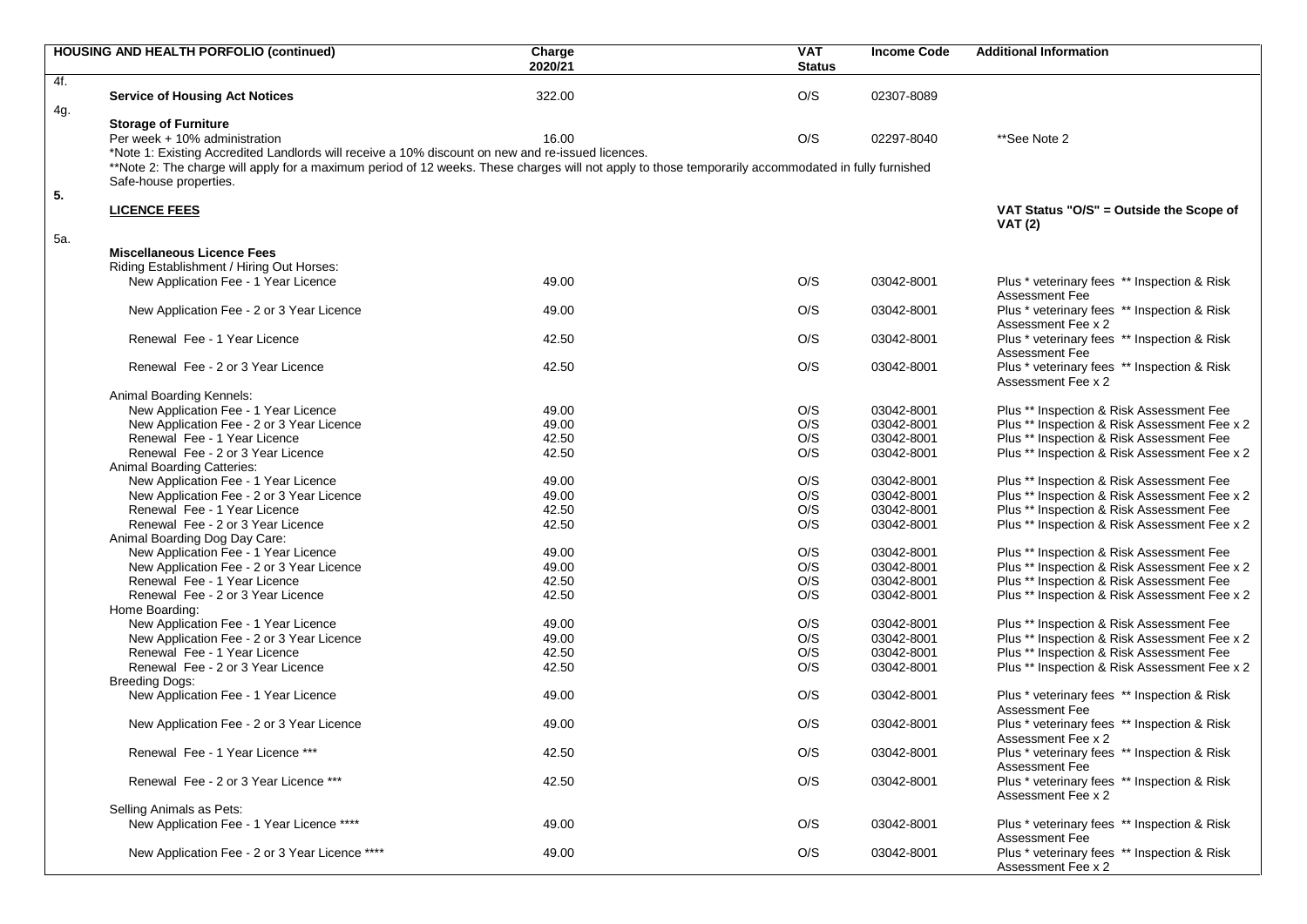| <b>HOUSING AND HEALTH PORFOLIO (continued)</b>                                                                                                                   | Charge<br>2020/21 | <b>VAT</b><br><b>Status</b> | <b>Income Code</b> | <b>Additional Information</b>                                            |
|------------------------------------------------------------------------------------------------------------------------------------------------------------------|-------------------|-----------------------------|--------------------|--------------------------------------------------------------------------|
| Renewal Fee - 1 Year Licence ****                                                                                                                                | 42.50             | O/S                         | 03042-8001         | Plus * veterinary fees ** Inspection & Risk                              |
|                                                                                                                                                                  |                   |                             |                    | <b>Assessment Fee</b>                                                    |
| Renewal Fee - 2 or 3 Year Licence ****                                                                                                                           | 42.50             | O/S                         | 03042-8001         | Plus * veterinary fees ** Inspection & Risk<br>Assessment Fee x 2        |
| Keeping/Training Animals for Exhibition:                                                                                                                         |                   |                             |                    |                                                                          |
| New Application Fee - 3 Year Licence *****                                                                                                                       | 49.00             | O/S                         | 03042-8001         | Plus ** Inspection & Risk Assessment Fee                                 |
| Renewal Fee - 3 Year Licence *****                                                                                                                               | 42.50             | O/S                         | 03042-8001         | Plus ** Inspection & Risk Assessment Fee                                 |
| Additional Licensable Activity:                                                                                                                                  |                   |                             |                    |                                                                          |
| New / Renewal (See Note 1)                                                                                                                                       | 21.25             | O/S                         | 03042-8001         | Plus * vet fee if required ** Inspection & Risk<br><b>Assessment Fee</b> |
| Variation to Licence/re-evaluation of star rating:                                                                                                               |                   |                             |                    |                                                                          |
| Animal Boarding/Selling Animals as Pets/Keeping Animals for<br><b>Exhibition</b>                                                                                 | 42.50             | O/S                         | 03042-8001         | Plus ** Inspection & Risk Assessment Fee if<br>required                  |
| Dog Breeding/Riding Establishments/Hiring out Horses                                                                                                             | 42.50             | O/S                         | 03042-8001         | Plus * Veterinary & ** Inspection & Risk<br>Assessment Fee if required   |
| Death of Licence Holder:                                                                                                                                         |                   |                             |                    |                                                                          |
| Deemed to be granted to personal representative for 3 month                                                                                                      |                   |                             |                    | No Fee                                                                   |
| period if notification received in writing within 28 days of death                                                                                               |                   |                             |                    |                                                                          |
| *Veterinary Fees                                                                                                                                                 | at cost           | O/S                         | 03042-8040         |                                                                          |
| **Inspection & Risk Assessment Fees                                                                                                                              | 45.00             | O/S                         | 03042-8001         | Per Hour or part thereof                                                 |
| *** Veterinary fees will only be charged where the business is                                                                                                   |                   |                             |                    |                                                                          |
| identified as High Risk following assessment                                                                                                                     |                   |                             |                    |                                                                          |
| ****Veterinary fees will only be charged if species require expert                                                                                               |                   |                             |                    |                                                                          |
| knowledge                                                                                                                                                        |                   |                             |                    |                                                                          |
| *****Yearly visits may be carried out if conditions are variable and                                                                                             |                   |                             |                    |                                                                          |
| require interim checks, with fees being charges as per inspection                                                                                                |                   |                             |                    |                                                                          |
| fee                                                                                                                                                              |                   |                             |                    |                                                                          |
| Note 1: Where an application relates to more than one activity, the additional activity fee will be payable for each additional licensable activity applied for. |                   |                             |                    |                                                                          |
| Operating a Zoo:                                                                                                                                                 |                   |                             |                    |                                                                          |
| Zoo Licence                                                                                                                                                      | 226.00            | O/S                         | 03042-8001         |                                                                          |
| Transfer of Zoo Licence                                                                                                                                          | 126.00            | O/S                         | 03042-8001         |                                                                          |
| Dangerous Wild Animals Act Licence - 2 Year Licence                                                                                                              | 74.00             | O/S                         | 03042-8001         |                                                                          |
| Scrap Metal Dealers licence (including Motor Salvage                                                                                                             |                   |                             |                    | Charged under the Scrap Metal Dealers Act                                |
| Operators):                                                                                                                                                      |                   |                             |                    | 2013                                                                     |
| Site Operators Licence - Application                                                                                                                             | 420.00            | O/S                         | 03038-8070         |                                                                          |
| Renewal (3 yearly)                                                                                                                                               | 420.00            | O/S                         | 03038-8070         |                                                                          |
| Variation                                                                                                                                                        | 50.00             | O/S                         | 03038-8070         |                                                                          |
| Collector's Licence - Application                                                                                                                                | 370.00            | O/S                         | 03038-8070         |                                                                          |
| Renewal (3 yearly)                                                                                                                                               | 370.00            | O/S                         | 03038-8070         |                                                                          |
| Variation                                                                                                                                                        | 50.00             | O/S                         | 03038-8070         |                                                                          |
| Caravan Site licence:                                                                                                                                            |                   |                             |                    |                                                                          |
| Relevant Protected Residential Site : New licence (0-5 pitches)                                                                                                  | 412.00            | O/S                         | 03092-8040         |                                                                          |
| Plus fee per additional 10 pitches or part thereof                                                                                                               | 80.00             | O/S                         | 03092-8040         |                                                                          |
| Relevant Protected Residential Site : Annual licensing fee per<br>pitch                                                                                          | 9.00              | O/S                         | 03092-8040         |                                                                          |
| Relevant Protected Residential Site: Transfer of Licence                                                                                                         | 260.00            | O/S                         | 03092-8040         |                                                                          |
| Relevant Protected Residential Site: Amendment of licence<br>conditions                                                                                          | 196.00            | O/S                         | 03092-8040         |                                                                          |
| Relevant Protected Residential Site: Depositing Site Rules                                                                                                       | 80.00             | O/S                         | 03092-8040         |                                                                          |
|                                                                                                                                                                  |                   |                             |                    |                                                                          |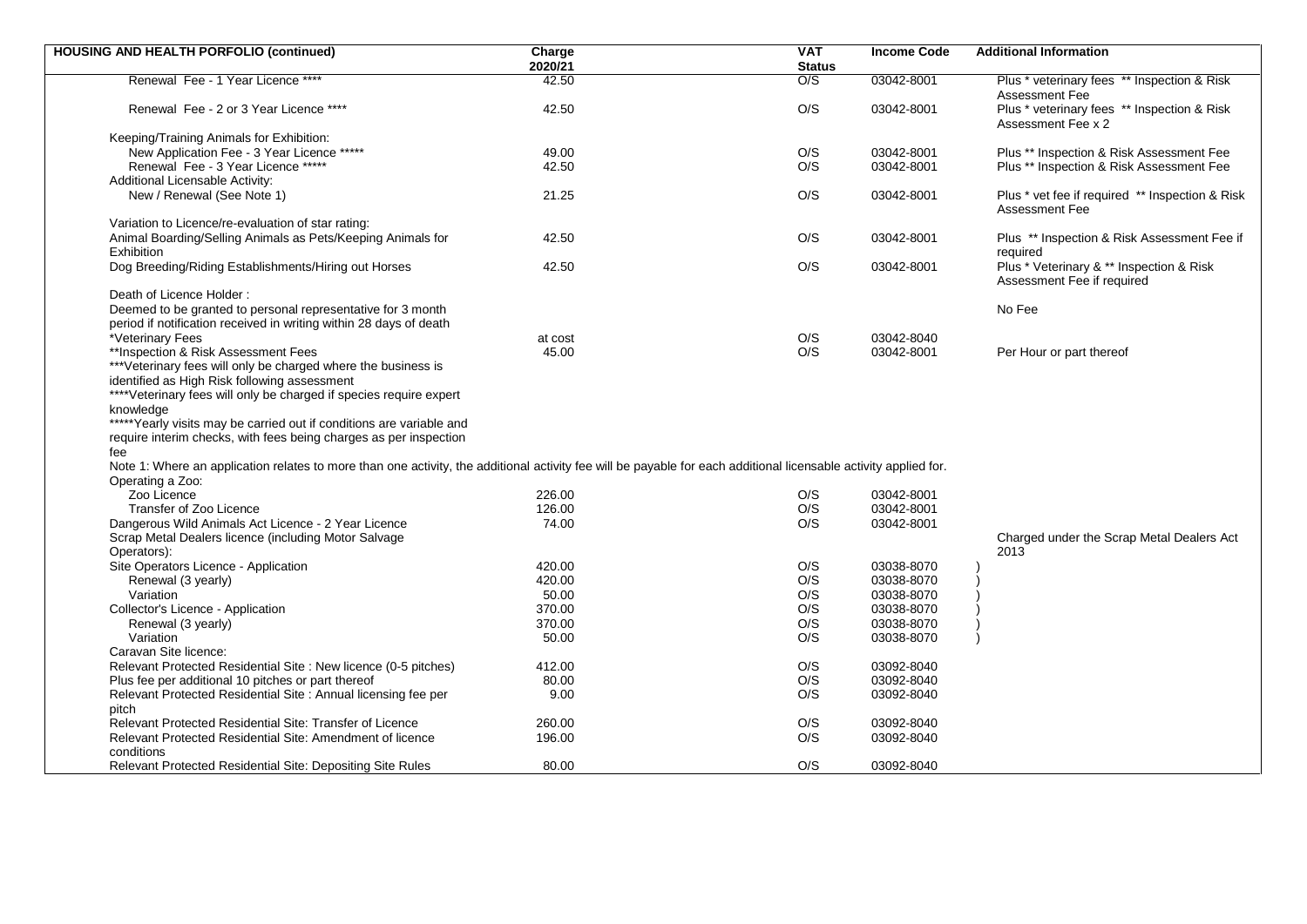|                  | <b>HOUSING AND HEALTH PORFOLIO (continued)</b>                  | Charge    | <b>VAT</b> |               | <b>Income Code</b> | <b>Additional Information</b>           |
|------------------|-----------------------------------------------------------------|-----------|------------|---------------|--------------------|-----------------------------------------|
|                  |                                                                 | 2020/21   |            | <b>Status</b> |                    |                                         |
|                  | Other Caravan or Camping site licence (Not Relevant Protected   | No charge |            |               |                    |                                         |
|                  | Site)                                                           |           |            |               |                    |                                         |
| 5 <sub>b</sub> . | <b>Registration Fees</b>                                        |           |            |               |                    |                                         |
|                  | Acupuncture                                                     | 105.00    | O/S        |               | 03042-8001         |                                         |
|                  | Cosmetic Piercing (including Ear Piercing)                      | 105.00    | O/S        |               | 03042-8001         |                                         |
|                  | Electrolysis                                                    | 105.00    | O/S        |               | 03042-8001         |                                         |
|                  | Tattooing                                                       | 105.00    | O/S        |               | 03042-8001         |                                         |
|                  | Semi Permanent Skin Colouring                                   | 105.00    | O/S        |               | 03042-8001         |                                         |
|                  | Any combination of the above                                    | 125.00    | O/S        |               | 03042-8001         | Any combination                         |
|                  | Note that the registration fee applies to the business premises |           |            |               |                    |                                         |
|                  | and                                                             |           |            |               |                    |                                         |
|                  | the person carrying on the business, any amendment to these     |           |            |               |                    |                                         |
|                  | details<br>or change of activity.                               |           |            |               |                    |                                         |
|                  |                                                                 |           |            |               |                    | VAT Status "Zero" = Zero Rated (0)      |
|                  |                                                                 |           |            |               |                    | VAT Status "Excl" = Standard Rate VAT   |
|                  |                                                                 |           |            |               |                    | Will Be Added (1)                       |
|                  |                                                                 |           |            |               |                    | VAT Status "O/S" = Outside the Scope of |
|                  |                                                                 |           |            |               |                    | <b>VAT (2)</b>                          |
|                  |                                                                 |           |            |               |                    | VAT Status "9" = Non reportable Income  |
|                  |                                                                 |           |            |               |                    | (9)                                     |
|                  | Factual Statements following Accident Investigations            | 46.00     | O/S        |               | 03031-8000         | Per Hour or Part Hour                   |
|                  | Conservation area appraisal document                            | 15.00     | Zero       |               | 03011-7500         |                                         |
| 7.               |                                                                 |           |            |               |                    |                                         |
|                  | <b>PEST CONTROL</b>                                             |           |            |               |                    |                                         |
|                  | Treatment to domestic properties                                | 36.65     | Excl       |               |                    | Maximum charge which can be used by the |
|                  |                                                                 |           |            |               |                    | Contractor.                             |
|                  |                                                                 |           |            |               |                    |                                         |
| 8.               |                                                                 |           |            |               |                    |                                         |
|                  | <b>REGISTRATION OF FOOD PREMISES</b>                            |           |            |               |                    |                                         |
|                  | Registration                                                    | No charge |            |               |                    |                                         |
|                  | Copy of an entry in register                                    | Photocopy | Excl       |               | 03032-8000         | As per photocopying costs               |
|                  |                                                                 | Charge    |            |               |                    |                                         |
|                  | Copy of entire register                                         | Photocopy | Excl       |               | 03032-8000         | As per photocopying costs               |
|                  |                                                                 | Charge    |            |               |                    |                                         |
|                  | Visual inspection                                               | No charge |            |               |                    |                                         |
| 9.               | <b>SMOKE FREE LEGISLATION</b>                                   |           |            |               |                    |                                         |
|                  | Smoking in smoke free premises or vehicles:                     |           |            |               |                    |                                         |
|                  | <b>Fixed Penalty Notice</b>                                     | 50.00     | "9"        |               | 03064-8031         | Prescribed by statute                   |
|                  | Reduced charge if paid within 15 days                           | 30.00     | "9"        |               | 03064-8031         | Prescribed by statute                   |
|                  | Maximum fine if prosecuted and convicted by a court             | 200.00    | "9"        |               | 03064-8031         | Prescribed by statute                   |
|                  | Failure to display no-smoking signs:                            |           |            |               |                    |                                         |
|                  | <b>Fixed Penalty Notice</b>                                     | 200.00    | "9"        |               | 03064-8031         | Prescribed by statute                   |
|                  | Reduced charge if paid within 15 days                           | 150.00    | "9"        |               | 03064-8031         | Prescribed by statute                   |
|                  | Maximum fine if prosecuted and convicted by a court             | 1,000.00  | "9"        |               | 03064-8031         | Prescribed by statute                   |
|                  | Failing to prevent smoking in a smoke free place:               |           |            |               |                    |                                         |
|                  | Maximum fine if prosecuted and convicted by a court             | 2.500.00  | "9"        |               | 03064-8031         | Prescribed by statute                   |
|                  |                                                                 |           |            |               |                    |                                         |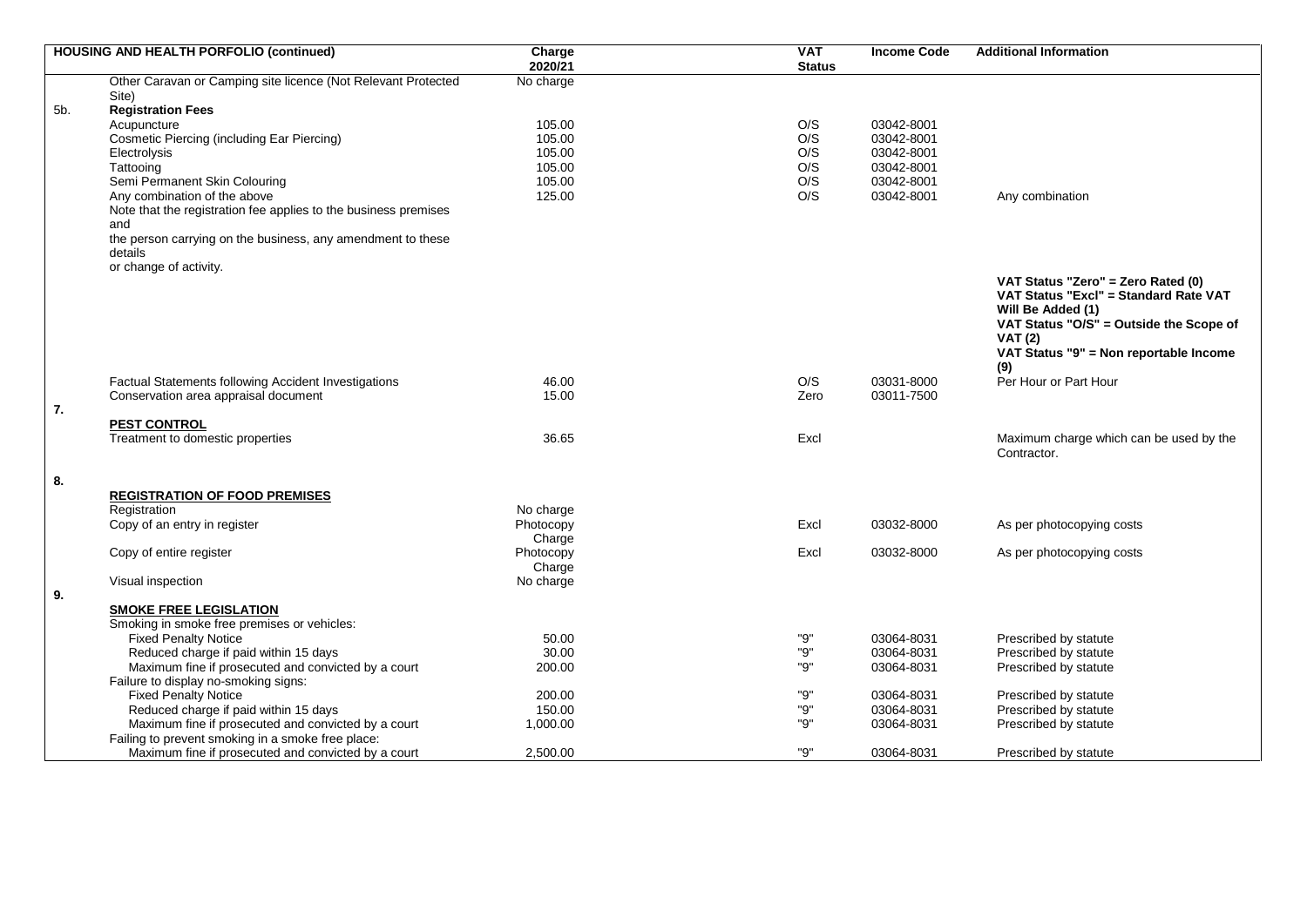|      | <b>HOUSING AND HEALTH PORFOLIO (continued)</b>                                                                                    | Charge                  | <b>VAT</b>    | <b>Income Code</b> | <b>Additional Information</b>                              |
|------|-----------------------------------------------------------------------------------------------------------------------------------|-------------------------|---------------|--------------------|------------------------------------------------------------|
|      |                                                                                                                                   | 2020/21                 | <b>Status</b> |                    |                                                            |
| 10.  | <b>WATER SUPPLIES AND SAMPLING</b>                                                                                                |                         |               |                    | VAT Status "Excl" = Standard Rate VAT<br>Will Be Added (1) |
| 10a. |                                                                                                                                   |                         |               |                    | VAT Status "O/S" = Outside the Scope of<br><b>VAT (2)</b>  |
|      | <b>Private Water Supplies</b>                                                                                                     |                         |               |                    |                                                            |
|      | Large Supplies and Supplies to Commercial or Public Premises                                                                      |                         |               |                    |                                                            |
|      | Risk Assessment Visit (Charge Per Hour)                                                                                           | 70.00                   | O/S           | 03039-8000         | Per Hour                                                   |
|      | Collection of Sample (each visit) (1) (2)                                                                                         | 110.00                  | O/S           | 03039-8000         | Maximum no longer prescribed by legislation.               |
|      | Investigations (each visit)                                                                                                       | 110.00                  | O/S           | 03039-8000         | Maximum no longer prescribed by legislation.               |
|      | Granting an Authorisation (each authorisation)                                                                                    | No Longer<br>Issued     | O/S           | 03039-8000         |                                                            |
|      | Testing (analysis) taken during Check Monitoring                                                                                  | <b>Actual Cost</b>      | O/S           | 03039-8000         | Subject to maximum prescribed charge of<br>£100            |
|      | Testing (analysis) taken during Audit Monitoring                                                                                  | <b>Actual Cost</b>      | O/S           | 03039-8000         | Subject to maximum prescribed charge of<br>£500            |
|      | <b>Other Private Supplies</b>                                                                                                     |                         |               |                    |                                                            |
|      | Risk Assessment Visit (Charge Per Hour)                                                                                           | 70.00                   | O/S           | 03039-8000         | Per Hour.                                                  |
|      | Collection of Sample (each visit) (1) (2)                                                                                         | 110.00                  | O/S           | 03039-8000         | Maximum no longer prescribed by legislation.               |
|      | Investigations (each visit)                                                                                                       | 110.00                  | O/S           | 03039-8000         | Maximum no longer prescribed by legislation.               |
|      | Granting an Authorisation (each authorisation)                                                                                    | No Longer               | O/S           | 03039-8000         |                                                            |
|      |                                                                                                                                   | Issued                  |               |                    |                                                            |
|      | Testing (analysis) taken under regulation 10                                                                                      | <b>Actual Cost</b>      | O/S           | 03039-8000         |                                                            |
|      | <b>Single Property Dwelling</b>                                                                                                   |                         |               |                    |                                                            |
|      | No charge may be levied for the collection, sampling or testing                                                                   | $110 + actual$          |               |                    |                                                            |
|      | (analysis) under the regulations for this type of supply, unless the                                                              | cost of analysis        |               |                    |                                                            |
|      | testing (analysis) is carried out at the specific request of the<br>owner/occupier.                                               | fees                    |               |                    |                                                            |
|      | Risk Assessment fee if requested by owner/occupier                                                                                | 70.00                   | Excl          | 03039-8111         | Per Hour.                                                  |
|      | No fee is payable where a sample is taken and analysed to<br>confirm or clarify the results of the analysis of a previous sample. | No Fee                  |               |                    |                                                            |
|      | Where two or more visits are required as part of any                                                                              | 70.00                   | O/S           | 03039-8000         | Per Hour.                                                  |
|      | investigation, This will be charged at an hourly rate to include                                                                  |                         |               |                    |                                                            |
|      | travelling time and time on site.                                                                                                 |                         |               |                    |                                                            |
| 10b. |                                                                                                                                   |                         |               |                    |                                                            |
|      | <b>Water Sampling</b>                                                                                                             |                         |               |                    |                                                            |
|      | Analysis of Drinking Water                                                                                                        | Price on<br>Application | Excl          | 03039-8000         |                                                            |
|      | (sampling & bacterial examination of slaughter house water                                                                        |                         |               |                    |                                                            |
|      | supply for compliance with hygiene standards)                                                                                     |                         |               |                    |                                                            |
|      | Analysis of Non-Statutory Water Sample                                                                                            | Price on                | Excl          | 03039-8000         |                                                            |
|      |                                                                                                                                   | Application             |               |                    |                                                            |
|      | Analysis of water sample for Public Health Investigation purpose                                                                  |                         |               |                    |                                                            |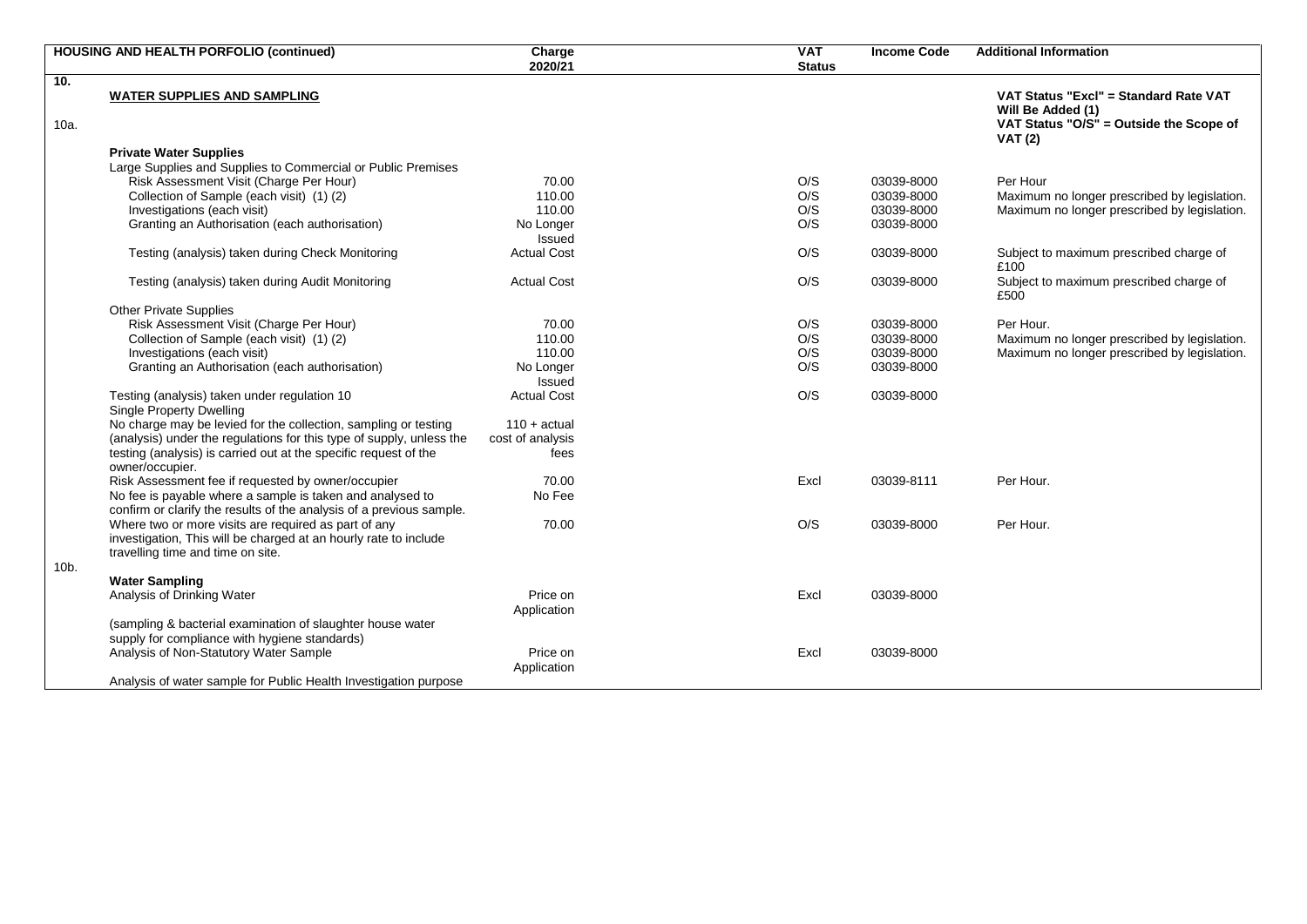|    | <b>RESOURCES PORTFOLIO</b>                                                    | Charge<br>2020/21 | <b>VAT</b><br><b>Status</b> | <b>Income Code</b>       | <b>Additional Information</b>                                                                                                                                                                     |
|----|-------------------------------------------------------------------------------|-------------------|-----------------------------|--------------------------|---------------------------------------------------------------------------------------------------------------------------------------------------------------------------------------------------|
| 1. | <b>ADMINISTRATIVE BUILDINGS</b>                                               |                   |                             |                          | VAT Status "Zero" = Zero Rated (0)<br>VAT Status "Incl" = Standard Rate VAT<br>Included (1)<br>VAT Status "O/S" = Outside the Scope of<br><b>VAT (2)</b><br>VAT Status "Exempt" = Exempt From VAT |
| 2. | Letting of committee rooms                                                    | 90.00             | Exempt                      | 00500-8011               | (3)<br>Per half day                                                                                                                                                                               |
|    | <b>CENTRAL &amp; SUPPORT SERVICES</b><br>Freedom of Information Act Enquiries | See Note          | O/S                         | Service                  | No charge unless the cost of<br>responding is greater than £450<br>(2.5 days work)                                                                                                                |
|    | Environmental Information Regulation Enquiries:                               | 25.00             | O/S                         | Service                  | Per Hour. Photocopying, printing and postage<br>additional                                                                                                                                        |
|    | Access to Information Act Enquiries:                                          |                   |                             |                          |                                                                                                                                                                                                   |
|    | Inspection of background papers                                               | 10.00             | O/S                         | Service                  | Photocopying additional                                                                                                                                                                           |
|    | Data Protection Act enquiries                                                 | 0.00              | O/S                         | Service                  | Photocopying additional                                                                                                                                                                           |
|    | Sale of Annual Accounts                                                       | 15.00             | Zero                        | 00101-7500               | Sale to private individuals/<br>businesses. No charge to local<br>authorities and other official bodies.                                                                                          |
|    | Photocopying Charges:                                                         |                   |                             |                          |                                                                                                                                                                                                   |
|    | Size A4 First Copy<br>Subsequent copies                                       | 0.80<br>0.10      | Incl<br>Incl                | 00206-8000<br>00206-8000 | Bulk copy rates available.<br>Charges to outside bodies and<br>individuals. Contract arrangements<br>for specified customers for bulk<br>copying.                                                 |
|    | Size A3<br>Size A2                                                            | 1.00              | Incl                        | 00206-8000               |                                                                                                                                                                                                   |
|    | Paper                                                                         | 3.60              | Incl                        | 00302-8000               | Per Copy                                                                                                                                                                                          |
|    | Tracing                                                                       | 3.60              | Incl                        | 00302-8000               | Per Copy                                                                                                                                                                                          |
|    | Film<br>Size A1                                                               | 7.70              | Incl                        | 00302-8000               | Per Copy                                                                                                                                                                                          |
|    | Paper                                                                         | 3.60              | Incl                        | 00302-8000               | Per Copy                                                                                                                                                                                          |
|    | Tracing                                                                       | 4.10              | Incl                        | 00302-8000               | Per Copy                                                                                                                                                                                          |
|    | Film                                                                          | 10.30             | Incl                        | 00302-8000               | Per Copy                                                                                                                                                                                          |
|    | Size A0                                                                       |                   |                             |                          |                                                                                                                                                                                                   |
|    | Paper                                                                         | 7.70              | Incl                        | 00302-8000               | Per Copy                                                                                                                                                                                          |
|    | Tracing                                                                       | 10.30             | Incl                        | 00302-8000               | Per Copy                                                                                                                                                                                          |
|    | Film                                                                          | 18.00             | Incl                        | 00302-8000               | Per Copy                                                                                                                                                                                          |
|    | Copy of Agendas                                                               |                   |                             |                          |                                                                                                                                                                                                   |
|    | Planning Committee                                                            | 11.30             | Zero                        | 00206-8000               | Charges to external bodies as                                                                                                                                                                     |
|    | Council/other committee                                                       | 7.70              | Zero                        | 00206-8000               | considered appropriate                                                                                                                                                                            |
|    | Sub-committees                                                                | 5.10              | Zero                        | 00206-8000               |                                                                                                                                                                                                   |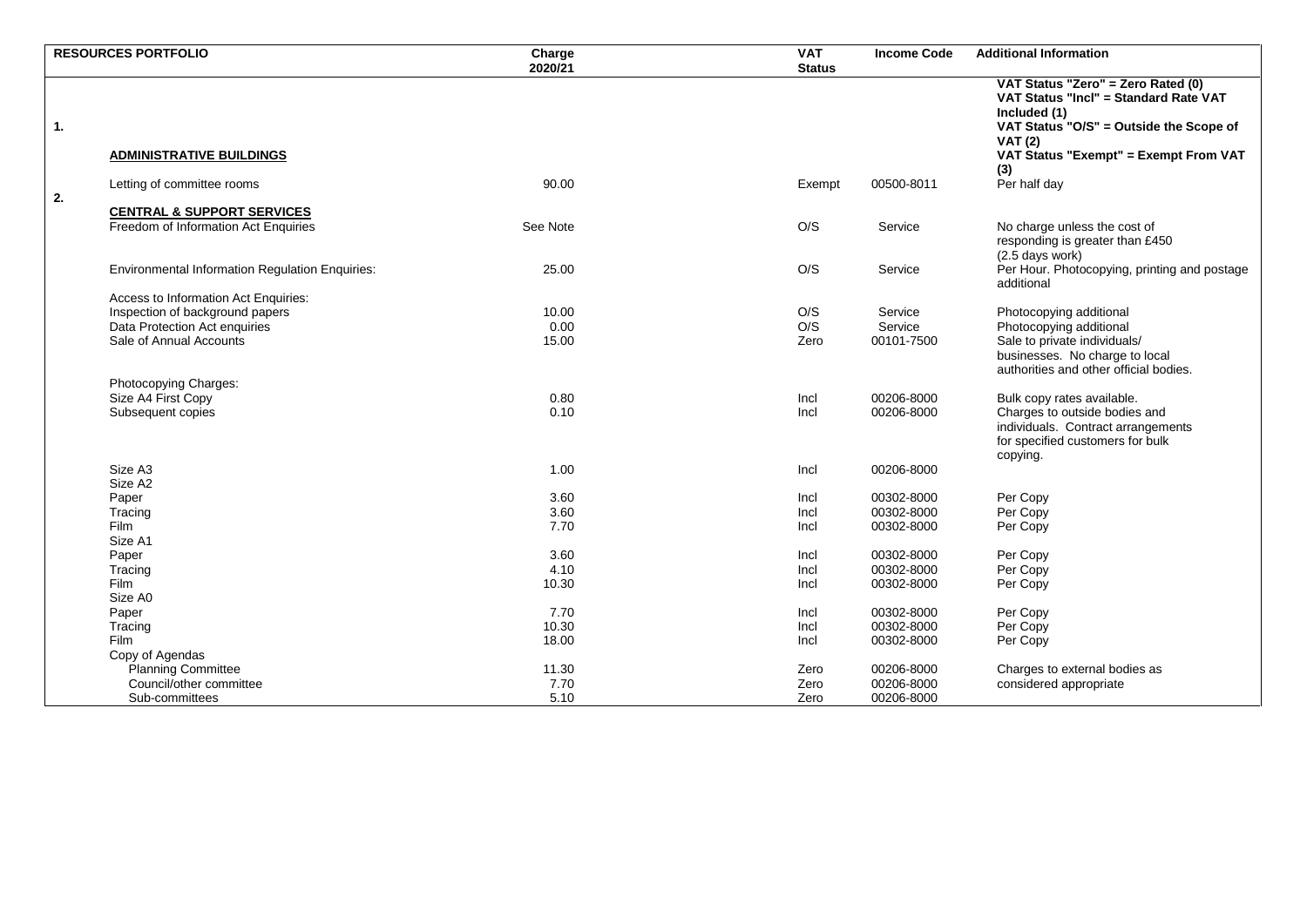|      | <b>RESOURCES PORTFOLIO (continued)</b>                                                | Charge<br>2020/21 | <b>VAT</b><br><b>Status</b> | <b>Income Code</b> | <b>Additional Information</b>                                                                                      |
|------|---------------------------------------------------------------------------------------|-------------------|-----------------------------|--------------------|--------------------------------------------------------------------------------------------------------------------|
| 3.   |                                                                                       |                   |                             |                    | VAT Status "Incl" = Standard Rate VAT<br>Included (1)<br>VAT Status "O/S" = Outside the Scope of<br><b>VAT (2)</b> |
|      | <b>LAND CHARGES</b>                                                                   |                   |                             |                    |                                                                                                                    |
|      | LLC1 + CON29 Required Enquiries submitted together                                    | N/A               |                             |                    |                                                                                                                    |
|      | LLC1 only - Search of whole Register                                                  | 20.00             | O/S                         | 01002-8000         |                                                                                                                    |
|      | LLC1 only - Search of any one part                                                    | 2.00              | O/S                         | 01002-8000         | No longer fixed by Lord Chancellor                                                                                 |
|      | CON29 Enquiries only<br>CON29 Optional Enquiries requested with LLC1 or CON29:        | 90.00             | Incl                        | 01002-8108         |                                                                                                                    |
|      | Question 5                                                                            | N/A               |                             |                    |                                                                                                                    |
|      | Question 22                                                                           | 38.40             | Incl                        | 01002-8108         |                                                                                                                    |
|      | <b>Others</b>                                                                         | 20.40             | Incl                        | 01002-8108         |                                                                                                                    |
|      | Additional enquiries by Solicitor should be sent direct to the<br>relevant Department | N/A               |                             |                    |                                                                                                                    |
|      | CON29 Optional Enquiries requested without LLC1 or CON29:                             |                   |                             |                    |                                                                                                                    |
|      | Question 5                                                                            | N/A               |                             |                    |                                                                                                                    |
|      | Question 22                                                                           | 39.60             | Incl                        | 01002-8108         |                                                                                                                    |
|      | <b>Others</b>                                                                         | 22.80             | Incl                        | 01002-8108         |                                                                                                                    |
|      | Expedited Search Fee (in addition to the above):<br>$LLC1 + CON29$                    | N/A               |                             |                    |                                                                                                                    |
|      | LLC1 ONLY                                                                             | 24.00             | Incl                        | 01002-8108         | Treat as Incl (SR) as it is extra charge for<br>speed                                                              |
|      | CON29 ONLY<br><b>Other Fees</b>                                                       | 90.00             | Incl                        | 01002-8108         |                                                                                                                    |
|      | Additional parcel of land/property - LLC1                                             | 15.50             | O/S                         | 01002-8000         |                                                                                                                    |
|      | Additional parcel of land/property - CON29                                            | 18.60             | Incl                        | 01002-8108         |                                                                                                                    |
|      | Personal Search of Land Charges Register                                              | <b>FREE</b>       |                             |                    | Free from 17/08/2010 by statute                                                                                    |
|      | Supply of office copy of document in respect of any charge                            | 0.10              | Incl                        | 01002-8108         | PER A4 SHEET                                                                                                       |
| 4.   |                                                                                       |                   |                             |                    |                                                                                                                    |
|      | <b>LAND MANAGEMENT</b>                                                                |                   |                             |                    |                                                                                                                    |
| 5.   | Crossing highway verges for access to property                                        | 60.00             | O/S                         | 01007-8514         |                                                                                                                    |
|      | <b>LICENCE FEES</b>                                                                   |                   |                             |                    |                                                                                                                    |
| 5a.  | <b>Hackney Carriage and Private Hire Licences</b>                                     |                   |                             |                    | VAT Status "O/S" = Outside the Scope of<br><b>VAT (2)</b>                                                          |
| 5a.1 |                                                                                       |                   |                             |                    |                                                                                                                    |
|      | Hackney Carriage                                                                      |                   |                             |                    |                                                                                                                    |
|      | Vehicle                                                                               | 145.00            | O/S                         | 03023-8012         |                                                                                                                    |
|      | Driver 1 Year Licence Fee                                                             | 60.00             | O/S                         | 03023-8013         |                                                                                                                    |
|      | Driver 3 Year Licence Fee                                                             | 125.00            | O/S                         | 03023-8013         | New Fee from 1 October 2015                                                                                        |
|      | Replacement Vehicle Licence                                                           | 20.00             | O/S                         | 03023-8012         |                                                                                                                    |
|      | Transfer or Variation of Licence - vehicle                                            | 25.00             | O/S                         | 03023-8012         |                                                                                                                    |
|      | Replacement Driver Licence                                                            | 10.00             | O/S                         | 03023-8013         |                                                                                                                    |
|      | Disclosure and Barring Service (Criminal Records Check)                               | 52.00             | O/S                         | 03023-8023         | or actual cost if higher                                                                                           |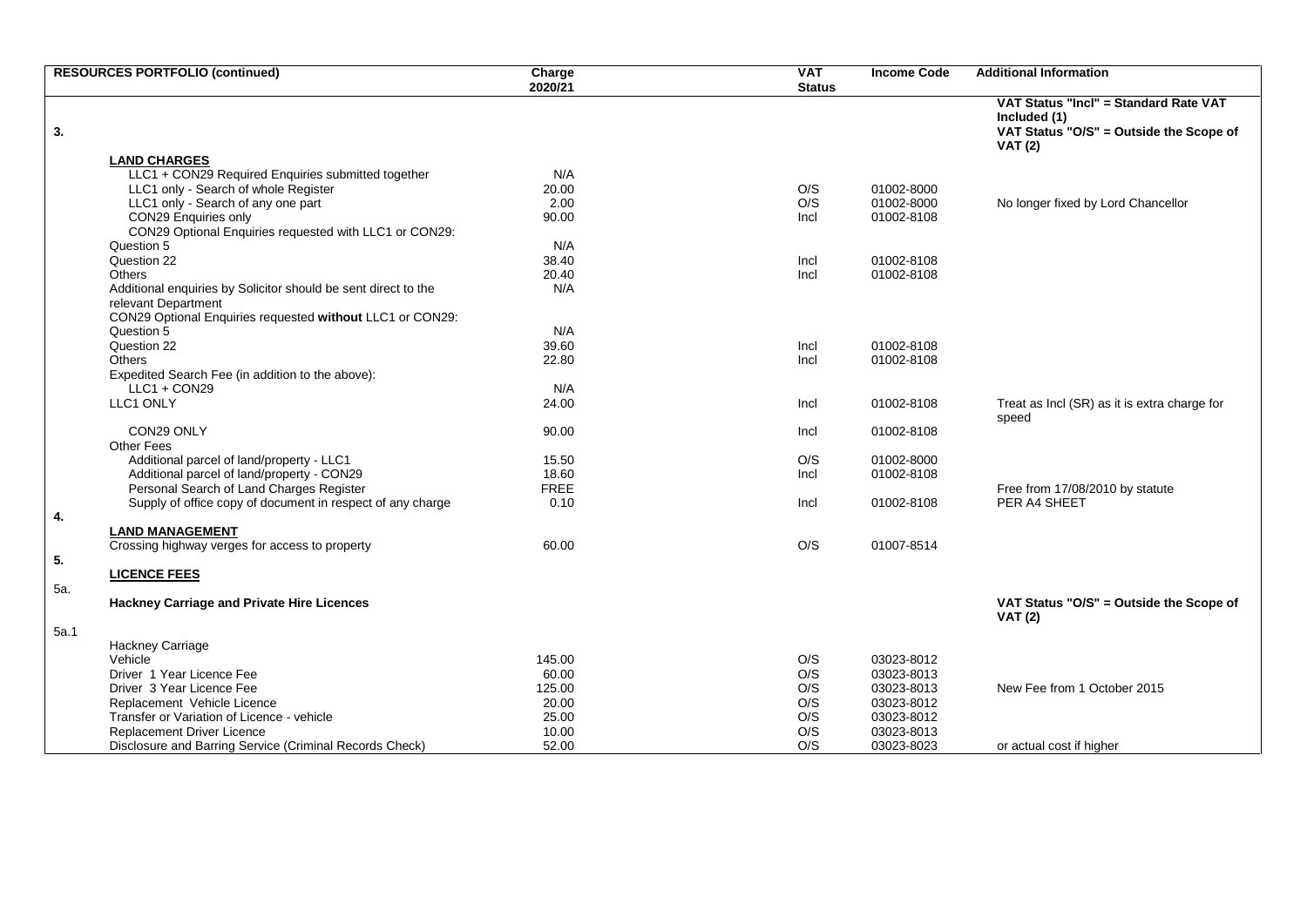| <b>Status</b><br>5a.2<br>Private Hire<br>Operator 1 Year Licence Fee<br>110.00<br>O/S<br>03023-8014<br>O/S<br>Operator 5 Year Licence Fee<br>300.00<br>03023-8014<br>New Fee from 1 October 2015<br>Vehicle<br>O/S<br>145.00<br>03023-8012<br>Driver 1 Year Licence Fee<br>60.00<br>O/S<br>03023-8013<br>Driver 3 Year Licence Fee<br>O/S<br>03023-8013<br>125.00<br>New Fee from 1 October 2015<br>Replacement Vehicle Licence<br>20.00<br>O/S<br>03023-8012<br>25.00<br>O/S<br>03023-8012<br>Transfer or Variation of Licence - vehicle<br>Replacement Driver Licence<br>10.00<br>O/S<br>03023-8013<br>Disclosure and Barring Service (Criminal Records Check)<br>52.00<br>O/S<br>03023-8023<br>or actual cost if higher<br>5a.3<br>Ancillary Items<br>Vehicle Plate<br>20.00<br>O/S<br>03023-8007<br>Per Annum<br>$MOT + £15$<br>O/S<br>Vehicle Testing Fee - Annual<br>03023-8000<br>) Payments made direct to<br>Max<br>$MOT + £15$<br>O/S<br>Vehicle Testing Fee - 6 Months<br>03023-8009<br>) garage. Max charge of MOT<br>Max<br>5b.<br><b>Pleasure Boats and Vessels</b><br>84.00<br>O/S<br>Motor boats<br>03024-8021<br>84.00<br>O/S<br>03024-8021<br>Rowing boats<br>84.00<br>O/S<br>Sailing dinghies<br>03024-8021<br>Sail boards<br>84.00<br>O/S<br>03024-8021<br>Canoes<br>44.00<br>O/S<br>03024-8021<br>Paddleboards<br>O/S<br>44.00<br>03024-8021<br>44.00<br>O/S<br>Sea Cycles/Water Bikes<br>03024-8021<br>O/S<br>Boat Operator (full or restricted)<br>64.00<br>03024-8022<br>5c.<br>Licensing Act 2003 Fees - All Businesses & Organisations<br>involved with the sale & supply of alcohol, provision of<br>regulated entertainment and late night refreshment.<br>Initial Application/Variation Fee (Based on Rateable Value):<br>O/S<br>No rateable value to £4,300<br>100.00<br>03057-8061<br>Prescribed by Statute (see note)<br>190.00<br>O/S<br>Prescribed by Statute (see note)<br>£4,301 to £33,000<br>03057-8061<br>O/S<br>£33,001 to £87,000<br>315.00<br>03057-8061<br>Prescribed by Statute (see note)<br>450.00<br>O/S<br>Prescribed by Statute (see note)<br>£87,001 to £125,000<br>03057-8061<br>O/S<br>Prescribed by Statute (see note)<br>£125,001 and above<br>635.00<br>03057-8061<br>Annual Maintenance Fee (Based on Rateable Value):<br>O/S<br>No rateable value to £4,300<br>70.00<br>03057-8079<br>Prescribed by Statute (see note)<br>O/S<br>Prescribed by Statute (see note)<br>£4,301 to £33,000<br>180.00<br>03057-8079<br>295.00<br>O/S<br>Prescribed by Statute (see note)<br>£33,001 to £87,000<br>03057-8079<br>320.00<br>O/S<br>Prescribed by Statute (see note)<br>£87,001 to £125,000<br>03057-8079<br>O/S<br>£125,001 and above<br>350.00<br>03057-8079<br>Prescribed by Statute (see note)<br>Other Licences and Charges:<br>Application for provisional statement where premises being built<br>315.00<br>O/S<br>Prescribed by Statute (see note)<br>03057-8061<br>37.00<br>O/S<br>Prescribed by Statute (see note)<br>Application for a grant of personal licence<br>03057-8062<br>O/S<br>21.00<br>03057-8071<br>Prescribed by Statute (see note)<br>Temporary event notice<br>Theft, loss of premises licence or summary<br>10.50<br>O/S<br>Prescribed by Statute (see note)<br>03057-8077<br>Notification of change of name or address<br>10.50<br>O/S<br>03057-8077<br>Prescribed by Statute (see note)<br>Application to vary licence to specify individual as premises<br>23.00<br>O/S<br>03057-8077<br>Prescribed by Statute (see note)<br>supervisor<br>Application for transfer of premises licence<br>23.00<br>O/S<br>03057-8077<br>Prescribed by Statute (see note)<br>Interim authority notice following death of licence holder<br>Prescribed by Statute (see note)<br>23.00<br>O/S<br>03057-8077<br>Prescribed by Statute (see note)<br>Theft, loss of certificate or summary<br>10.50<br>O/S<br>03057-8077<br>Notification of change of name or alteration of rules of club<br>O/S<br>Prescribed by Statute (see note)<br>10.50<br>03057-8077 | <b>RESOURCES PORTFOLIO (continued)</b> | Charge  | <b>VAT</b> | <b>Income Code</b> | <b>Additional Information</b> |
|------------------------------------------------------------------------------------------------------------------------------------------------------------------------------------------------------------------------------------------------------------------------------------------------------------------------------------------------------------------------------------------------------------------------------------------------------------------------------------------------------------------------------------------------------------------------------------------------------------------------------------------------------------------------------------------------------------------------------------------------------------------------------------------------------------------------------------------------------------------------------------------------------------------------------------------------------------------------------------------------------------------------------------------------------------------------------------------------------------------------------------------------------------------------------------------------------------------------------------------------------------------------------------------------------------------------------------------------------------------------------------------------------------------------------------------------------------------------------------------------------------------------------------------------------------------------------------------------------------------------------------------------------------------------------------------------------------------------------------------------------------------------------------------------------------------------------------------------------------------------------------------------------------------------------------------------------------------------------------------------------------------------------------------------------------------------------------------------------------------------------------------------------------------------------------------------------------------------------------------------------------------------------------------------------------------------------------------------------------------------------------------------------------------------------------------------------------------------------------------------------------------------------------------------------------------------------------------------------------------------------------------------------------------------------------------------------------------------------------------------------------------------------------------------------------------------------------------------------------------------------------------------------------------------------------------------------------------------------------------------------------------------------------------------------------------------------------------------------------------------------------------------------------------------------------------------------------------------------------------------------------------------------------------------------------------------------------------------------------------------------------------------------------------------------------------------------------------------------------------------------------------------------------------------------------------------------------------------------------------------------------------------------------------------------------------------------------------------------------------------------------------------------------------------------------------------------------------------------------------------------------------------------------------------------------------------------------------------------------------------------------------------|----------------------------------------|---------|------------|--------------------|-------------------------------|
|                                                                                                                                                                                                                                                                                                                                                                                                                                                                                                                                                                                                                                                                                                                                                                                                                                                                                                                                                                                                                                                                                                                                                                                                                                                                                                                                                                                                                                                                                                                                                                                                                                                                                                                                                                                                                                                                                                                                                                                                                                                                                                                                                                                                                                                                                                                                                                                                                                                                                                                                                                                                                                                                                                                                                                                                                                                                                                                                                                                                                                                                                                                                                                                                                                                                                                                                                                                                                                                                                                                                                                                                                                                                                                                                                                                                                                                                                                                                                                                                                        |                                        | 2020/21 |            |                    |                               |
|                                                                                                                                                                                                                                                                                                                                                                                                                                                                                                                                                                                                                                                                                                                                                                                                                                                                                                                                                                                                                                                                                                                                                                                                                                                                                                                                                                                                                                                                                                                                                                                                                                                                                                                                                                                                                                                                                                                                                                                                                                                                                                                                                                                                                                                                                                                                                                                                                                                                                                                                                                                                                                                                                                                                                                                                                                                                                                                                                                                                                                                                                                                                                                                                                                                                                                                                                                                                                                                                                                                                                                                                                                                                                                                                                                                                                                                                                                                                                                                                                        |                                        |         |            |                    |                               |
|                                                                                                                                                                                                                                                                                                                                                                                                                                                                                                                                                                                                                                                                                                                                                                                                                                                                                                                                                                                                                                                                                                                                                                                                                                                                                                                                                                                                                                                                                                                                                                                                                                                                                                                                                                                                                                                                                                                                                                                                                                                                                                                                                                                                                                                                                                                                                                                                                                                                                                                                                                                                                                                                                                                                                                                                                                                                                                                                                                                                                                                                                                                                                                                                                                                                                                                                                                                                                                                                                                                                                                                                                                                                                                                                                                                                                                                                                                                                                                                                                        |                                        |         |            |                    |                               |
|                                                                                                                                                                                                                                                                                                                                                                                                                                                                                                                                                                                                                                                                                                                                                                                                                                                                                                                                                                                                                                                                                                                                                                                                                                                                                                                                                                                                                                                                                                                                                                                                                                                                                                                                                                                                                                                                                                                                                                                                                                                                                                                                                                                                                                                                                                                                                                                                                                                                                                                                                                                                                                                                                                                                                                                                                                                                                                                                                                                                                                                                                                                                                                                                                                                                                                                                                                                                                                                                                                                                                                                                                                                                                                                                                                                                                                                                                                                                                                                                                        |                                        |         |            |                    |                               |
|                                                                                                                                                                                                                                                                                                                                                                                                                                                                                                                                                                                                                                                                                                                                                                                                                                                                                                                                                                                                                                                                                                                                                                                                                                                                                                                                                                                                                                                                                                                                                                                                                                                                                                                                                                                                                                                                                                                                                                                                                                                                                                                                                                                                                                                                                                                                                                                                                                                                                                                                                                                                                                                                                                                                                                                                                                                                                                                                                                                                                                                                                                                                                                                                                                                                                                                                                                                                                                                                                                                                                                                                                                                                                                                                                                                                                                                                                                                                                                                                                        |                                        |         |            |                    |                               |
|                                                                                                                                                                                                                                                                                                                                                                                                                                                                                                                                                                                                                                                                                                                                                                                                                                                                                                                                                                                                                                                                                                                                                                                                                                                                                                                                                                                                                                                                                                                                                                                                                                                                                                                                                                                                                                                                                                                                                                                                                                                                                                                                                                                                                                                                                                                                                                                                                                                                                                                                                                                                                                                                                                                                                                                                                                                                                                                                                                                                                                                                                                                                                                                                                                                                                                                                                                                                                                                                                                                                                                                                                                                                                                                                                                                                                                                                                                                                                                                                                        |                                        |         |            |                    |                               |
|                                                                                                                                                                                                                                                                                                                                                                                                                                                                                                                                                                                                                                                                                                                                                                                                                                                                                                                                                                                                                                                                                                                                                                                                                                                                                                                                                                                                                                                                                                                                                                                                                                                                                                                                                                                                                                                                                                                                                                                                                                                                                                                                                                                                                                                                                                                                                                                                                                                                                                                                                                                                                                                                                                                                                                                                                                                                                                                                                                                                                                                                                                                                                                                                                                                                                                                                                                                                                                                                                                                                                                                                                                                                                                                                                                                                                                                                                                                                                                                                                        |                                        |         |            |                    |                               |
|                                                                                                                                                                                                                                                                                                                                                                                                                                                                                                                                                                                                                                                                                                                                                                                                                                                                                                                                                                                                                                                                                                                                                                                                                                                                                                                                                                                                                                                                                                                                                                                                                                                                                                                                                                                                                                                                                                                                                                                                                                                                                                                                                                                                                                                                                                                                                                                                                                                                                                                                                                                                                                                                                                                                                                                                                                                                                                                                                                                                                                                                                                                                                                                                                                                                                                                                                                                                                                                                                                                                                                                                                                                                                                                                                                                                                                                                                                                                                                                                                        |                                        |         |            |                    |                               |
|                                                                                                                                                                                                                                                                                                                                                                                                                                                                                                                                                                                                                                                                                                                                                                                                                                                                                                                                                                                                                                                                                                                                                                                                                                                                                                                                                                                                                                                                                                                                                                                                                                                                                                                                                                                                                                                                                                                                                                                                                                                                                                                                                                                                                                                                                                                                                                                                                                                                                                                                                                                                                                                                                                                                                                                                                                                                                                                                                                                                                                                                                                                                                                                                                                                                                                                                                                                                                                                                                                                                                                                                                                                                                                                                                                                                                                                                                                                                                                                                                        |                                        |         |            |                    |                               |
|                                                                                                                                                                                                                                                                                                                                                                                                                                                                                                                                                                                                                                                                                                                                                                                                                                                                                                                                                                                                                                                                                                                                                                                                                                                                                                                                                                                                                                                                                                                                                                                                                                                                                                                                                                                                                                                                                                                                                                                                                                                                                                                                                                                                                                                                                                                                                                                                                                                                                                                                                                                                                                                                                                                                                                                                                                                                                                                                                                                                                                                                                                                                                                                                                                                                                                                                                                                                                                                                                                                                                                                                                                                                                                                                                                                                                                                                                                                                                                                                                        |                                        |         |            |                    |                               |
|                                                                                                                                                                                                                                                                                                                                                                                                                                                                                                                                                                                                                                                                                                                                                                                                                                                                                                                                                                                                                                                                                                                                                                                                                                                                                                                                                                                                                                                                                                                                                                                                                                                                                                                                                                                                                                                                                                                                                                                                                                                                                                                                                                                                                                                                                                                                                                                                                                                                                                                                                                                                                                                                                                                                                                                                                                                                                                                                                                                                                                                                                                                                                                                                                                                                                                                                                                                                                                                                                                                                                                                                                                                                                                                                                                                                                                                                                                                                                                                                                        |                                        |         |            |                    |                               |
|                                                                                                                                                                                                                                                                                                                                                                                                                                                                                                                                                                                                                                                                                                                                                                                                                                                                                                                                                                                                                                                                                                                                                                                                                                                                                                                                                                                                                                                                                                                                                                                                                                                                                                                                                                                                                                                                                                                                                                                                                                                                                                                                                                                                                                                                                                                                                                                                                                                                                                                                                                                                                                                                                                                                                                                                                                                                                                                                                                                                                                                                                                                                                                                                                                                                                                                                                                                                                                                                                                                                                                                                                                                                                                                                                                                                                                                                                                                                                                                                                        |                                        |         |            |                    |                               |
|                                                                                                                                                                                                                                                                                                                                                                                                                                                                                                                                                                                                                                                                                                                                                                                                                                                                                                                                                                                                                                                                                                                                                                                                                                                                                                                                                                                                                                                                                                                                                                                                                                                                                                                                                                                                                                                                                                                                                                                                                                                                                                                                                                                                                                                                                                                                                                                                                                                                                                                                                                                                                                                                                                                                                                                                                                                                                                                                                                                                                                                                                                                                                                                                                                                                                                                                                                                                                                                                                                                                                                                                                                                                                                                                                                                                                                                                                                                                                                                                                        |                                        |         |            |                    |                               |
|                                                                                                                                                                                                                                                                                                                                                                                                                                                                                                                                                                                                                                                                                                                                                                                                                                                                                                                                                                                                                                                                                                                                                                                                                                                                                                                                                                                                                                                                                                                                                                                                                                                                                                                                                                                                                                                                                                                                                                                                                                                                                                                                                                                                                                                                                                                                                                                                                                                                                                                                                                                                                                                                                                                                                                                                                                                                                                                                                                                                                                                                                                                                                                                                                                                                                                                                                                                                                                                                                                                                                                                                                                                                                                                                                                                                                                                                                                                                                                                                                        |                                        |         |            |                    |                               |
|                                                                                                                                                                                                                                                                                                                                                                                                                                                                                                                                                                                                                                                                                                                                                                                                                                                                                                                                                                                                                                                                                                                                                                                                                                                                                                                                                                                                                                                                                                                                                                                                                                                                                                                                                                                                                                                                                                                                                                                                                                                                                                                                                                                                                                                                                                                                                                                                                                                                                                                                                                                                                                                                                                                                                                                                                                                                                                                                                                                                                                                                                                                                                                                                                                                                                                                                                                                                                                                                                                                                                                                                                                                                                                                                                                                                                                                                                                                                                                                                                        |                                        |         |            |                    |                               |
|                                                                                                                                                                                                                                                                                                                                                                                                                                                                                                                                                                                                                                                                                                                                                                                                                                                                                                                                                                                                                                                                                                                                                                                                                                                                                                                                                                                                                                                                                                                                                                                                                                                                                                                                                                                                                                                                                                                                                                                                                                                                                                                                                                                                                                                                                                                                                                                                                                                                                                                                                                                                                                                                                                                                                                                                                                                                                                                                                                                                                                                                                                                                                                                                                                                                                                                                                                                                                                                                                                                                                                                                                                                                                                                                                                                                                                                                                                                                                                                                                        |                                        |         |            |                    |                               |
|                                                                                                                                                                                                                                                                                                                                                                                                                                                                                                                                                                                                                                                                                                                                                                                                                                                                                                                                                                                                                                                                                                                                                                                                                                                                                                                                                                                                                                                                                                                                                                                                                                                                                                                                                                                                                                                                                                                                                                                                                                                                                                                                                                                                                                                                                                                                                                                                                                                                                                                                                                                                                                                                                                                                                                                                                                                                                                                                                                                                                                                                                                                                                                                                                                                                                                                                                                                                                                                                                                                                                                                                                                                                                                                                                                                                                                                                                                                                                                                                                        |                                        |         |            |                    |                               |
|                                                                                                                                                                                                                                                                                                                                                                                                                                                                                                                                                                                                                                                                                                                                                                                                                                                                                                                                                                                                                                                                                                                                                                                                                                                                                                                                                                                                                                                                                                                                                                                                                                                                                                                                                                                                                                                                                                                                                                                                                                                                                                                                                                                                                                                                                                                                                                                                                                                                                                                                                                                                                                                                                                                                                                                                                                                                                                                                                                                                                                                                                                                                                                                                                                                                                                                                                                                                                                                                                                                                                                                                                                                                                                                                                                                                                                                                                                                                                                                                                        |                                        |         |            |                    |                               |
|                                                                                                                                                                                                                                                                                                                                                                                                                                                                                                                                                                                                                                                                                                                                                                                                                                                                                                                                                                                                                                                                                                                                                                                                                                                                                                                                                                                                                                                                                                                                                                                                                                                                                                                                                                                                                                                                                                                                                                                                                                                                                                                                                                                                                                                                                                                                                                                                                                                                                                                                                                                                                                                                                                                                                                                                                                                                                                                                                                                                                                                                                                                                                                                                                                                                                                                                                                                                                                                                                                                                                                                                                                                                                                                                                                                                                                                                                                                                                                                                                        |                                        |         |            |                    |                               |
|                                                                                                                                                                                                                                                                                                                                                                                                                                                                                                                                                                                                                                                                                                                                                                                                                                                                                                                                                                                                                                                                                                                                                                                                                                                                                                                                                                                                                                                                                                                                                                                                                                                                                                                                                                                                                                                                                                                                                                                                                                                                                                                                                                                                                                                                                                                                                                                                                                                                                                                                                                                                                                                                                                                                                                                                                                                                                                                                                                                                                                                                                                                                                                                                                                                                                                                                                                                                                                                                                                                                                                                                                                                                                                                                                                                                                                                                                                                                                                                                                        |                                        |         |            |                    |                               |
|                                                                                                                                                                                                                                                                                                                                                                                                                                                                                                                                                                                                                                                                                                                                                                                                                                                                                                                                                                                                                                                                                                                                                                                                                                                                                                                                                                                                                                                                                                                                                                                                                                                                                                                                                                                                                                                                                                                                                                                                                                                                                                                                                                                                                                                                                                                                                                                                                                                                                                                                                                                                                                                                                                                                                                                                                                                                                                                                                                                                                                                                                                                                                                                                                                                                                                                                                                                                                                                                                                                                                                                                                                                                                                                                                                                                                                                                                                                                                                                                                        |                                        |         |            |                    |                               |
|                                                                                                                                                                                                                                                                                                                                                                                                                                                                                                                                                                                                                                                                                                                                                                                                                                                                                                                                                                                                                                                                                                                                                                                                                                                                                                                                                                                                                                                                                                                                                                                                                                                                                                                                                                                                                                                                                                                                                                                                                                                                                                                                                                                                                                                                                                                                                                                                                                                                                                                                                                                                                                                                                                                                                                                                                                                                                                                                                                                                                                                                                                                                                                                                                                                                                                                                                                                                                                                                                                                                                                                                                                                                                                                                                                                                                                                                                                                                                                                                                        |                                        |         |            |                    |                               |
|                                                                                                                                                                                                                                                                                                                                                                                                                                                                                                                                                                                                                                                                                                                                                                                                                                                                                                                                                                                                                                                                                                                                                                                                                                                                                                                                                                                                                                                                                                                                                                                                                                                                                                                                                                                                                                                                                                                                                                                                                                                                                                                                                                                                                                                                                                                                                                                                                                                                                                                                                                                                                                                                                                                                                                                                                                                                                                                                                                                                                                                                                                                                                                                                                                                                                                                                                                                                                                                                                                                                                                                                                                                                                                                                                                                                                                                                                                                                                                                                                        |                                        |         |            |                    |                               |
|                                                                                                                                                                                                                                                                                                                                                                                                                                                                                                                                                                                                                                                                                                                                                                                                                                                                                                                                                                                                                                                                                                                                                                                                                                                                                                                                                                                                                                                                                                                                                                                                                                                                                                                                                                                                                                                                                                                                                                                                                                                                                                                                                                                                                                                                                                                                                                                                                                                                                                                                                                                                                                                                                                                                                                                                                                                                                                                                                                                                                                                                                                                                                                                                                                                                                                                                                                                                                                                                                                                                                                                                                                                                                                                                                                                                                                                                                                                                                                                                                        |                                        |         |            |                    |                               |
|                                                                                                                                                                                                                                                                                                                                                                                                                                                                                                                                                                                                                                                                                                                                                                                                                                                                                                                                                                                                                                                                                                                                                                                                                                                                                                                                                                                                                                                                                                                                                                                                                                                                                                                                                                                                                                                                                                                                                                                                                                                                                                                                                                                                                                                                                                                                                                                                                                                                                                                                                                                                                                                                                                                                                                                                                                                                                                                                                                                                                                                                                                                                                                                                                                                                                                                                                                                                                                                                                                                                                                                                                                                                                                                                                                                                                                                                                                                                                                                                                        |                                        |         |            |                    |                               |
|                                                                                                                                                                                                                                                                                                                                                                                                                                                                                                                                                                                                                                                                                                                                                                                                                                                                                                                                                                                                                                                                                                                                                                                                                                                                                                                                                                                                                                                                                                                                                                                                                                                                                                                                                                                                                                                                                                                                                                                                                                                                                                                                                                                                                                                                                                                                                                                                                                                                                                                                                                                                                                                                                                                                                                                                                                                                                                                                                                                                                                                                                                                                                                                                                                                                                                                                                                                                                                                                                                                                                                                                                                                                                                                                                                                                                                                                                                                                                                                                                        |                                        |         |            |                    |                               |
|                                                                                                                                                                                                                                                                                                                                                                                                                                                                                                                                                                                                                                                                                                                                                                                                                                                                                                                                                                                                                                                                                                                                                                                                                                                                                                                                                                                                                                                                                                                                                                                                                                                                                                                                                                                                                                                                                                                                                                                                                                                                                                                                                                                                                                                                                                                                                                                                                                                                                                                                                                                                                                                                                                                                                                                                                                                                                                                                                                                                                                                                                                                                                                                                                                                                                                                                                                                                                                                                                                                                                                                                                                                                                                                                                                                                                                                                                                                                                                                                                        |                                        |         |            |                    |                               |
|                                                                                                                                                                                                                                                                                                                                                                                                                                                                                                                                                                                                                                                                                                                                                                                                                                                                                                                                                                                                                                                                                                                                                                                                                                                                                                                                                                                                                                                                                                                                                                                                                                                                                                                                                                                                                                                                                                                                                                                                                                                                                                                                                                                                                                                                                                                                                                                                                                                                                                                                                                                                                                                                                                                                                                                                                                                                                                                                                                                                                                                                                                                                                                                                                                                                                                                                                                                                                                                                                                                                                                                                                                                                                                                                                                                                                                                                                                                                                                                                                        |                                        |         |            |                    |                               |
|                                                                                                                                                                                                                                                                                                                                                                                                                                                                                                                                                                                                                                                                                                                                                                                                                                                                                                                                                                                                                                                                                                                                                                                                                                                                                                                                                                                                                                                                                                                                                                                                                                                                                                                                                                                                                                                                                                                                                                                                                                                                                                                                                                                                                                                                                                                                                                                                                                                                                                                                                                                                                                                                                                                                                                                                                                                                                                                                                                                                                                                                                                                                                                                                                                                                                                                                                                                                                                                                                                                                                                                                                                                                                                                                                                                                                                                                                                                                                                                                                        |                                        |         |            |                    |                               |
|                                                                                                                                                                                                                                                                                                                                                                                                                                                                                                                                                                                                                                                                                                                                                                                                                                                                                                                                                                                                                                                                                                                                                                                                                                                                                                                                                                                                                                                                                                                                                                                                                                                                                                                                                                                                                                                                                                                                                                                                                                                                                                                                                                                                                                                                                                                                                                                                                                                                                                                                                                                                                                                                                                                                                                                                                                                                                                                                                                                                                                                                                                                                                                                                                                                                                                                                                                                                                                                                                                                                                                                                                                                                                                                                                                                                                                                                                                                                                                                                                        |                                        |         |            |                    |                               |
|                                                                                                                                                                                                                                                                                                                                                                                                                                                                                                                                                                                                                                                                                                                                                                                                                                                                                                                                                                                                                                                                                                                                                                                                                                                                                                                                                                                                                                                                                                                                                                                                                                                                                                                                                                                                                                                                                                                                                                                                                                                                                                                                                                                                                                                                                                                                                                                                                                                                                                                                                                                                                                                                                                                                                                                                                                                                                                                                                                                                                                                                                                                                                                                                                                                                                                                                                                                                                                                                                                                                                                                                                                                                                                                                                                                                                                                                                                                                                                                                                        |                                        |         |            |                    |                               |
|                                                                                                                                                                                                                                                                                                                                                                                                                                                                                                                                                                                                                                                                                                                                                                                                                                                                                                                                                                                                                                                                                                                                                                                                                                                                                                                                                                                                                                                                                                                                                                                                                                                                                                                                                                                                                                                                                                                                                                                                                                                                                                                                                                                                                                                                                                                                                                                                                                                                                                                                                                                                                                                                                                                                                                                                                                                                                                                                                                                                                                                                                                                                                                                                                                                                                                                                                                                                                                                                                                                                                                                                                                                                                                                                                                                                                                                                                                                                                                                                                        |                                        |         |            |                    |                               |
|                                                                                                                                                                                                                                                                                                                                                                                                                                                                                                                                                                                                                                                                                                                                                                                                                                                                                                                                                                                                                                                                                                                                                                                                                                                                                                                                                                                                                                                                                                                                                                                                                                                                                                                                                                                                                                                                                                                                                                                                                                                                                                                                                                                                                                                                                                                                                                                                                                                                                                                                                                                                                                                                                                                                                                                                                                                                                                                                                                                                                                                                                                                                                                                                                                                                                                                                                                                                                                                                                                                                                                                                                                                                                                                                                                                                                                                                                                                                                                                                                        |                                        |         |            |                    |                               |
|                                                                                                                                                                                                                                                                                                                                                                                                                                                                                                                                                                                                                                                                                                                                                                                                                                                                                                                                                                                                                                                                                                                                                                                                                                                                                                                                                                                                                                                                                                                                                                                                                                                                                                                                                                                                                                                                                                                                                                                                                                                                                                                                                                                                                                                                                                                                                                                                                                                                                                                                                                                                                                                                                                                                                                                                                                                                                                                                                                                                                                                                                                                                                                                                                                                                                                                                                                                                                                                                                                                                                                                                                                                                                                                                                                                                                                                                                                                                                                                                                        |                                        |         |            |                    |                               |
|                                                                                                                                                                                                                                                                                                                                                                                                                                                                                                                                                                                                                                                                                                                                                                                                                                                                                                                                                                                                                                                                                                                                                                                                                                                                                                                                                                                                                                                                                                                                                                                                                                                                                                                                                                                                                                                                                                                                                                                                                                                                                                                                                                                                                                                                                                                                                                                                                                                                                                                                                                                                                                                                                                                                                                                                                                                                                                                                                                                                                                                                                                                                                                                                                                                                                                                                                                                                                                                                                                                                                                                                                                                                                                                                                                                                                                                                                                                                                                                                                        |                                        |         |            |                    |                               |
|                                                                                                                                                                                                                                                                                                                                                                                                                                                                                                                                                                                                                                                                                                                                                                                                                                                                                                                                                                                                                                                                                                                                                                                                                                                                                                                                                                                                                                                                                                                                                                                                                                                                                                                                                                                                                                                                                                                                                                                                                                                                                                                                                                                                                                                                                                                                                                                                                                                                                                                                                                                                                                                                                                                                                                                                                                                                                                                                                                                                                                                                                                                                                                                                                                                                                                                                                                                                                                                                                                                                                                                                                                                                                                                                                                                                                                                                                                                                                                                                                        |                                        |         |            |                    |                               |
|                                                                                                                                                                                                                                                                                                                                                                                                                                                                                                                                                                                                                                                                                                                                                                                                                                                                                                                                                                                                                                                                                                                                                                                                                                                                                                                                                                                                                                                                                                                                                                                                                                                                                                                                                                                                                                                                                                                                                                                                                                                                                                                                                                                                                                                                                                                                                                                                                                                                                                                                                                                                                                                                                                                                                                                                                                                                                                                                                                                                                                                                                                                                                                                                                                                                                                                                                                                                                                                                                                                                                                                                                                                                                                                                                                                                                                                                                                                                                                                                                        |                                        |         |            |                    |                               |
|                                                                                                                                                                                                                                                                                                                                                                                                                                                                                                                                                                                                                                                                                                                                                                                                                                                                                                                                                                                                                                                                                                                                                                                                                                                                                                                                                                                                                                                                                                                                                                                                                                                                                                                                                                                                                                                                                                                                                                                                                                                                                                                                                                                                                                                                                                                                                                                                                                                                                                                                                                                                                                                                                                                                                                                                                                                                                                                                                                                                                                                                                                                                                                                                                                                                                                                                                                                                                                                                                                                                                                                                                                                                                                                                                                                                                                                                                                                                                                                                                        |                                        |         |            |                    |                               |
|                                                                                                                                                                                                                                                                                                                                                                                                                                                                                                                                                                                                                                                                                                                                                                                                                                                                                                                                                                                                                                                                                                                                                                                                                                                                                                                                                                                                                                                                                                                                                                                                                                                                                                                                                                                                                                                                                                                                                                                                                                                                                                                                                                                                                                                                                                                                                                                                                                                                                                                                                                                                                                                                                                                                                                                                                                                                                                                                                                                                                                                                                                                                                                                                                                                                                                                                                                                                                                                                                                                                                                                                                                                                                                                                                                                                                                                                                                                                                                                                                        |                                        |         |            |                    |                               |
|                                                                                                                                                                                                                                                                                                                                                                                                                                                                                                                                                                                                                                                                                                                                                                                                                                                                                                                                                                                                                                                                                                                                                                                                                                                                                                                                                                                                                                                                                                                                                                                                                                                                                                                                                                                                                                                                                                                                                                                                                                                                                                                                                                                                                                                                                                                                                                                                                                                                                                                                                                                                                                                                                                                                                                                                                                                                                                                                                                                                                                                                                                                                                                                                                                                                                                                                                                                                                                                                                                                                                                                                                                                                                                                                                                                                                                                                                                                                                                                                                        |                                        |         |            |                    |                               |
|                                                                                                                                                                                                                                                                                                                                                                                                                                                                                                                                                                                                                                                                                                                                                                                                                                                                                                                                                                                                                                                                                                                                                                                                                                                                                                                                                                                                                                                                                                                                                                                                                                                                                                                                                                                                                                                                                                                                                                                                                                                                                                                                                                                                                                                                                                                                                                                                                                                                                                                                                                                                                                                                                                                                                                                                                                                                                                                                                                                                                                                                                                                                                                                                                                                                                                                                                                                                                                                                                                                                                                                                                                                                                                                                                                                                                                                                                                                                                                                                                        |                                        |         |            |                    |                               |
|                                                                                                                                                                                                                                                                                                                                                                                                                                                                                                                                                                                                                                                                                                                                                                                                                                                                                                                                                                                                                                                                                                                                                                                                                                                                                                                                                                                                                                                                                                                                                                                                                                                                                                                                                                                                                                                                                                                                                                                                                                                                                                                                                                                                                                                                                                                                                                                                                                                                                                                                                                                                                                                                                                                                                                                                                                                                                                                                                                                                                                                                                                                                                                                                                                                                                                                                                                                                                                                                                                                                                                                                                                                                                                                                                                                                                                                                                                                                                                                                                        |                                        |         |            |                    |                               |
|                                                                                                                                                                                                                                                                                                                                                                                                                                                                                                                                                                                                                                                                                                                                                                                                                                                                                                                                                                                                                                                                                                                                                                                                                                                                                                                                                                                                                                                                                                                                                                                                                                                                                                                                                                                                                                                                                                                                                                                                                                                                                                                                                                                                                                                                                                                                                                                                                                                                                                                                                                                                                                                                                                                                                                                                                                                                                                                                                                                                                                                                                                                                                                                                                                                                                                                                                                                                                                                                                                                                                                                                                                                                                                                                                                                                                                                                                                                                                                                                                        |                                        |         |            |                    |                               |
|                                                                                                                                                                                                                                                                                                                                                                                                                                                                                                                                                                                                                                                                                                                                                                                                                                                                                                                                                                                                                                                                                                                                                                                                                                                                                                                                                                                                                                                                                                                                                                                                                                                                                                                                                                                                                                                                                                                                                                                                                                                                                                                                                                                                                                                                                                                                                                                                                                                                                                                                                                                                                                                                                                                                                                                                                                                                                                                                                                                                                                                                                                                                                                                                                                                                                                                                                                                                                                                                                                                                                                                                                                                                                                                                                                                                                                                                                                                                                                                                                        |                                        |         |            |                    |                               |
|                                                                                                                                                                                                                                                                                                                                                                                                                                                                                                                                                                                                                                                                                                                                                                                                                                                                                                                                                                                                                                                                                                                                                                                                                                                                                                                                                                                                                                                                                                                                                                                                                                                                                                                                                                                                                                                                                                                                                                                                                                                                                                                                                                                                                                                                                                                                                                                                                                                                                                                                                                                                                                                                                                                                                                                                                                                                                                                                                                                                                                                                                                                                                                                                                                                                                                                                                                                                                                                                                                                                                                                                                                                                                                                                                                                                                                                                                                                                                                                                                        |                                        |         |            |                    |                               |
|                                                                                                                                                                                                                                                                                                                                                                                                                                                                                                                                                                                                                                                                                                                                                                                                                                                                                                                                                                                                                                                                                                                                                                                                                                                                                                                                                                                                                                                                                                                                                                                                                                                                                                                                                                                                                                                                                                                                                                                                                                                                                                                                                                                                                                                                                                                                                                                                                                                                                                                                                                                                                                                                                                                                                                                                                                                                                                                                                                                                                                                                                                                                                                                                                                                                                                                                                                                                                                                                                                                                                                                                                                                                                                                                                                                                                                                                                                                                                                                                                        |                                        |         |            |                    |                               |
|                                                                                                                                                                                                                                                                                                                                                                                                                                                                                                                                                                                                                                                                                                                                                                                                                                                                                                                                                                                                                                                                                                                                                                                                                                                                                                                                                                                                                                                                                                                                                                                                                                                                                                                                                                                                                                                                                                                                                                                                                                                                                                                                                                                                                                                                                                                                                                                                                                                                                                                                                                                                                                                                                                                                                                                                                                                                                                                                                                                                                                                                                                                                                                                                                                                                                                                                                                                                                                                                                                                                                                                                                                                                                                                                                                                                                                                                                                                                                                                                                        |                                        |         |            |                    |                               |
|                                                                                                                                                                                                                                                                                                                                                                                                                                                                                                                                                                                                                                                                                                                                                                                                                                                                                                                                                                                                                                                                                                                                                                                                                                                                                                                                                                                                                                                                                                                                                                                                                                                                                                                                                                                                                                                                                                                                                                                                                                                                                                                                                                                                                                                                                                                                                                                                                                                                                                                                                                                                                                                                                                                                                                                                                                                                                                                                                                                                                                                                                                                                                                                                                                                                                                                                                                                                                                                                                                                                                                                                                                                                                                                                                                                                                                                                                                                                                                                                                        |                                        |         |            |                    |                               |
|                                                                                                                                                                                                                                                                                                                                                                                                                                                                                                                                                                                                                                                                                                                                                                                                                                                                                                                                                                                                                                                                                                                                                                                                                                                                                                                                                                                                                                                                                                                                                                                                                                                                                                                                                                                                                                                                                                                                                                                                                                                                                                                                                                                                                                                                                                                                                                                                                                                                                                                                                                                                                                                                                                                                                                                                                                                                                                                                                                                                                                                                                                                                                                                                                                                                                                                                                                                                                                                                                                                                                                                                                                                                                                                                                                                                                                                                                                                                                                                                                        |                                        |         |            |                    |                               |
|                                                                                                                                                                                                                                                                                                                                                                                                                                                                                                                                                                                                                                                                                                                                                                                                                                                                                                                                                                                                                                                                                                                                                                                                                                                                                                                                                                                                                                                                                                                                                                                                                                                                                                                                                                                                                                                                                                                                                                                                                                                                                                                                                                                                                                                                                                                                                                                                                                                                                                                                                                                                                                                                                                                                                                                                                                                                                                                                                                                                                                                                                                                                                                                                                                                                                                                                                                                                                                                                                                                                                                                                                                                                                                                                                                                                                                                                                                                                                                                                                        |                                        |         |            |                    |                               |
|                                                                                                                                                                                                                                                                                                                                                                                                                                                                                                                                                                                                                                                                                                                                                                                                                                                                                                                                                                                                                                                                                                                                                                                                                                                                                                                                                                                                                                                                                                                                                                                                                                                                                                                                                                                                                                                                                                                                                                                                                                                                                                                                                                                                                                                                                                                                                                                                                                                                                                                                                                                                                                                                                                                                                                                                                                                                                                                                                                                                                                                                                                                                                                                                                                                                                                                                                                                                                                                                                                                                                                                                                                                                                                                                                                                                                                                                                                                                                                                                                        |                                        |         |            |                    |                               |
|                                                                                                                                                                                                                                                                                                                                                                                                                                                                                                                                                                                                                                                                                                                                                                                                                                                                                                                                                                                                                                                                                                                                                                                                                                                                                                                                                                                                                                                                                                                                                                                                                                                                                                                                                                                                                                                                                                                                                                                                                                                                                                                                                                                                                                                                                                                                                                                                                                                                                                                                                                                                                                                                                                                                                                                                                                                                                                                                                                                                                                                                                                                                                                                                                                                                                                                                                                                                                                                                                                                                                                                                                                                                                                                                                                                                                                                                                                                                                                                                                        |                                        |         |            |                    |                               |
|                                                                                                                                                                                                                                                                                                                                                                                                                                                                                                                                                                                                                                                                                                                                                                                                                                                                                                                                                                                                                                                                                                                                                                                                                                                                                                                                                                                                                                                                                                                                                                                                                                                                                                                                                                                                                                                                                                                                                                                                                                                                                                                                                                                                                                                                                                                                                                                                                                                                                                                                                                                                                                                                                                                                                                                                                                                                                                                                                                                                                                                                                                                                                                                                                                                                                                                                                                                                                                                                                                                                                                                                                                                                                                                                                                                                                                                                                                                                                                                                                        |                                        |         |            |                    |                               |
|                                                                                                                                                                                                                                                                                                                                                                                                                                                                                                                                                                                                                                                                                                                                                                                                                                                                                                                                                                                                                                                                                                                                                                                                                                                                                                                                                                                                                                                                                                                                                                                                                                                                                                                                                                                                                                                                                                                                                                                                                                                                                                                                                                                                                                                                                                                                                                                                                                                                                                                                                                                                                                                                                                                                                                                                                                                                                                                                                                                                                                                                                                                                                                                                                                                                                                                                                                                                                                                                                                                                                                                                                                                                                                                                                                                                                                                                                                                                                                                                                        |                                        |         |            |                    |                               |
|                                                                                                                                                                                                                                                                                                                                                                                                                                                                                                                                                                                                                                                                                                                                                                                                                                                                                                                                                                                                                                                                                                                                                                                                                                                                                                                                                                                                                                                                                                                                                                                                                                                                                                                                                                                                                                                                                                                                                                                                                                                                                                                                                                                                                                                                                                                                                                                                                                                                                                                                                                                                                                                                                                                                                                                                                                                                                                                                                                                                                                                                                                                                                                                                                                                                                                                                                                                                                                                                                                                                                                                                                                                                                                                                                                                                                                                                                                                                                                                                                        |                                        |         |            |                    |                               |
|                                                                                                                                                                                                                                                                                                                                                                                                                                                                                                                                                                                                                                                                                                                                                                                                                                                                                                                                                                                                                                                                                                                                                                                                                                                                                                                                                                                                                                                                                                                                                                                                                                                                                                                                                                                                                                                                                                                                                                                                                                                                                                                                                                                                                                                                                                                                                                                                                                                                                                                                                                                                                                                                                                                                                                                                                                                                                                                                                                                                                                                                                                                                                                                                                                                                                                                                                                                                                                                                                                                                                                                                                                                                                                                                                                                                                                                                                                                                                                                                                        |                                        |         |            |                    |                               |
|                                                                                                                                                                                                                                                                                                                                                                                                                                                                                                                                                                                                                                                                                                                                                                                                                                                                                                                                                                                                                                                                                                                                                                                                                                                                                                                                                                                                                                                                                                                                                                                                                                                                                                                                                                                                                                                                                                                                                                                                                                                                                                                                                                                                                                                                                                                                                                                                                                                                                                                                                                                                                                                                                                                                                                                                                                                                                                                                                                                                                                                                                                                                                                                                                                                                                                                                                                                                                                                                                                                                                                                                                                                                                                                                                                                                                                                                                                                                                                                                                        |                                        |         |            |                    |                               |
|                                                                                                                                                                                                                                                                                                                                                                                                                                                                                                                                                                                                                                                                                                                                                                                                                                                                                                                                                                                                                                                                                                                                                                                                                                                                                                                                                                                                                                                                                                                                                                                                                                                                                                                                                                                                                                                                                                                                                                                                                                                                                                                                                                                                                                                                                                                                                                                                                                                                                                                                                                                                                                                                                                                                                                                                                                                                                                                                                                                                                                                                                                                                                                                                                                                                                                                                                                                                                                                                                                                                                                                                                                                                                                                                                                                                                                                                                                                                                                                                                        |                                        |         |            |                    |                               |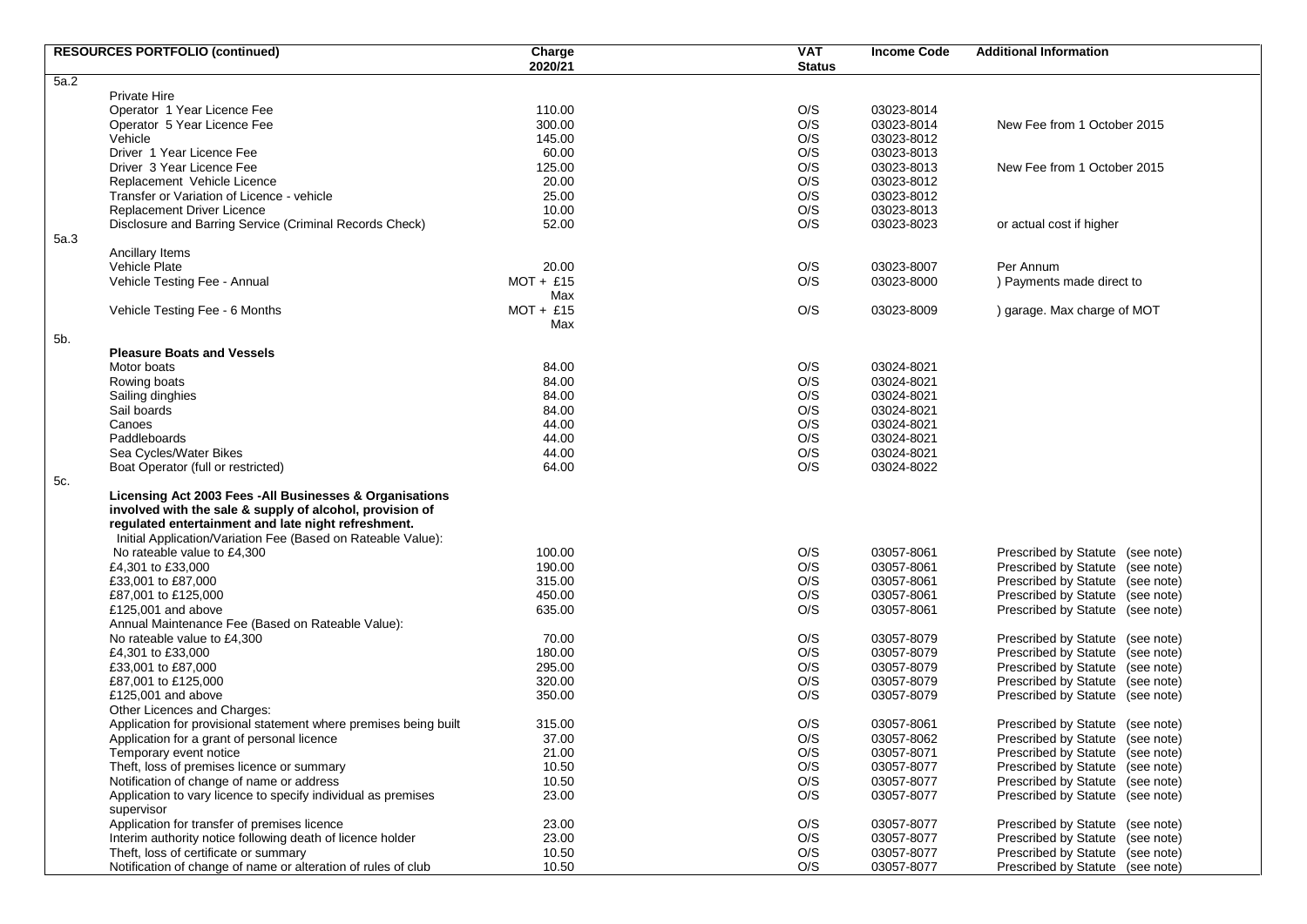| <b>RESOURCES PORTFOLIO (continued)</b>                                                                                                                    | Charge   | <b>VAT</b>    | <b>Income Code</b> | <b>Additional Information</b>              |
|-----------------------------------------------------------------------------------------------------------------------------------------------------------|----------|---------------|--------------------|--------------------------------------------|
|                                                                                                                                                           | 2020/21  | <b>Status</b> |                    |                                            |
| Change of relevant registered address of club                                                                                                             | 10.50    | O/S           | 03057-8077         | Prescribed by Statute<br>(see note)        |
| Theft, loss of temporary event notice                                                                                                                     | 10.50    | O/S           | 03057-8077         | Prescribed by Statute (see note)           |
| Theft, loss of personal licence                                                                                                                           | 10.50    | O/S           | 03057-8077         | <b>Prescribed by Statute</b><br>(see note) |
| Right of freeholder to be notified of licensing matters                                                                                                   | 21.00    | O/S           | 03057-8077         | Prescribed by Statute (see note)           |
| <b>Minor Variation</b>                                                                                                                                    | 89.00    | O/S           | 03057-8077         | Prescribed by Statute (see note)           |
| Application for Variation (Alternative Licence Condition)                                                                                                 | 23.00    | O/S           | 03057-8077         | Prescribed by Statute (see note)           |
| Please note - the licences prescribed by Statute have been                                                                                                |          |               |                    |                                            |
| confirmed to be correct as at November 2017                                                                                                               |          |               |                    |                                            |
| There are other fees relating to the Licensing Act 2003 which are                                                                                         |          |               |                    |                                            |
| not listed.                                                                                                                                               |          |               |                    |                                            |
|                                                                                                                                                           |          |               |                    |                                            |
| <b>Gambling Act 2005 Fees - Premises Licences</b>                                                                                                         |          |               |                    | Prescribed by Statute (see note)           |
| Application for Premises Licence following Provisional Statement                                                                                          |          |               |                    |                                            |
| <b>Bingo</b>                                                                                                                                              | 500.00   | O/S           | 03067-8061         | Max Prescribed fee is £1200                |
| <b>Adult Gaming Centre</b>                                                                                                                                | 500.00   | O/S           | 03067-8061         | Max Prescribed fee is £1200                |
| <b>Family Entertainment Centre</b>                                                                                                                        | 300.00   | O/S           | 03067-8061         | Max Prescribed fee is £950                 |
| Betting (Other)                                                                                                                                           | 500.00   | O/S           | 03067-8061         | Max Prescribed fee is £1200                |
| New Application                                                                                                                                           |          |               |                    |                                            |
|                                                                                                                                                           |          |               |                    |                                            |
| <b>Bingo</b>                                                                                                                                              | 1,000.00 | O/S           | 03067-8061         | Max Prescribed fee is £3500                |
| <b>Adult Gaming Centre</b>                                                                                                                                | 1,000.00 | O/S           | 03067-8061         | Max Prescribed fee is £2000                |
| <b>Family Entertainment Centre</b>                                                                                                                        | 500.00   | O/S           | 03067-8061         | Max Prescribed fee is £2000                |
| Betting (Other)                                                                                                                                           | 1,000.00 | O/S           | 03067-8061         | Max Prescribed fee is £3000                |
| Annual Fee                                                                                                                                                |          |               |                    |                                            |
| Bingo                                                                                                                                                     | 1,000.00 | O/S           | 03067-8061         | Max Prescribed fee is £1000                |
| <b>Adult Gaming Centre</b>                                                                                                                                | 1,000.00 | O/S           | 03067-8061         | Max Prescribed fee is £1000                |
| <b>Family Entertainment Centre</b>                                                                                                                        | 500.00   | O/S           | 03067-8061         | Max Prescribed fee is £750                 |
| Betting (Other)                                                                                                                                           | 600.00   | O/S           | 03067-8061         | Max Prescribed fee is £600                 |
| Variation Application                                                                                                                                     |          |               |                    |                                            |
| <b>Bingo</b>                                                                                                                                              | 500.00   | O/S           | 03067-8061         | Max Prescribed fee is £1750                |
| <b>Adult Gaming Centre</b>                                                                                                                                | 500.00   | O/S           | 03067-8061         | Max Prescribed fee is £1000                |
| <b>Family Entertainment Centre</b>                                                                                                                        | 300.00   | O/S           | 03067-8061         | Max Prescribed fee is £1000                |
| Betting (Other)                                                                                                                                           | 500.00   | O/S           | 03067-8061         | Max Prescribed fee is £1500                |
| <b>Provisional Statement Application</b>                                                                                                                  |          |               |                    |                                            |
| Bingo                                                                                                                                                     | 1,000.00 | O/S           | 03067-8061         | Max Prescribed fee is £3500                |
| <b>Adult Gaming Centre</b>                                                                                                                                | 1,000.00 | O/S           | 03067-8061         | Max Prescribed fee is £2000                |
| <b>Family Entertainment Centre</b>                                                                                                                        | 500.00   | O/S           | 03067-8061         | Max Prescribed fee is £2000                |
| Betting (Other)                                                                                                                                           | 1,000.00 | O/S           | 03067-8061         | Max Prescribed fee is £3000                |
| Transfer or Reinstatement                                                                                                                                 |          |               |                    |                                            |
| <b>Bingo</b>                                                                                                                                              | 500.00   | O/S           | 03067-8061         | Max Prescribed fee is £1200                |
| <b>Adult Gaming Centre</b>                                                                                                                                | 300.00   | O/S           | 03067-8061         | Max Prescribed fee is £1200                |
| <b>Family Entertainment Centre</b>                                                                                                                        | 300.00   | O/S           | 03067-8061         | Max Prescribed fee is £950                 |
|                                                                                                                                                           |          | O/S           |                    |                                            |
| Betting (Other)                                                                                                                                           | 500.00   |               | 03067-8061         | Max Prescribed fee is £1200                |
| Copy of Licence                                                                                                                                           |          |               |                    |                                            |
| <b>All Premises</b>                                                                                                                                       | 15.00    | O/S           | 03067-8077         | Max Prescribed fee is £25                  |
| Notification of Change of Circumstances                                                                                                                   |          |               |                    |                                            |
| <b>All Premises</b>                                                                                                                                       | 30.00    | O/S           | 03067-8077         | Max Prescribed fee is £50                  |
| Please note - In many cases the Council has set fee levels below the maximum Prescribed by Statute. The maximum prescribed fee is shown in the Additional |          |               |                    |                                            |
| Information column.                                                                                                                                       |          |               |                    |                                            |
| Fees confirmed to be correct as at November 2016                                                                                                          |          |               |                    |                                            |
| There are other fees relating to the Gambling Act 2005 which are not listed                                                                               |          |               |                    |                                            |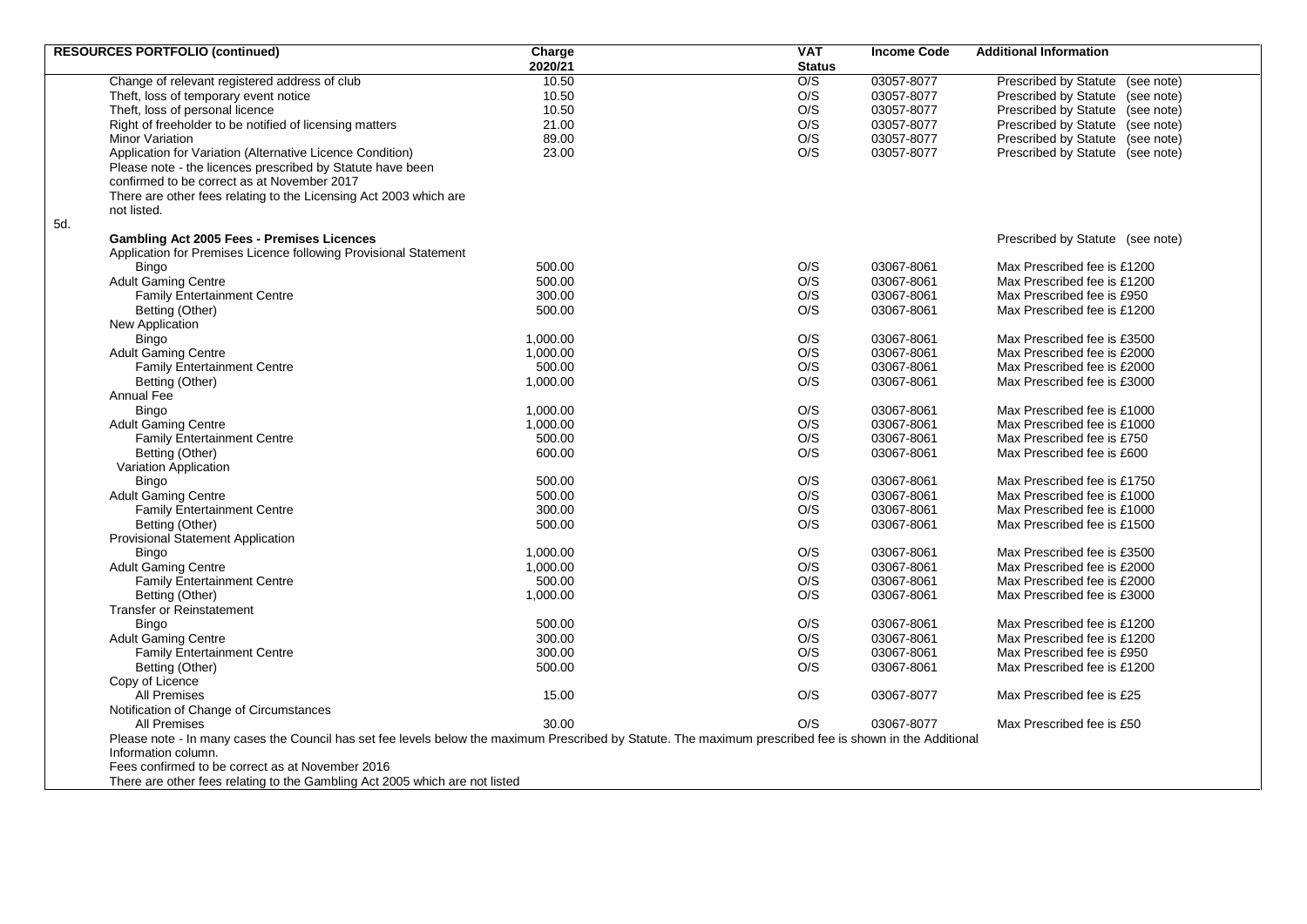|     | <b>RESOURCES PORTFOLIO (continued)</b>                                                                                                                               | Charge<br>2020/21            | <b>VAT</b><br><b>Status</b> | <b>Income Code</b> | <b>Additional Information</b>                             |
|-----|----------------------------------------------------------------------------------------------------------------------------------------------------------------------|------------------------------|-----------------------------|--------------------|-----------------------------------------------------------|
|     | <b>LICENCE FEES ETC. (Continued)</b>                                                                                                                                 |                              |                             |                    | VAT Status "O/S" = Outside the Scope of<br><b>VAT (2)</b> |
| 5e. |                                                                                                                                                                      |                              |                             |                    |                                                           |
|     | <b>Gambling Act 2005 Fees - (Excluding Premises Licences)</b><br>Unlicensed Family Entertainment Centre Permit                                                       |                              |                             |                    |                                                           |
|     | New                                                                                                                                                                  | 300.00                       | O/S                         | 03067-8019         | <b>Fixed by Regulations</b>                               |
|     | Renewal                                                                                                                                                              | 300.00                       | O/S                         | 03067-8019         | <b>Fixed by Regulations</b>                               |
|     | Licensed Premises Gaming Machines Permit (more than 2                                                                                                                |                              |                             |                    |                                                           |
|     | gaming machines)                                                                                                                                                     |                              |                             |                    |                                                           |
|     | <b>New</b>                                                                                                                                                           | 150.00                       | O/S                         | 03067-8019         | <b>Fixed by Regulations</b>                               |
|     | Transfer                                                                                                                                                             | 25.00                        | O/S                         | 03067-8077         | <b>Fixed by Regulations</b>                               |
|     | Variation Fee                                                                                                                                                        | 100.00                       | O/S                         | 03067-8019         | <b>Fixed by Regulations</b>                               |
|     |                                                                                                                                                                      |                              | O/S                         | 03067-8019         |                                                           |
|     | Annual Fee                                                                                                                                                           | 50.00<br>50.00               | O/S                         | 03067-8019         | <b>Fixed by Regulations</b>                               |
|     | Licensed Premises Notification of Intent (maximum 2 gaming<br>machines)                                                                                              |                              |                             |                    | <b>Fixed by Regulations</b>                               |
|     | Club Gaming/Club Machine Permit                                                                                                                                      |                              |                             |                    |                                                           |
|     | New *                                                                                                                                                                | 200.00                       | O/S                         | 03067-8019         | <b>Fixed by Regulations</b>                               |
|     | Renewal                                                                                                                                                              | 200.00                       | O/S                         | 03067-8019         | <b>Fixed by Regulations</b>                               |
|     | <b>Variation Fee</b>                                                                                                                                                 | 100.00                       | O/S                         | 03067-8019         | Fixed by Regulations                                      |
|     | <b>Annual Fee</b>                                                                                                                                                    | 50.00                        | O/S                         | 03067-8019         | <b>Fixed by Regulations</b>                               |
|     | Society Lotteries Registration                                                                                                                                       |                              |                             |                    |                                                           |
|     | New                                                                                                                                                                  | 40.00                        | O/S                         | 03067-8018         | <b>Fixed by Regulations</b>                               |
|     | Annual Fee                                                                                                                                                           | 20.00                        | O/S                         | 03067-8018         | <b>Fixed by Regulations</b>                               |
|     | <b>Temporary Use Notice</b>                                                                                                                                          |                              |                             |                    |                                                           |
|     | New                                                                                                                                                                  | 500.00                       | O/S                         | 03067-8071         | Maximum Fee fixed by Statute                              |
|     | Change of Name/Address, Change of Premises Name                                                                                                                      | 25.00                        | O/S                         | 03067-8077         | <b>Fixed by Regulations</b>                               |
|     | <b>Duplicate Permit Fee</b>                                                                                                                                          | 15.00                        | O/S                         | 03067-8077         | <b>Fixed by Regulations</b>                               |
|     | Please note - the licences prescribed by Statute/Fixed by Regulations have been confirmed to be correct as at March 2015                                             |                              |                             |                    |                                                           |
|     | There are other fees relating to the Gambling Act 2005 which are not listed<br>*£100 where applicant is holder of Club Premises Certificate under Licensing Act 2003 |                              |                             |                    |                                                           |
|     | <b>STREET TRADING CONSENT</b>                                                                                                                                        |                              |                             |                    | VAT Status "O/S" = Outside the Scope of<br><b>VAT (2)</b> |
|     | Consent                                                                                                                                                              |                              |                             |                    |                                                           |
|     | Annual                                                                                                                                                               | 310.00                       | O/S                         | 03024-8015         |                                                           |
|     | 6 months                                                                                                                                                             | 155.00                       | O/S                         | 03024-8015         |                                                           |
|     | 1 Day                                                                                                                                                                | 60.00                        | O/S                         | 03024-8015         |                                                           |
|     |                                                                                                                                                                      |                              |                             |                    |                                                           |
|     | STREETS TO WHICH STREET TRADING IS APPLICABLE                                                                                                                        |                              |                             |                    |                                                           |
|     | <b>Kirkby Stephen</b>                                                                                                                                                | <b>Penrith</b>               |                             |                    | Appleby                                                   |
|     | Church View                                                                                                                                                          | The whole of Penrith         |                             |                    | <b>Battlebarrow</b>                                       |
|     | <b>Christian Head</b>                                                                                                                                                | town area within the 30 mph  |                             |                    | Bongate                                                   |
|     | Faraday Road                                                                                                                                                         | restriction zones which      |                             |                    | <b>Bridge Street</b>                                      |
|     | <b>High Street</b>                                                                                                                                                   | includes the trading estates |                             |                    | Boroughgate                                               |
|     | Market Square                                                                                                                                                        |                              |                             |                    | Garths Head Road                                          |
|     | <b>Market Street</b>                                                                                                                                                 |                              |                             |                    | Long Marton Road                                          |
|     | North Road                                                                                                                                                           |                              |                             |                    | <b>High Wiend</b>                                         |
|     | <b>Silver Street</b>                                                                                                                                                 |                              |                             |                    | Low Wiend                                                 |
|     | South Road                                                                                                                                                           |                              |                             |                    | <b>Station Road</b>                                       |
|     | The Cloisters                                                                                                                                                        |                              |                             |                    | The Sands                                                 |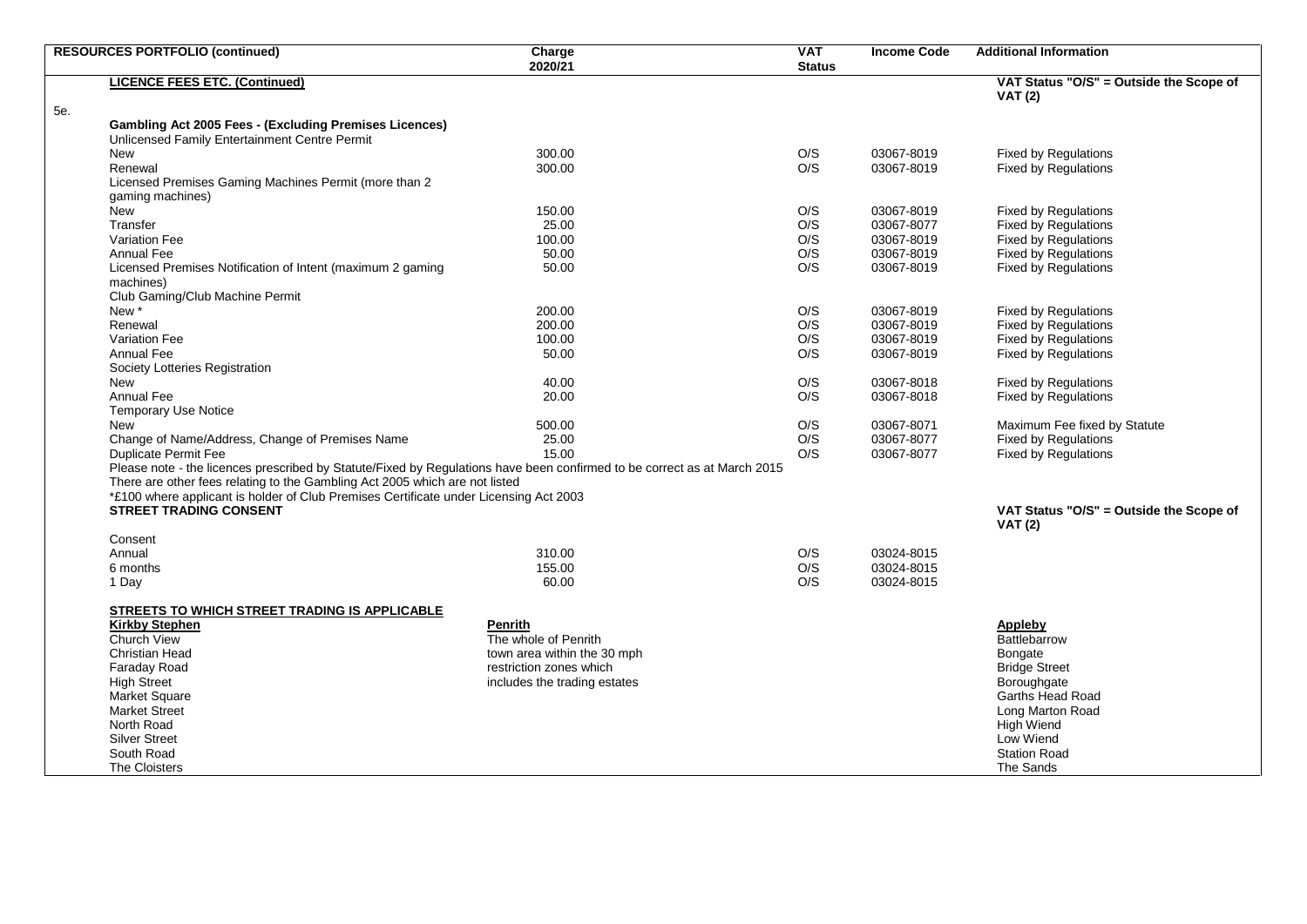|    | <b>RESOURCES PORTFOLIO (continued)</b>                                                                                                                                 |          |             | <b>VAT</b><br><b>Status</b> | <b>Income Code</b> | <b>Additional Information</b>                                                                                  |  |
|----|------------------------------------------------------------------------------------------------------------------------------------------------------------------------|----------|-------------|-----------------------------|--------------------|----------------------------------------------------------------------------------------------------------------|--|
| 6. |                                                                                                                                                                        |          |             |                             |                    | VAT Status "O/S" = Outside the Scope of                                                                        |  |
|    |                                                                                                                                                                        |          |             |                             |                    | <b>VAT (2)</b><br>s257 of the Town and County Planning Act                                                     |  |
|    | <b>PROCESSING OF SECTION 257 ORDER APPLICATION</b>                                                                                                                     |          |             |                             |                    | 1990                                                                                                           |  |
|    | Application to Stop or Divert a Footpath to Enable Development                                                                                                         | 1,750.00 | plus        | O/S                         | 01176-8000         | plus Advertising Costs                                                                                         |  |
|    |                                                                                                                                                                        |          | Advertising |                             |                    |                                                                                                                |  |
| 7. |                                                                                                                                                                        |          | Costs       |                             |                    |                                                                                                                |  |
|    | <b>REGISTER OF ELECTORS</b>                                                                                                                                            |          |             |                             |                    | VAT Status "O/S" = Outside the Scope of<br><b>VAT (2)</b><br>CHARGES OTHER THAN POSTAGE ARE<br>SET BY STATUTE. |  |
|    | Sale of Register Extracts - also see notes below                                                                                                                       |          |             |                             |                    |                                                                                                                |  |
|    | Hard Copy:                                                                                                                                                             |          |             |                             |                    |                                                                                                                |  |
|    | A set fee of £10 plus                                                                                                                                                  | 10.00    |             | O/S                         | 01001-7500         |                                                                                                                |  |
|    | a) Per 1000 entries (or part)                                                                                                                                          | 5.00     |             | O/S                         | 01001-7500         | Per 1000 Electors or part                                                                                      |  |
|    | b) Postage and Packaging<br>Computer Data:                                                                                                                             | At Cost  |             | O/S                         | 01001-2054         |                                                                                                                |  |
|    | A set fee of £20 plus                                                                                                                                                  | 20.00    |             | O/S                         | 01001-7500         |                                                                                                                |  |
|    | a) Per 1000 entries (or part)                                                                                                                                          | 1.50     |             | O/S                         | 01001-7500         | Per 1000 Electors or part                                                                                      |  |
|    | b) Postage and Packaging<br>Sale of Overseas Electors Lists                                                                                                            | At Cost  |             | O/S                         | 01001-2054         |                                                                                                                |  |
|    | Hard Copy:                                                                                                                                                             |          |             |                             |                    |                                                                                                                |  |
|    | A set fee of £10 plus                                                                                                                                                  | 10.00    |             | O/S                         | 01001-7500         |                                                                                                                |  |
|    | a) Per 100 entries (or part)                                                                                                                                           | 5.00     |             | O/S                         | 01001-7500         | Per 100 Electors or part                                                                                       |  |
|    | b) Postage and Packaging<br>Computer Data:                                                                                                                             | At Cost  |             | O/S                         | 01001-2054         |                                                                                                                |  |
|    | A set fee of £20 plus                                                                                                                                                  | 20.00    |             | O/S                         | 01001-7500         |                                                                                                                |  |
|    | a) Per 100 entries (or part)                                                                                                                                           | 1.50     |             | O/S                         | 01001-7500         | Per 100 Electors or part                                                                                       |  |
|    | b) Postage and Packaging                                                                                                                                               | At Cost  |             | O/S                         | 01001-2054         |                                                                                                                |  |
|    | Notes:                                                                                                                                                                 |          |             |                             |                    |                                                                                                                |  |
|    | Only certain individuals and organisations are entitled to information from the full register.<br>The Edited register is available for sale to anyone who requests it. |          |             |                             |                    |                                                                                                                |  |
|    | Written orders only.                                                                                                                                                   |          |             |                             |                    |                                                                                                                |  |
|    | Payment in full before supply.                                                                                                                                         |          |             |                             |                    |                                                                                                                |  |
|    | PLUS for photocopying the index (for those who buy computer data) - photocopying charges in force at the time.                                                         |          |             |                             |                    |                                                                                                                |  |
|    | Specified organisations are entitled to a copy of the full register on payment of the prescribed fee.                                                                  |          |             |                             |                    |                                                                                                                |  |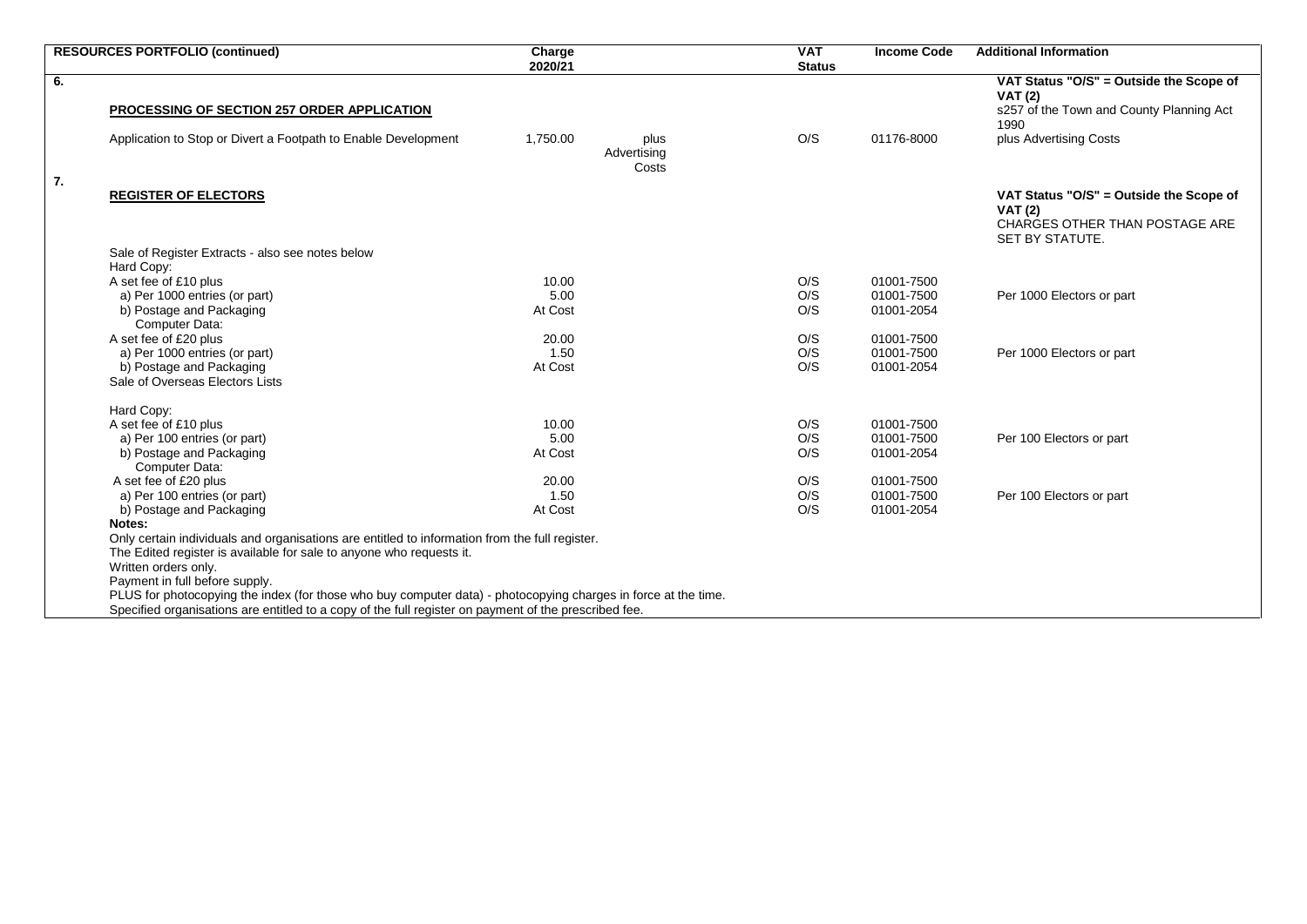|                  | <b>SERVICES PORTFOLIO</b>                                                                                                                          | Charge<br>2020/21 | <b>VAT</b><br><b>Status</b> | <b>Income Code</b> | <b>Additional Information</b>                                                                                      |
|------------------|----------------------------------------------------------------------------------------------------------------------------------------------------|-------------------|-----------------------------|--------------------|--------------------------------------------------------------------------------------------------------------------|
| $\overline{1}$ . | <b>CEMETERIES</b>                                                                                                                                  |                   |                             |                    | VAT Status "Incl" = Standard Rate VAT<br>Included (1)<br>VAT Status "O/S" = Outside the Scope of<br><b>VAT (2)</b> |
| 1a.              |                                                                                                                                                    |                   |                             |                    |                                                                                                                    |
|                  | <b>Exclusive Right to Burial</b>                                                                                                                   |                   |                             |                    |                                                                                                                    |
|                  | Full Grave Space                                                                                                                                   | 613.00            | O/S                         |                    |                                                                                                                    |
|                  | Half a Grave Space                                                                                                                                 | 307.00            | O/S                         |                    |                                                                                                                    |
|                  | Old Public Graves                                                                                                                                  | 157.00            | O/S                         |                    |                                                                                                                    |
| 1b.              | <b>Permission for Monuments and Headstones</b>                                                                                                     | 116.00            | O/S                         |                    |                                                                                                                    |
|                  | Each additional inscription                                                                                                                        | 26.00             | O/S                         |                    |                                                                                                                    |
|                  | Under 12 years                                                                                                                                     |                   |                             |                    |                                                                                                                    |
| 1c.              |                                                                                                                                                    |                   |                             |                    |                                                                                                                    |
|                  | <b>Registration Fee - Monumental Masons</b>                                                                                                        |                   |                             |                    |                                                                                                                    |
|                  | Annual Fee                                                                                                                                         | 69.00             | O/S                         |                    |                                                                                                                    |
| 1d.              |                                                                                                                                                    |                   |                             |                    |                                                                                                                    |
|                  | <b>Interment Fees</b>                                                                                                                              |                   |                             |                    |                                                                                                                    |
|                  | Stillborn - 1 month                                                                                                                                | Free              |                             |                    |                                                                                                                    |
|                  | 1 month to 12 years                                                                                                                                | Free              |                             |                    |                                                                                                                    |
|                  | Over 12 years<br>Single depth *                                                                                                                    | 613.00            | O/S                         |                    |                                                                                                                    |
|                  | Double depth *                                                                                                                                     | 613.00            | O/S                         |                    |                                                                                                                    |
|                  | Treble depth *                                                                                                                                     | 613.00            | O/S                         |                    |                                                                                                                    |
|                  | Cremated remains                                                                                                                                   | 190.00            | O/S                         |                    |                                                                                                                    |
|                  | Scattering of ashes                                                                                                                                | 59.00             | O/S                         |                    | <b>Income Codes</b>                                                                                                |
|                  | Casket/Non-Standard shape/size coffin                                                                                                              | 342.00            | O/S                         |                    | 02227-8035 - Penrith                                                                                               |
|                  | <b>Interment Cancellation</b>                                                                                                                      | 59.00             | O/S                         |                    |                                                                                                                    |
|                  | *Includes non-standard bio-degradable, cardboard/wicker coffins                                                                                    |                   |                             |                    |                                                                                                                    |
| 1e.              |                                                                                                                                                    |                   |                             |                    | 02228-8035 - Appleby                                                                                               |
|                  | <b>Miscellaneous Fees</b>                                                                                                                          |                   |                             |                    | 02229-8035 - Alston Moor                                                                                           |
|                  | Searching registers                                                                                                                                |                   |                             |                    |                                                                                                                    |
|                  | First Name                                                                                                                                         | 29.00             | O/S<br>O/S                  |                    |                                                                                                                    |
|                  | Each subsequent name<br>Statutory Declaration/Transfer of Grave Rights                                                                             | 13.50<br>40.00    | O/S                         |                    |                                                                                                                    |
|                  | Certified copies of searches                                                                                                                       | 29.00             | O/S                         |                    |                                                                                                                    |
|                  | <b>Administration Fee</b>                                                                                                                          | 36.00             | Incl                        |                    |                                                                                                                    |
|                  | Provision and fixing of plaque - size 4" x 6"                                                                                                      | 268.00            | Incl                        |                    | FROM 01/04/2015 THIS CHARGE                                                                                        |
|                  |                                                                                                                                                    |                   |                             |                    | <b>INCLUDES VAT.</b>                                                                                               |
|                  | Provision and fixing of plaque - size 11" x 7"                                                                                                     | 450.00            | Incl                        |                    | FROM 01/04/2015 THIS CHARGE<br>INCLUDES VAT.                                                                       |
|                  | ** Charge for interment/exclusive rights of                                                                                                        |                   |                             |                    |                                                                                                                    |
|                  | burial for non-residents of Eden District (including for Old Public                                                                                | Double Fee        | O/S                         |                    |                                                                                                                    |
|                  | Graves)                                                                                                                                            |                   |                             |                    |                                                                                                                    |
|                  | Charge for interment outside `prescribed hours'                                                                                                    | Double Fee        | O/S                         |                    |                                                                                                                    |
|                  | Re-purchase of a grave space<br>Re-purchase price will be the amount originally paid less an amount of 15% to cover the cost of<br>administration. |                   |                             |                    |                                                                                                                    |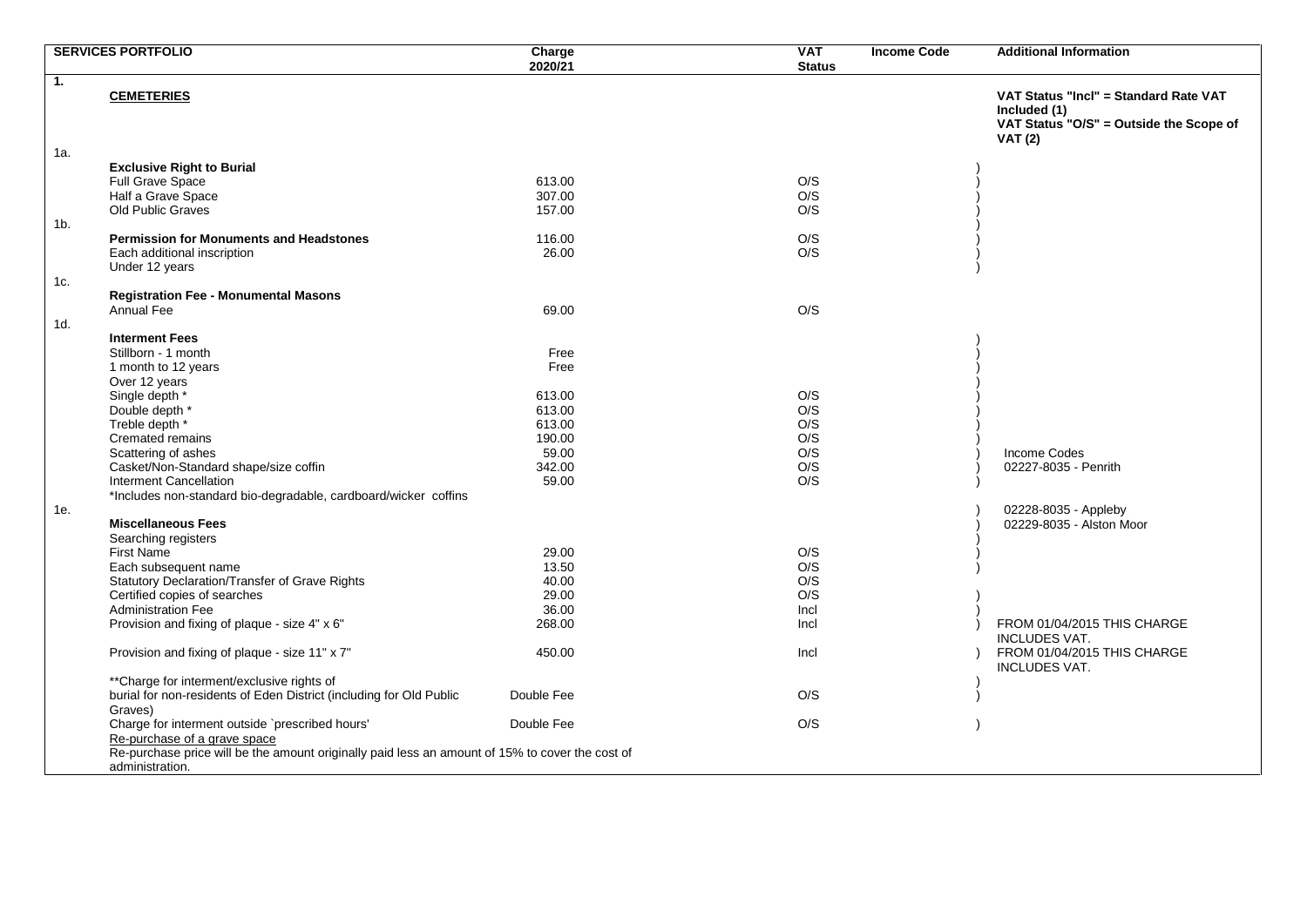|     | <b>SERVICES PORTFOLIO (continued)</b>                                                                                                                    | Charge          | <b>VAT</b>    | <b>Income Code</b> | <b>Additional Information</b>                |
|-----|----------------------------------------------------------------------------------------------------------------------------------------------------------|-----------------|---------------|--------------------|----------------------------------------------|
|     |                                                                                                                                                          | 2020/21         | <b>Status</b> |                    |                                              |
|     | **Not relevant if continuously lived within Eden for over 25                                                                                             |                 |               |                    |                                              |
|     | years and have not lived out of Eden for more than 5 years                                                                                               |                 |               |                    |                                              |
| 2.  |                                                                                                                                                          |                 |               |                    |                                              |
|     | <b>BUILDING REGULATION FEES</b>                                                                                                                          |                 |               |                    | VAT Status "Excl" = Standard Rate VAT        |
|     |                                                                                                                                                          |                 |               |                    | Will Be Added (1)                            |
|     |                                                                                                                                                          |                 |               |                    | VAT Status "O/S" = Outside the Scope of      |
|     |                                                                                                                                                          |                 |               |                    | <b>VAT (2)</b>                               |
|     | <b>Building Regulation Fees</b>                                                                                                                          | $^{\star\star}$ | Excl          | 03017-8000         | Prescribed by The Building (Local            |
|     |                                                                                                                                                          |                 |               |                    | Authority Charges) Regulations 2010          |
|     | <b>Building Regularisation Fees</b>                                                                                                                      |                 | O/S           | 03055-8000         |                                              |
|     | **Refer to Planning Department for scales of fees and charges for Planning Application fees and Building Regulations charges. Alternatively you can view |                 |               |                    |                                              |
|     | the "Planning and building" section fees on the EDC website WWW.EDEN.GOV.UK                                                                              |                 |               |                    |                                              |
| 3.  |                                                                                                                                                          |                 |               |                    |                                              |
|     | <b>ENVIRONMENTAL CRIME (Fixed Penalty Tickets - offered in</b>                                                                                           |                 |               |                    | VAT Status "O/S" = Outside the Scope of      |
|     | lieu of prosecution at the discretion of the Officer)                                                                                                    |                 |               |                    | <b>VAT (2)</b>                               |
|     | Littering                                                                                                                                                | 75.00           | O/S           | 03044-8042         | Set by Committee within prescribed band      |
|     | Fly tipping                                                                                                                                              | 200.00          | O/S           | 03044-8042         | Set by legislation                           |
|     | Abandoned Vehicle*                                                                                                                                       | variable        | O/S           | 03044-8042         | Based upon the fees set out in Removal,      |
|     |                                                                                                                                                          |                 |               |                    | Storage and Disposal of Vehicles Regulations |
|     | Flyposting                                                                                                                                               | 75.00           | O/S           | 03044-8042         | Set by Committee within prescribed band      |
|     | Graffiti                                                                                                                                                 | 75.00           | O/S           | 03044-8042         | Set by Committee within prescribed band      |
|     | Littering from a car (civil offence)                                                                                                                     | 100.00          | O/S           | 03044-8042         | Within prescribed band - process being       |
|     |                                                                                                                                                          |                 |               |                    | finalised at moment Nov 19                   |
| 4.  |                                                                                                                                                          |                 |               |                    |                                              |
|     | <b>REFUSE COLLECTION</b>                                                                                                                                 |                 |               |                    | VAT Status "Excl" = Standard Rate VAT        |
|     |                                                                                                                                                          |                 |               |                    | Will Be Added (1)                            |
|     |                                                                                                                                                          |                 |               |                    | VAT Status "O/S" = Outside the Scope of      |
|     |                                                                                                                                                          |                 |               |                    | <b>VAT (2)</b>                               |
|     | <b>Trade Refuse Charges</b>                                                                                                                              |                 |               |                    | Maximum charges which can be                 |
|     |                                                                                                                                                          |                 |               |                    | used by the contractor                       |
| 4a. |                                                                                                                                                          |                 |               |                    |                                              |
|     | <b>Plastic Sacks</b>                                                                                                                                     |                 |               |                    |                                              |
|     | Charge per pre-paid sack                                                                                                                                 |                 |               |                    |                                              |
|     | Commercial                                                                                                                                               | 2.15            | Excl          |                    |                                              |
|     | Household                                                                                                                                                | 1.07            | Excl          |                    |                                              |
| 4b. |                                                                                                                                                          |                 |               |                    |                                              |
|     | Wheeled Bins                                                                                                                                             |                 |               |                    |                                              |
|     | Annual Hire Charge:                                                                                                                                      |                 |               |                    |                                              |
|     | Commercial and household waste                                                                                                                           |                 |               |                    |                                              |
|     | 240-litre bin                                                                                                                                            | 16.02           | Excl          |                    |                                              |
|     | 360-litre bin                                                                                                                                            | 27.18           | Excl          |                    |                                              |
|     | 1100-litre bin                                                                                                                                           | 98.83           | Excl          |                    |                                              |
|     | Weekly Emptying Charge (per annum)                                                                                                                       |                 |               |                    |                                              |
|     | Commercial waste                                                                                                                                         |                 |               |                    |                                              |
|     | 240-litre bin                                                                                                                                            | 248.95          | Excl          |                    |                                              |
|     | 360-litre bin                                                                                                                                            | 417.91          | Excl          |                    |                                              |
|     | 1100-litre bin                                                                                                                                           | 1,197.94        | Excl          |                    |                                              |
|     | Household waste (for example, Schools)                                                                                                                   |                 |               |                    |                                              |
|     | 240-litre bin                                                                                                                                            | 103.14          | Excl          |                    |                                              |
|     | 360-litre bin                                                                                                                                            | 189.95          | Excl          |                    |                                              |
|     | 1100-litre bin                                                                                                                                           | 477.16          | Excl          |                    |                                              |
|     |                                                                                                                                                          |                 |               |                    |                                              |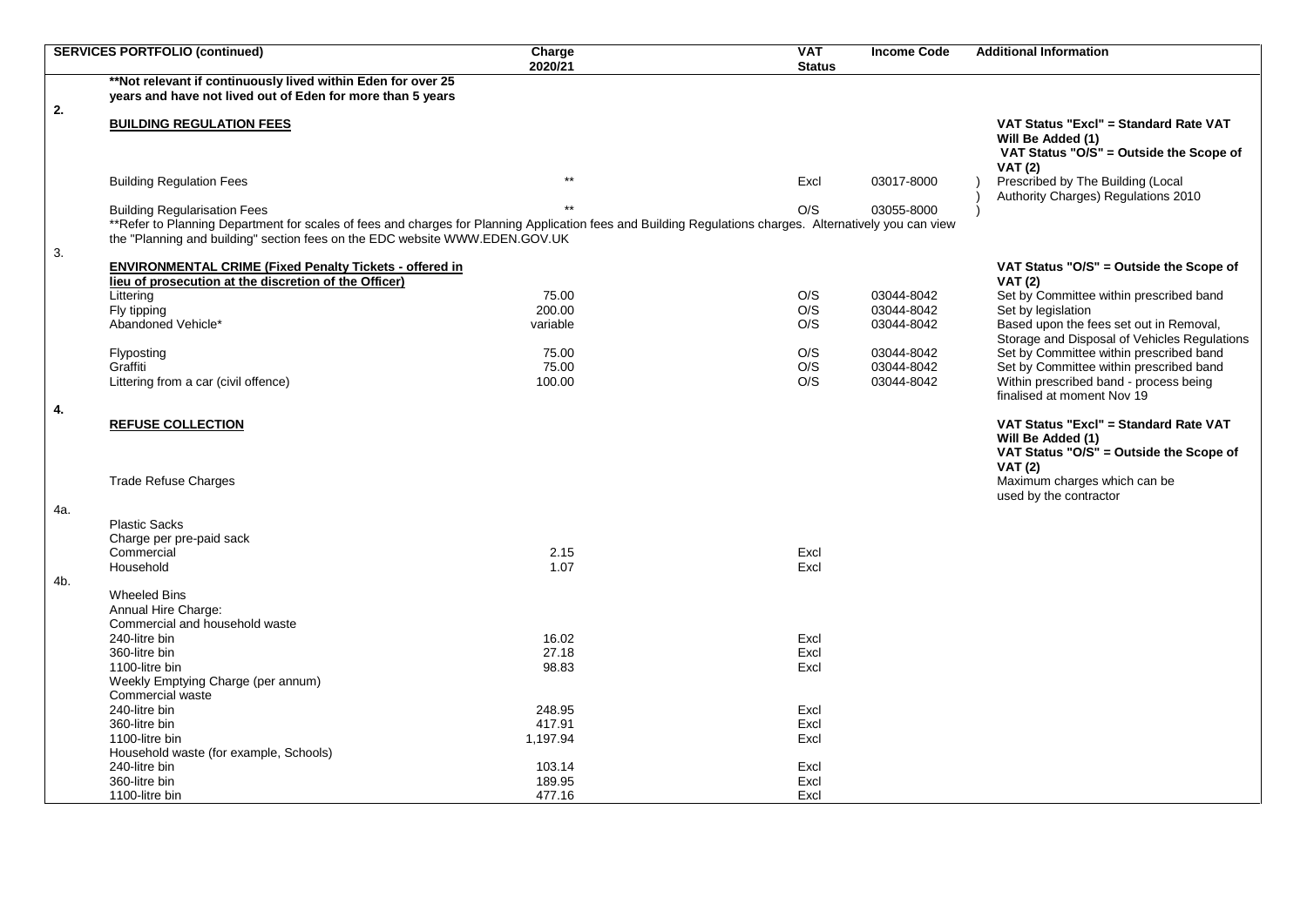|     | <b>SERVICES PORTFOLIO (continued)</b>                                                                                  | Charge                        | <b>VAT</b>    | <b>Income Code</b> | <b>Additional Information</b>           |
|-----|------------------------------------------------------------------------------------------------------------------------|-------------------------------|---------------|--------------------|-----------------------------------------|
|     |                                                                                                                        | 2020/21                       | <b>Status</b> |                    |                                         |
|     | <b>Clinical Waste</b>                                                                                                  |                               |               |                    |                                         |
|     | 1 sacks/wk                                                                                                             |                               |               |                    |                                         |
|     | 2 - 3 sacks/wk                                                                                                         |                               |               |                    |                                         |
|     | $4 - 5$ sacks/wk                                                                                                       | See Note A)                   |               |                    |                                         |
|     | 6 - 9 sacks/wk                                                                                                         |                               |               |                    |                                         |
|     | 10 - 15 sacks/wk                                                                                                       |                               |               |                    |                                         |
| 4c. |                                                                                                                        |                               |               |                    |                                         |
|     | Garden Waste                                                                                                           |                               |               |                    | VAT Status O/S = Outside the Scope of   |
|     | Sale of additional Garden Waste Bins - Per Bin                                                                         | 45.00                         | O/S           | 03047-8067         | <b>VAT (2)</b>                          |
| 4d. |                                                                                                                        |                               |               |                    |                                         |
|     | <b>Household Waste</b>                                                                                                 |                               |               |                    |                                         |
|     | Sale of additional blue sacks - per sack                                                                               | 1.40                          | O/S           | 03049-7506         | 'Blue sacks'                            |
|     |                                                                                                                        |                               |               |                    | To be purchased direct from EDC         |
|     | Bulky household waste - non electrical - up to three items                                                             | 27.00                         | O/S           | 03049-8066         |                                         |
|     | Electrical Items WEEE - Per Item                                                                                       | 27.00                         | O/S           | 03049-8085         |                                         |
|     | (Inc Televisions, Cookers, Washing Machines, Tumble Driers,                                                            |                               |               |                    |                                         |
|     | Dish Washers, Vacuum Cleaners, Microwaves, Computers,                                                                  |                               |               |                    |                                         |
|     | Monitors, Printers) including Fridges and Freezers                                                                     |                               |               |                    |                                         |
|     | Note A: Under the terms of the Council's Refuse Collection Contract these charges are set by the Council's Contractor. |                               |               |                    |                                         |
| 5.  |                                                                                                                        |                               |               |                    | VAT Status "O/S" = Outside the Scope of |
|     |                                                                                                                        |                               |               |                    | <b>VAT (2)</b>                          |
|     | <b>ROAD CLOSURE CHARGES</b>                                                                                            |                               |               |                    |                                         |
|     | Road Closure Request for Non-Commercial Event                                                                          | <b>Direct Costs</b>           | O/S           | 02252-8040         | CHARGE DIRECT COSTS E.G. ADVERTS        |
|     | Road Closure Request for Commercial Event                                                                              | Direct costs inc              | O/S           | 02252-8040         | AS ABOVE PLUS STAFF TIME                |
|     |                                                                                                                        | <b>Staff Time</b>             |               |                    |                                         |
| 6.  |                                                                                                                        |                               |               |                    |                                         |
|     | STREET NAMING AND NUMBERING CHARGES                                                                                    |                               |               |                    |                                         |
|     | <b>New Developments:</b>                                                                                               |                               |               |                    |                                         |
|     | New Individual Property                                                                                                | No Charge                     |               |                    |                                         |
|     | <b>New Street</b>                                                                                                      | No Charge                     |               |                    |                                         |
|     | Alterations in either street name, property numbers or plot to                                                         | 145+19.00 per                 | O/S           | 02252-8086         |                                         |
|     | postal numbers to new developments after initial street naming                                                         | property                      |               |                    |                                         |
|     | and numbering has been undertaken and confirmed to the                                                                 |                               |               |                    |                                         |
|     | developer                                                                                                              |                               |               |                    |                                         |
|     | Confirmation of postal address                                                                                         | 36.00                         | O/S           | 02252-8086         |                                         |
|     | <b>Existing Properties:</b>                                                                                            |                               |               |                    |                                         |
|     | Change of house name;                                                                                                  | 52.00<br>$52.00 + 19.00$      | O/S<br>O/S    | 02252-8086         |                                         |
|     | Change of building name (for example, block of flats);                                                                 |                               |               | 02252-8086         |                                         |
|     |                                                                                                                        | per property<br>$253.00 + 47$ | O/S           | 02252-8086         |                                         |
|     | Change of street name (residents' request);                                                                            | per property                  |               |                    |                                         |
|     | Street Numbering (residents' request - where no numbering                                                              | $253.00 + 47$                 | O/S           | 02252-8086         |                                         |
|     | system exists);                                                                                                        | per property                  |               |                    |                                         |
|     | Sub-division of existing property into multiple properties or merge                                                    | $52.00 + 19.00$               | O/S           | 02252-8086         |                                         |
|     | of existing properties into single property                                                                            | per property                  |               |                    |                                         |
|     | Removal of address following demolition of property where no                                                           | $52.00 + 19.00$               | O/S           | 02252-8086         |                                         |
|     | replacement building is to be built                                                                                    | per property                  |               |                    |                                         |
|     | Removal of address following demolition of property where a                                                            | $52.00 + 19.00$               | O/S           | 02252-8086         |                                         |
|     | replacement building is to be built on the land but not on the                                                         | per property                  |               |                    |                                         |
|     | same footprint. (where a property is demolished and re-built on                                                        |                               |               |                    |                                         |
|     | the same footprint, the existing name/number will be retained)                                                         |                               |               |                    |                                         |
|     |                                                                                                                        |                               |               |                    |                                         |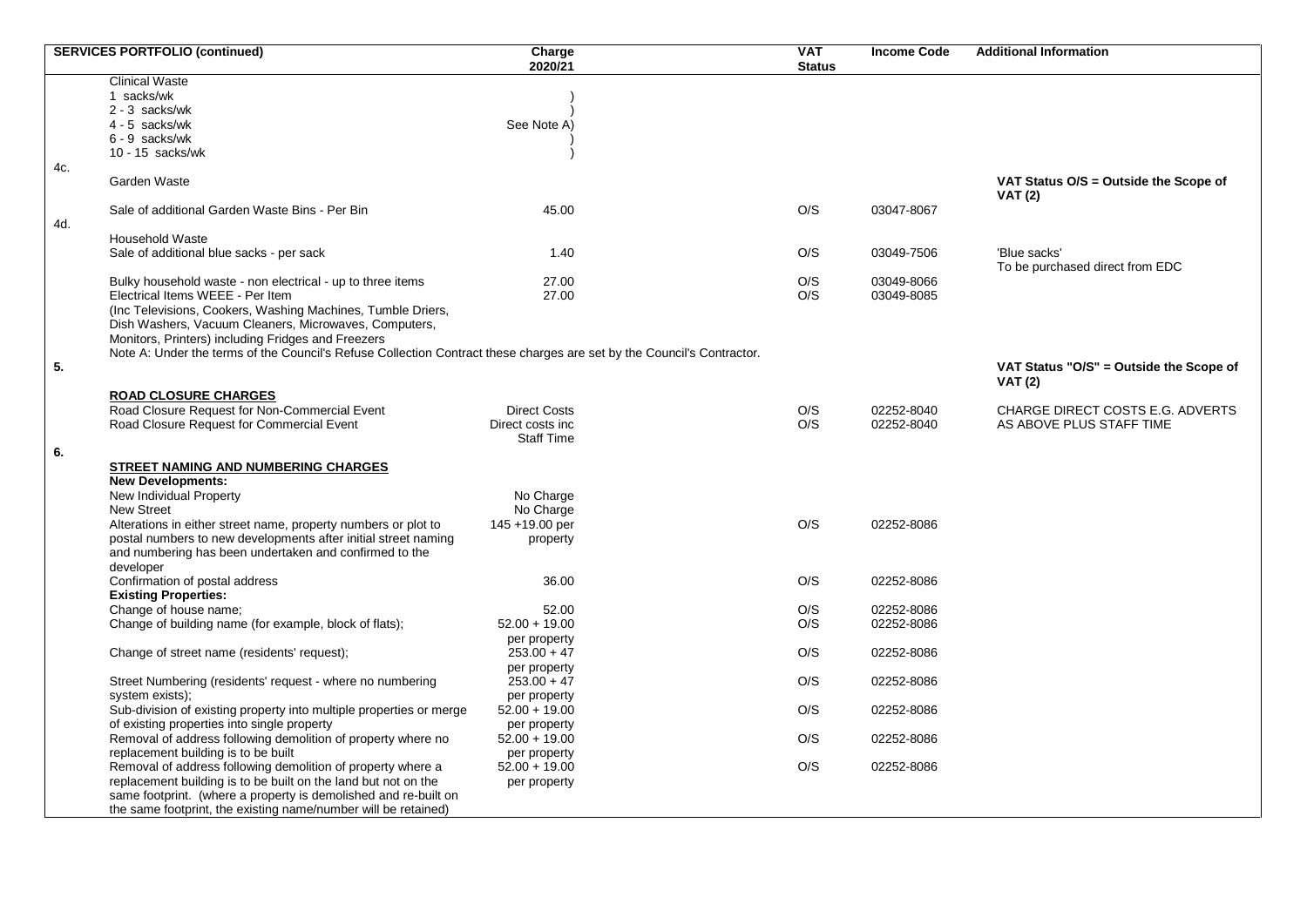| <b>SERVICES PORTFOLIO (continued)</b>             | Charge<br>2020/21 | <b>VAT</b><br><b>Income Code</b><br><b>Status</b> | <b>Additional Information</b>                         |
|---------------------------------------------------|-------------------|---------------------------------------------------|-------------------------------------------------------|
| $\overline{7}$ .                                  |                   |                                                   |                                                       |
| <b>VEHICLE PARKING</b>                            |                   |                                                   | VAT Status "Incl" = Standard Rate VAT<br>Included (1) |
| <b>Disabled Parking</b>                           | Free              |                                                   | VAT Status "9" = Non reportable Income<br>(9)         |
| Appleby Car Parking - Broad Close                 |                   |                                                   | VAT Status "Exempt" = Exempt From VAT<br>(3)          |
| 8am - 6pm Up to 2 hours                           | 1.40              | 02179-8029<br>Incl                                |                                                       |
| 10 hours                                          | 3.30              | 02179-8029<br>Incl                                |                                                       |
| Sundays & Bank Holidays                           | 1.00              | 02179-8029<br>Incl                                |                                                       |
| 6pm - 8am                                         | Free              |                                                   |                                                       |
| Penrith - Bluebell Lane, Drovers Lane, & Sandgate |                   |                                                   |                                                       |
| 8am - 6pm                                         |                   |                                                   |                                                       |
| Up to 1 hour                                      | 1.30              | $***$<br>Incl                                     |                                                       |
| 2 hours                                           | 2.00              | $***$<br>Incl                                     |                                                       |
| 4 hours                                           | 3.50              | $***$<br>Incl                                     |                                                       |
| 10 hours                                          | 5.00              | $***$<br>Incl                                     |                                                       |
| Sundays & Bank Holidays                           | 1.00              | $***$<br>Incl                                     |                                                       |
| 6pm - 8am                                         | Free              |                                                   |                                                       |
| Penrith - Princes Street                          |                   |                                                   |                                                       |
| 8am - 6pm                                         |                   |                                                   |                                                       |
| Up to 1 hour                                      | 1.30              | $***$<br>Incl                                     |                                                       |
| 2 hours                                           | 2.10              | $***$<br>Incl                                     |                                                       |
| Sundays & Bank Holidays                           | 1.00              | $***$<br>Incl                                     |                                                       |
| 6pm - 8am                                         | Free              |                                                   |                                                       |
| Penrith - Mansion House Front and Rear            |                   |                                                   |                                                       |
| Saturdays 8am - 6pm                               |                   |                                                   |                                                       |
| Up to 1 hour                                      | 1.30              | $***$<br>Incl                                     |                                                       |
| 2 hours                                           | 2.00              | $***$<br>Incl                                     |                                                       |
| 4 hours                                           | 3.50              | $***$<br>Incl                                     |                                                       |
| 10 hours                                          | 5.00              | $***$<br>Incl                                     |                                                       |
| Sundays & Bank Holidays                           | 1.00              | $***$<br>Incl                                     |                                                       |
| Penrith - Town Hall                               |                   |                                                   |                                                       |
| Saturdays 8am - 6pm                               |                   |                                                   |                                                       |
| Up to 1 hour                                      | 1.30              | 02375-8029<br>Incl                                |                                                       |
| 2 hours                                           | 2.00              | Incl<br>02375-8029                                |                                                       |
| 4 hours                                           | 3.50              | 02375-8029<br>Incl                                |                                                       |
| 10 hours                                          | 5.00              | 02375-8029<br>Incl                                |                                                       |
| Sundays & Bank Holidays                           | 1.00              | 02375-8029<br>Incl                                |                                                       |